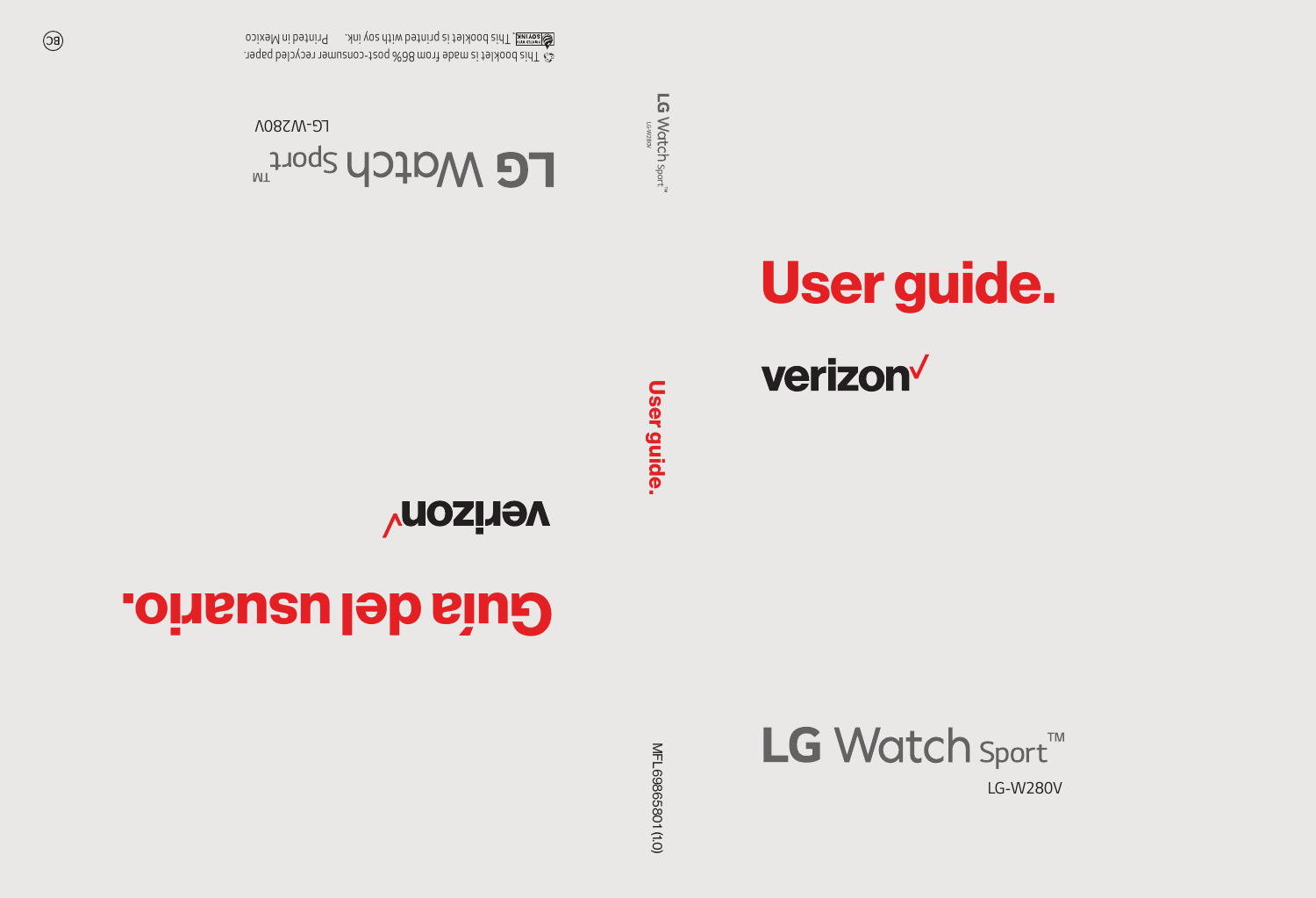*Copyright©2017 LG Electronics, Inc. All rights reserved. LG and the LG logo are registered trademarks of LG Corp. Watch Sport is a trademark of LG Electronics, Inc. All other trademarks are the property of their respective owners.*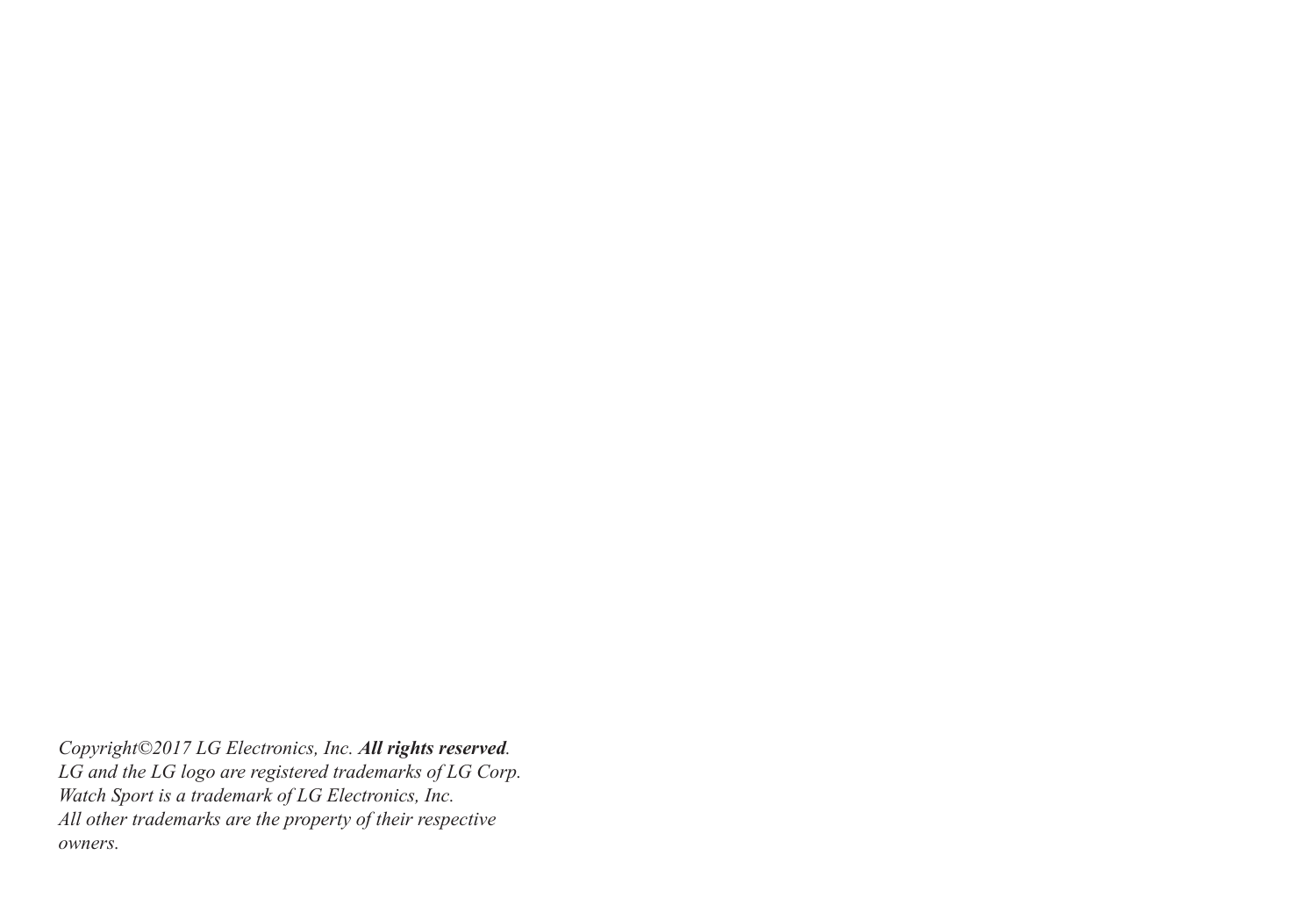### *About this user guide*

*Thank you for choosing this LG product. Please carefully read this user guide before using the device for the first time to ensure safe and proper use.*

- • *Descriptions are based on the device default settings.*
- • *Some content and illustrations may differ from your device, depending on the area, service provider, software version, or OS version, and are subject to change without prior notice.*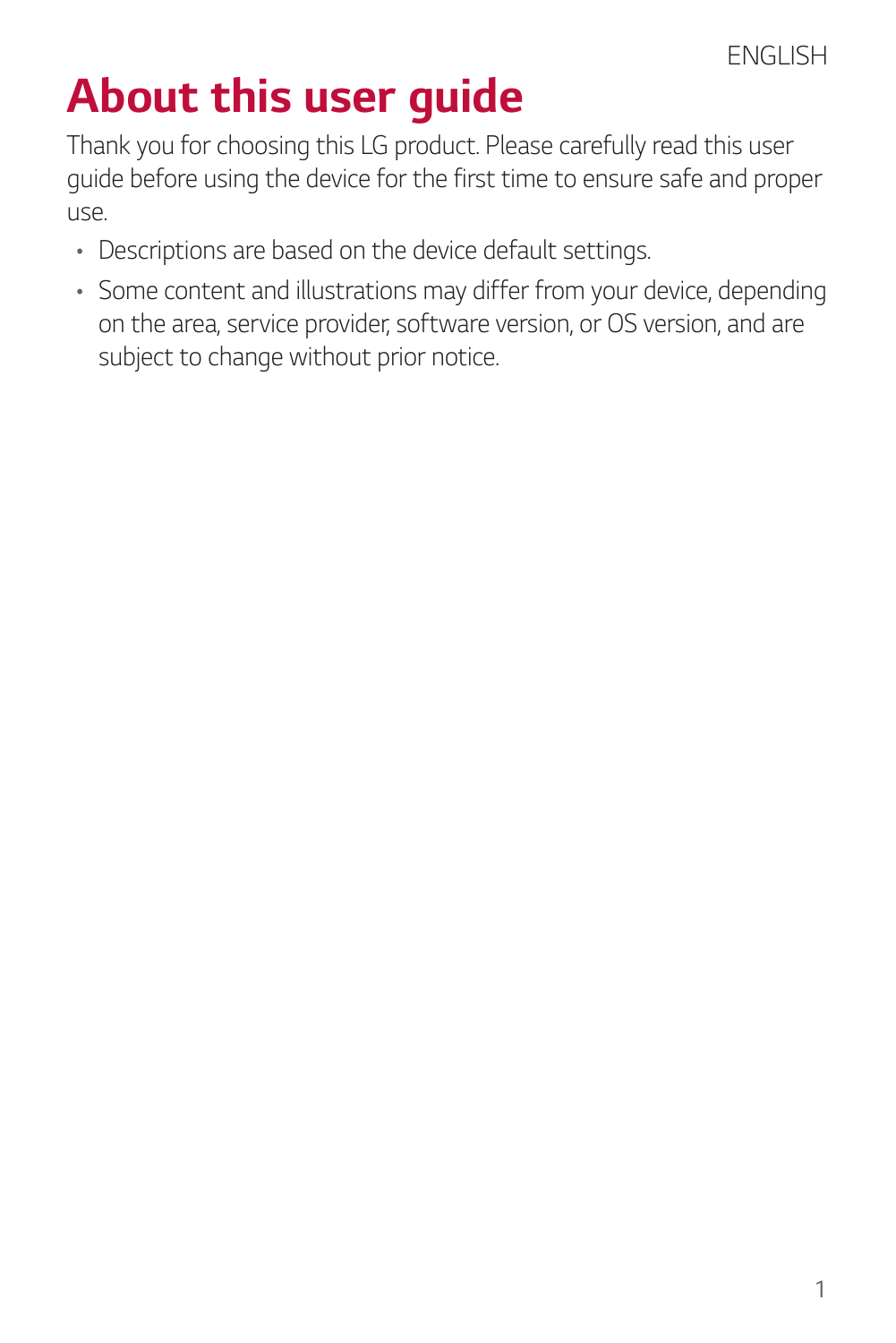#### *Instructional notices*



**WARNING**: Situations that could cause injury to the user and third *parties.*



*CAUTION: Situations that may cause minor injury or damage to the device.*



*NOTE: Notices or additional information.*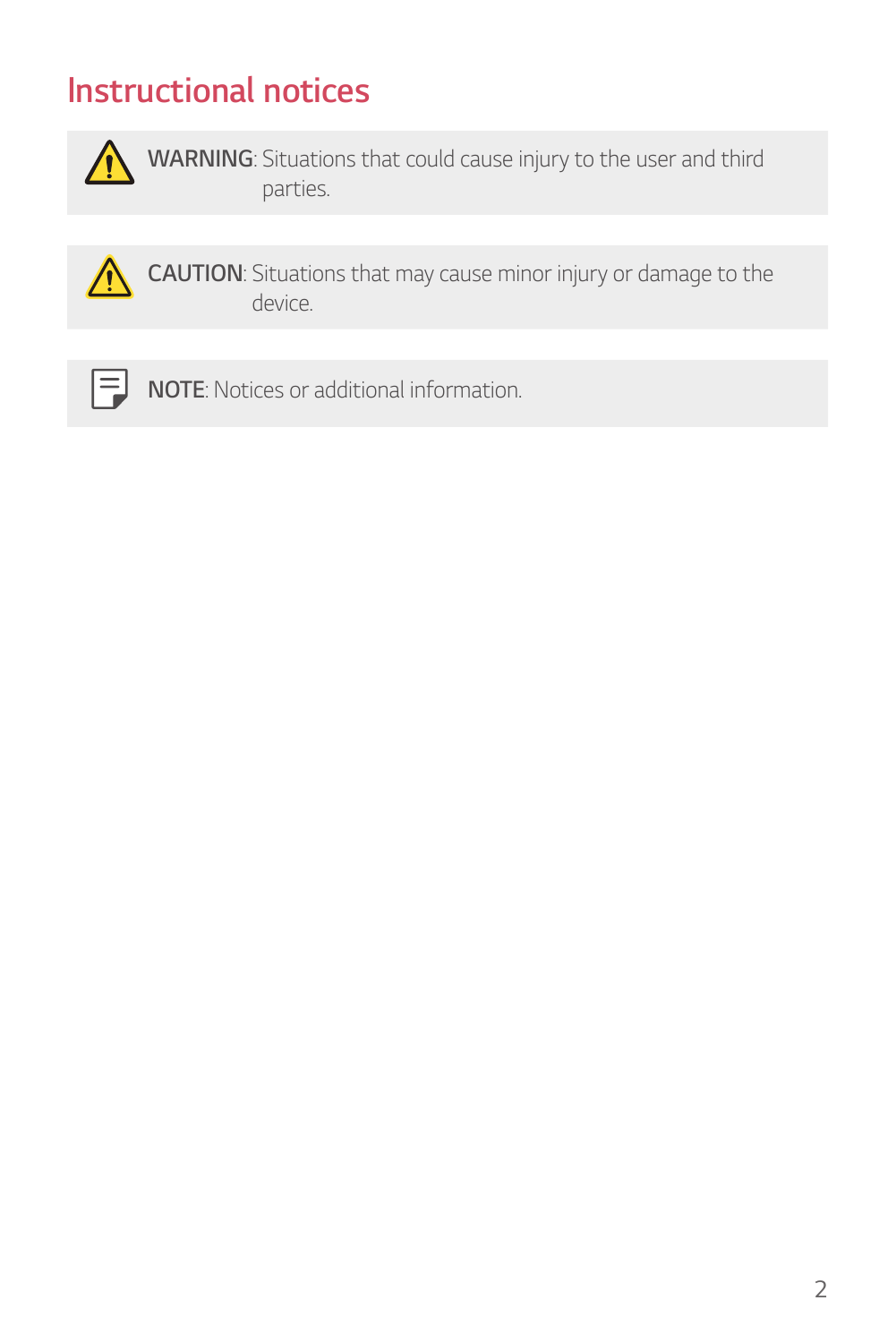### *Table of Contents*

## 

#### *[Basic Functions](#page-6-0)*

- *[Accessories](#page-7-0)*
- *[Watch Overview](#page-8-0)*
- *[Charging Your Watch](#page-11-0)*
- *[Using the battery efficiently](#page-13-0)*
- *[If the Screen Freezes](#page-14-0)*
- *[Replacing the SIM Card](#page-14-0)*
- *[Turning the Watch On and Off](#page-18-0)*
- *[Waking Your Watch Up](#page-19-0)*
- *[Dimming the Screen](#page-19-0)*
- *[Using the Touch Screen](#page-19-0)*

## 

#### *[How to Use Your Watch](#page-26-0)*

- *[Home Screen](#page-27-0)*
- *[Changing the Watch Face](#page-27-0)*
- *[Notification Cards](#page-29-0)*
- *[Managing the Quick Settings](#page-30-0)*
- *[Apps Screen](#page-31-0)*
- *[Call](#page-31-0)*
- *[Android Pay](#page-34-0)*
- *[Google Fit](#page-35-0)*
- *[Opening the Apps Installed On](#page-39-0)  [Your Watch](#page-39-0)*
- *[Downloading Other Apps](#page-40-0)*

## 

#### *[Connecting the Watch](#page-22-0)  [to Your Smartphone](#page-22-0)*

- *[Setting Up Your Smartphone](#page-23-0)*
- *[Pairing Your Watch with Your](#page-24-0)  [Smartphone](#page-24-0)*
- *[Connecting to Another](#page-25-0)  [Smartphone](#page-25-0)*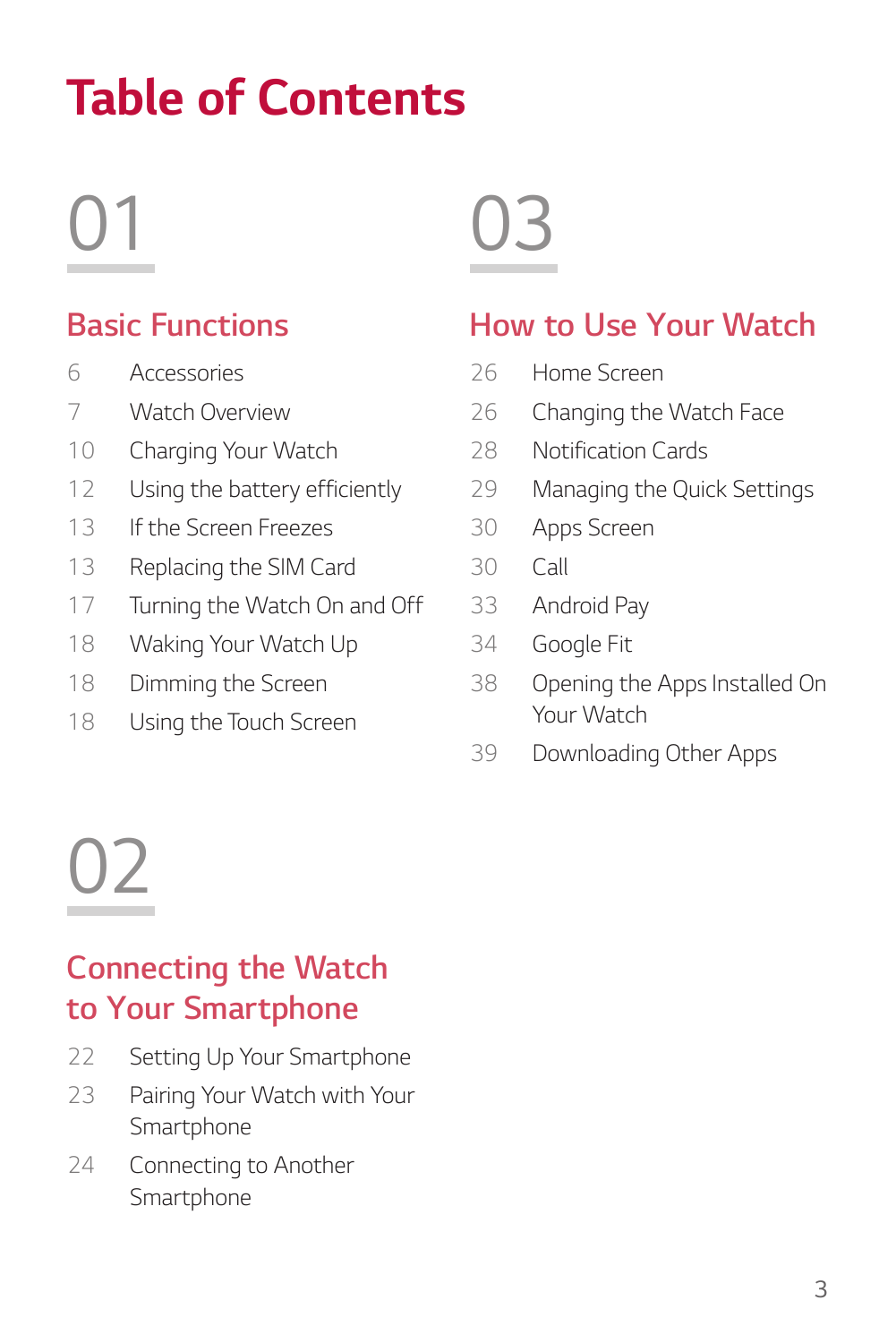# 

#### *[Meet your Google](#page-41-0)  [Assistant](#page-41-0)*

- *[Getting help from your](#page-42-0)  [Google Assistant on Your](#page-42-0)  [Watch](#page-42-0)*
- *[Taking or Viewing a Note](#page-42-0)*
- *[Setting a Reminder](#page-43-0)*
- *[Seeing Your Step Count](#page-43-0)*
- *[Using the Heart Rate Sensor](#page-44-0)*
- *[Sending a Text](#page-46-0)*
- *[Sending and Reading Email](#page-47-0)*
- *[Setting a Timer](#page-48-0)*
- *[Using the Stopwatch](#page-49-0)*
- *[Setting an Alarm](#page-49-0)*
- *[Managing Your Alarms](#page-50-0)*
- *[Connectivity](#page-53-0)*
- *[Accessibility](#page-56-0)*
- *[Personalization](#page-56-0)*
- *[System](#page-57-0)*



#### *[More Information](#page-58-0)*

- *[Open Source Software Notice](#page-59-0)  [Information](#page-59-0)*
- *[Trademarks](#page-59-0)*
- *[Regulatory Information \(FCC](#page-60-0)  [ID number, etc.\)](#page-60-0)*
- *[How to Update Your Device](#page-60-0)*

# 

#### *[Safety Information](#page-61-0)*

- *[Safety Tips](#page-62-0)*
- *[General Safety & Handling](#page-77-0)*

### *[Settings](#page-51-0)*

- *[Opening the Settings Menu](#page-52-0)*
- *[Display](#page-52-0)*
- *[Sound & notifications](#page-52-0)*
- *[Apps](#page-53-0)*
- *[Gestures](#page-53-0)*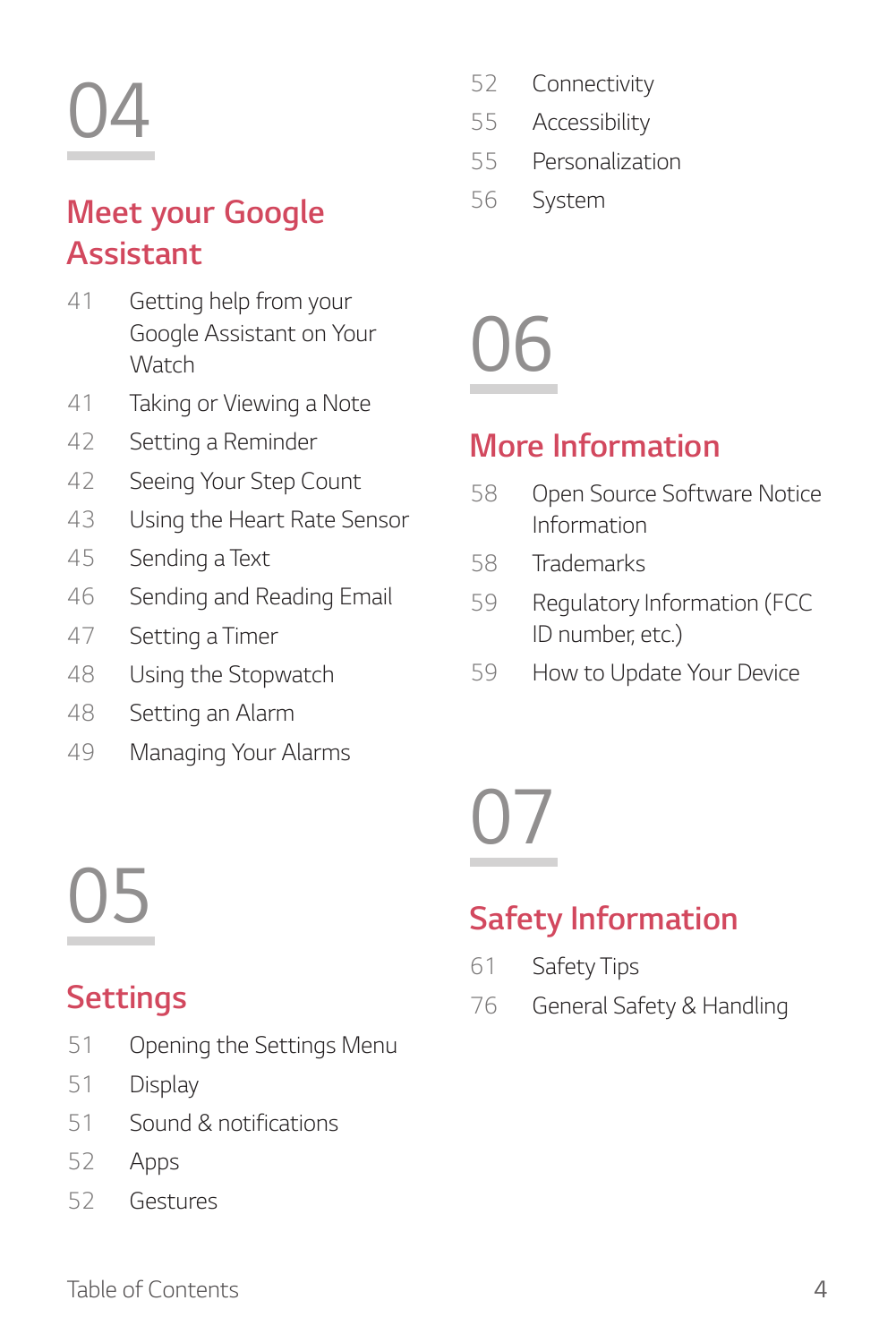<span id="page-6-0"></span>

## *Basic Functions*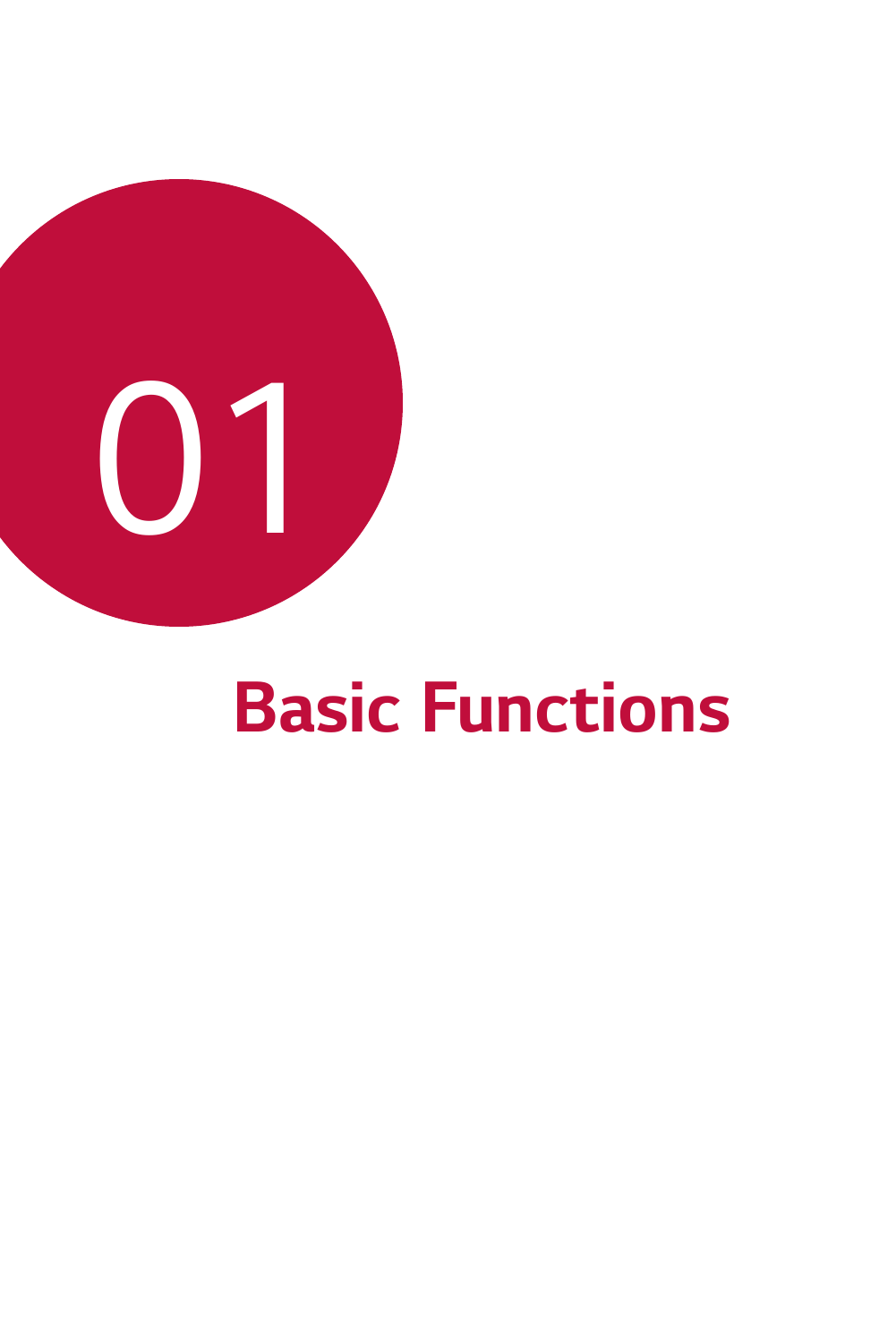### <span id="page-7-0"></span>*Accessories*

*The following accessories are provided with your device.*

- • *Quick Reference Guide*
- • *USB cable*
- • *Charging cradle*
- • *Charger*

冃

- • *SIM card cover opener*
- $\wedge$ The items supplied with the device and any available accessories may *vary depending on the region or service provider.*
	- • *Always use genuine LG Electronics accessories. Using accessories made by other manufacturers may affect your device's call performance or cause malfunctions. Any issues resulting from usage of accessories made by other manufacturers may not be covered by LG's repair service.*
	- • *The accessories are not water-resistant. Do not expose these items to water.*
	- • *If any of these basic items are missing, contact the dealer from which you purchased your device.*
		- • *To purchase additional basic items, contact the LG Customer Support Center.*
		- • *To purchase optional items, contact the LG Customer Support Center for available dealers, and then purchase online.*
		- • *Some items in the product box are subject to change without notice.*
		- • *The appearance and specifications of your device are subject to change without notice.*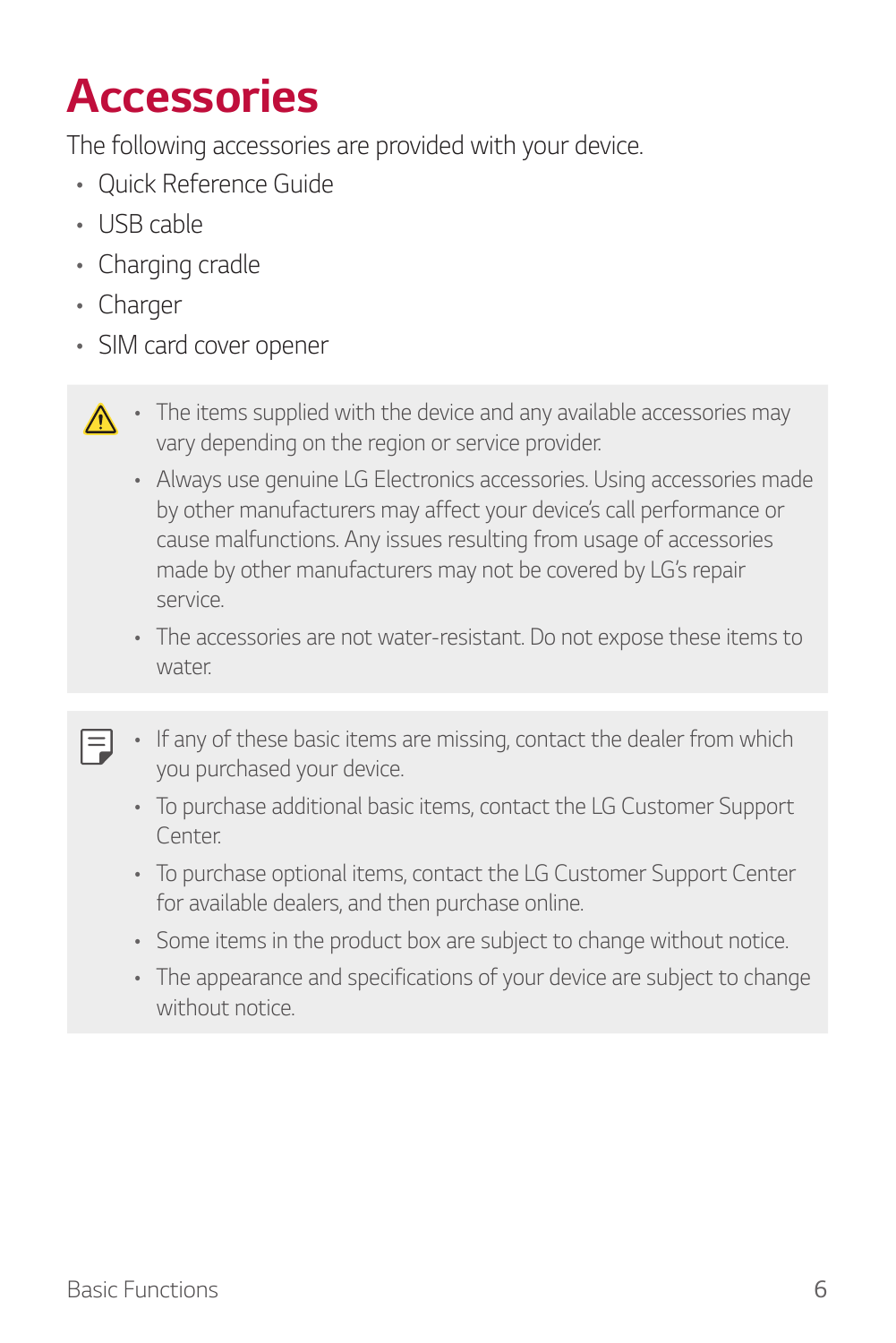### <span id="page-8-0"></span>*Watch Overview*

*Your watch comes with the SIM card pre-installed.*



Changing the watch bands to metal bands might cause Bluetooth<sup>®</sup>/ *Wi-Fi connectivity problems.*

 $\Box$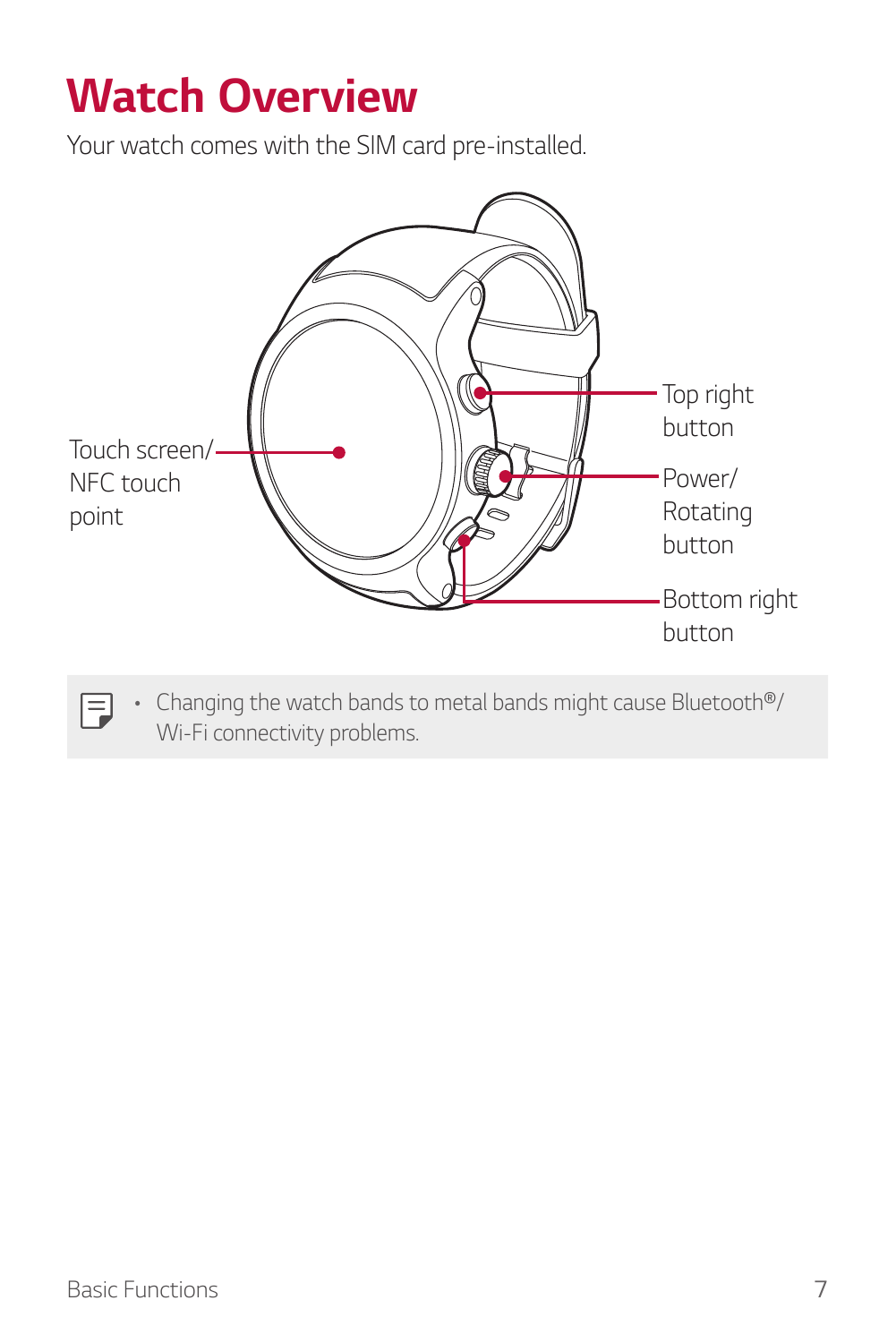|                                   | To turn the watch on:<br>Press and hold for one second to turn the screen<br>۰<br>on. If it doesn't turn on, press and hold for a few<br>seconds until the LG logo appears. |  |  |
|-----------------------------------|-----------------------------------------------------------------------------------------------------------------------------------------------------------------------------|--|--|
|                                   | When the screen is dimmed:                                                                                                                                                  |  |  |
|                                   | • Press once to wake the screen.                                                                                                                                            |  |  |
|                                   | When the screen is on:                                                                                                                                                      |  |  |
|                                   | • Press to open the Apps screen when you are on<br>the watch's Home screen.                                                                                                 |  |  |
| Power/Rotating<br>button          | • Press to return to the previous screen when you<br>are on any other screen.                                                                                               |  |  |
|                                   | • Press and hold for one second to get help from<br>your Google assistant.                                                                                                  |  |  |
|                                   | Rotating the Power/Rotating button:                                                                                                                                         |  |  |
|                                   | Rotate to scroll through the apps list on the<br>Apps screen.                                                                                                               |  |  |
|                                   | • Rotate to show or hide notifications in the<br>watch's Home screen.                                                                                                       |  |  |
|                                   | If the screen freezes:                                                                                                                                                      |  |  |
|                                   | • Press and hold for more than 10 seconds until<br>the LG logo appears to restart the watch.                                                                                |  |  |
| Top right button                  | When the watch's Home screen is on:                                                                                                                                         |  |  |
|                                   | Press the Top right button to open the Fit<br>Workout app.                                                                                                                  |  |  |
| and <b>Bottom</b><br>right button | • Press the <b>Bottom right</b> button to open the<br>Android Pay app.                                                                                                      |  |  |
|                                   | During a call:                                                                                                                                                              |  |  |
|                                   | • Press to control the volume.                                                                                                                                              |  |  |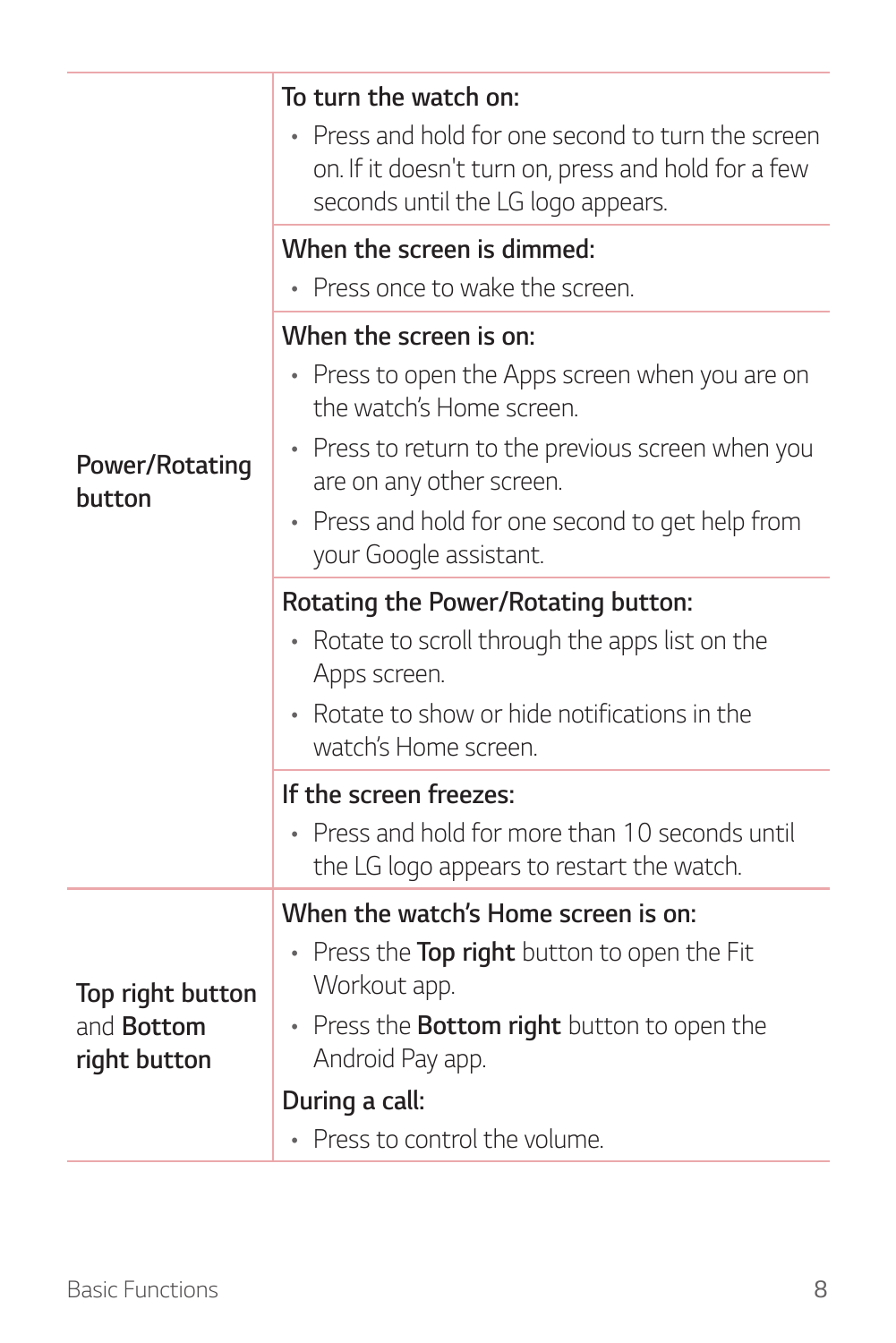• *To customize the buttons, press the Power/Rotating button to*  冃 *open the Apps screen and then tap Settings Personalization Customize hardware buttons.*





- • *Keep the microphone and barometer holes clear.*
- • *Any damage to the barometer or microphone resulting from accidents, unreasonable use, tampering or other causes not arising from defects in material or workmanship may void the Limited Warranty.*





- • *Excess force on the watch band may lead to breakage.*
- 冃 Changing the watch bands to metal bands might cause Bluetooth<sup>®</sup>/ *Wi-Fi connectivity problems.*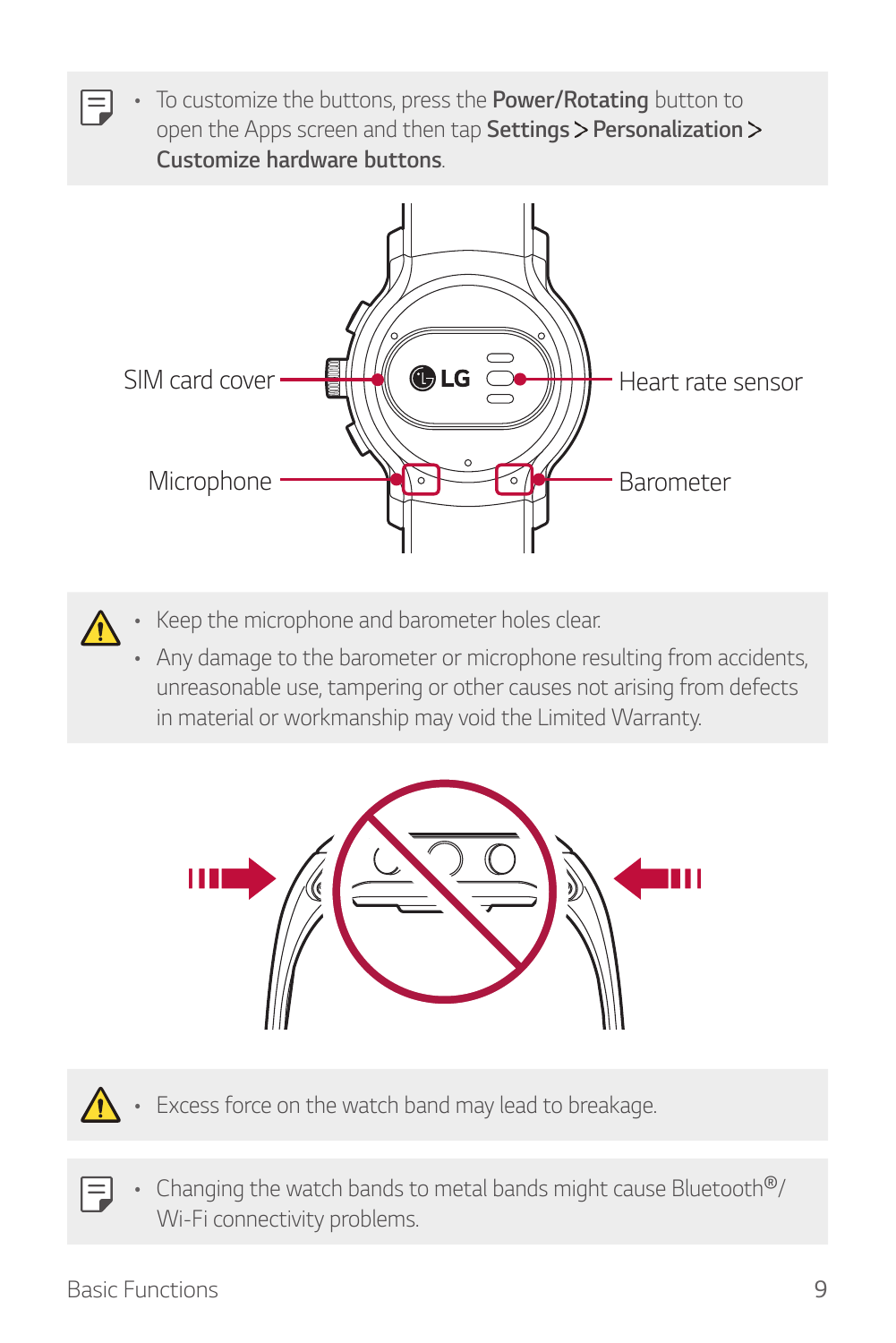### <span id="page-11-0"></span>*Charging Your Watch*

*Before using your watch for the first time, you should charge the battery. Use the charging cord and cradle provided with your watch to charge its battery.*

*The supplied charging cord will allow you to charge from a power outlet or from a computer.* 

- When the battery power is low, the battery icon may show as empty. If F *the battery charge is completely empty, the watch cannot be turned on immediately after connecting the charger. Leave an empty battery to charge for a few minutes before turning the device on. Some features are not available while the battery is charging.*
	- To charge your device, always use the included power adapter, USB ⋀ *cable, and charging cradle that come with your device. Using thirdparty charging solutions can cause fire, electric shock, injury, or damage to your device or other property.*
		- • *Your device has an internal rechargeable battery. For your safety, do not remove the embedded battery.*
- *1 Connect the smaller end of the USB cable to the USB/charger port on the charging cradle and connect the other end to the power adapter. Then plug the adapter into a wall outlet.*

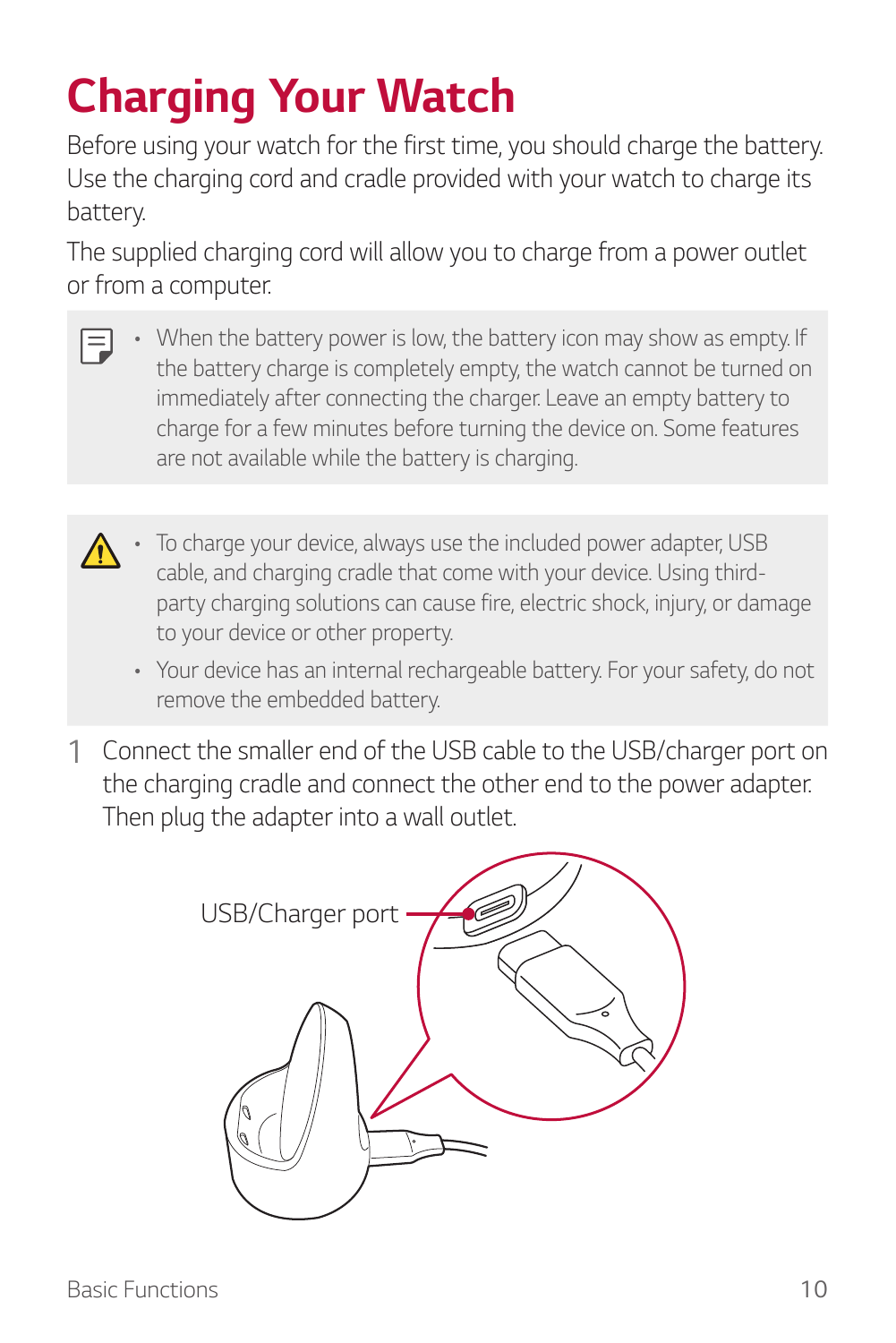- A power source connected a PC may result in a slower charging speed 冃 *due to a lower electric current than a power outlet.*
- *2 Place the your device on the charging cradle as shown below.*



- The charging cord is designed to only be used with the watch and is  $\bigwedge$ *not compatible with other devices.*
	- • *To maximize battery life, make sure that the battery is fully charged before you use the device for the first time.*
	- • *Exposure to liquids or other foreign materials while using your device may affect the charging cradle, causing it to disconnect from the watch while charging.*
	- • *If the charging screen does not display after connection to a power source, adjust your device's position on the charging cradle.*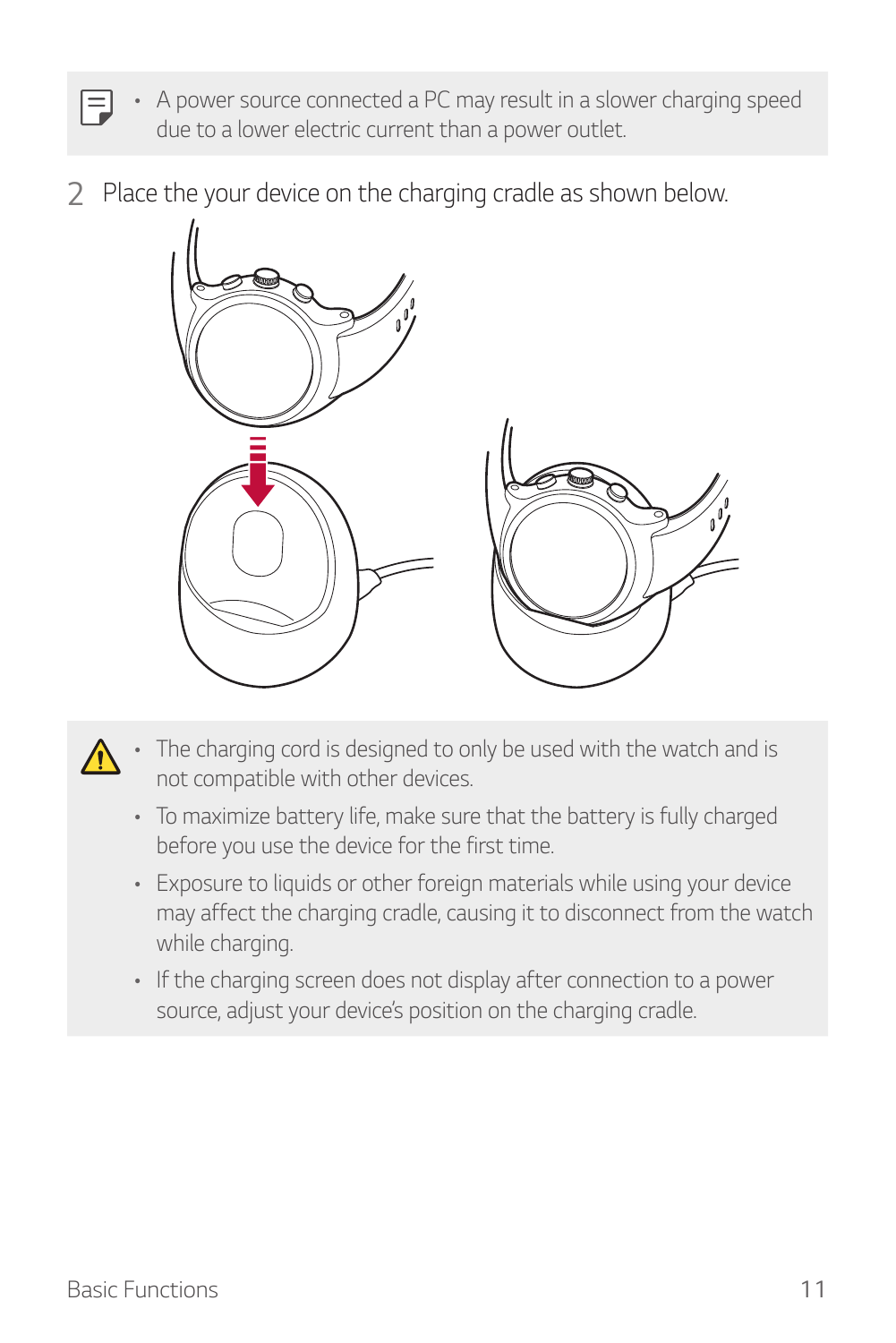<span id="page-13-0"></span>*3 While your watch is charging, the screen will show the time, battery percentage and charging progress (indicated by the ring around the outside).*



*4 Once the battery is fully charged, remove it from the charging cradle.*



### *Using the battery efficiently*

*To minimize battery consumption, follow these tips.*

- • *Turn off the Always-on screen option when not using your watch for a long time.*
- • *Minimize the screen brightness.*
- • *Turn off the Wi-Fi network function when not using Wi-Fi.*
- • *Turn off the Gestures feature.*
- • *If you get notifications on your companion device that you don't want to see on your watch, go to the Android Wear app Settings on your companion device and add those apps to the Block app notifications.*
- • *If you feel the battery life is short after installing some specific app, try to uninstall it.*
- • *Battery Saver is automatically enabled at the 15% battery capacity*  冃 *on your watch. In battery saver mode, the ambient display is changed to off, Wi-Fi is set to off, and the cellular network is set to off on the cellular network enabled devices.*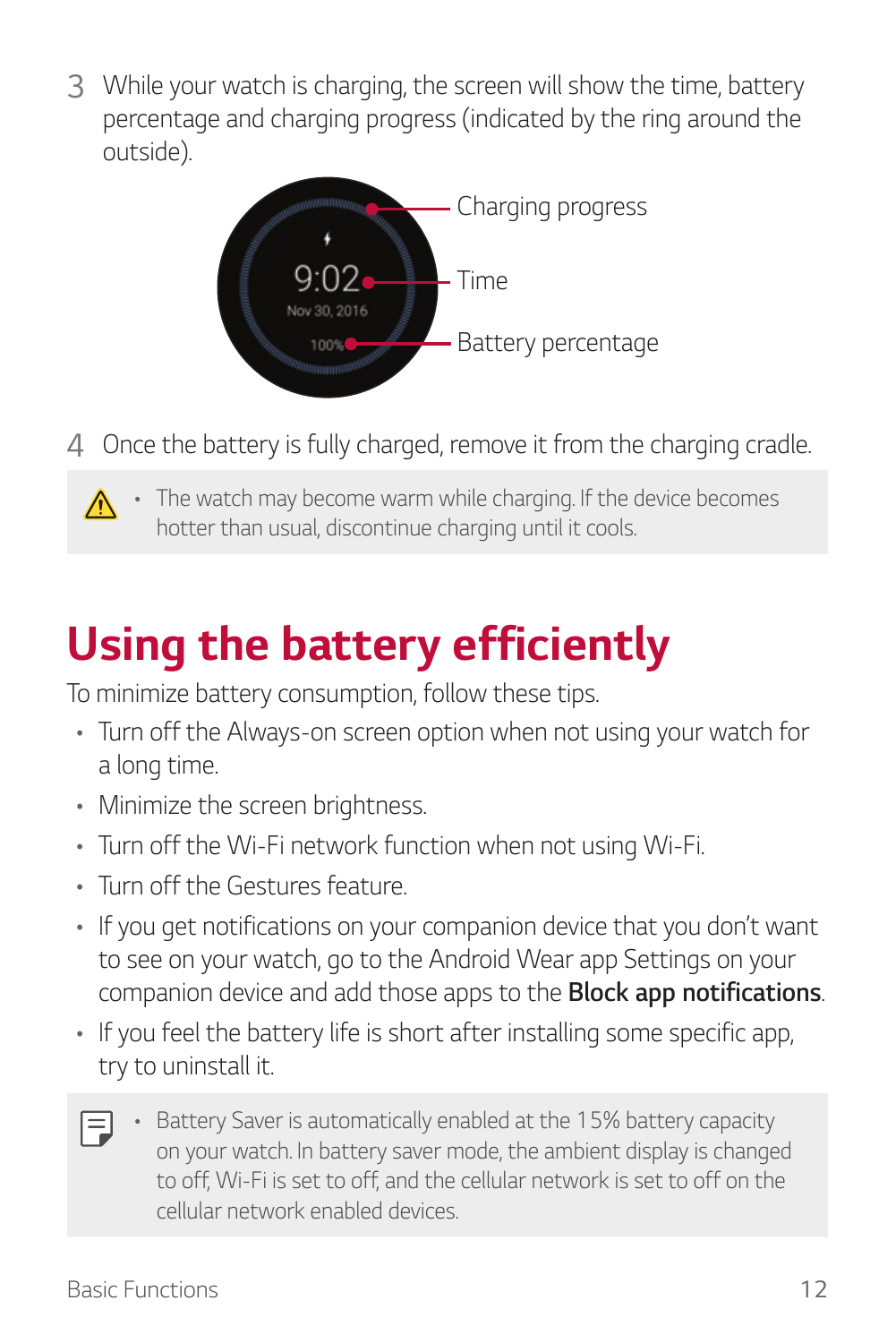### <span id="page-14-0"></span>*If the Screen Freezes*

*If the device freezes up and stops working, press and hold the Power/ Rotating button for more than 10 seconds until the device reboots and the LG logo is displayed.*

### *Replacing the SIM Card*

*Your watch comes with the SIM card installed. Follow these steps if you need to replace the SIM card.*



• *Please turn off the device before you insert or remove a SIM card.*

*1 Open the SIM card cover using SIM card cover opener as shown below. Align the SIM card cover opener with the holes located on the back of the watch, and then turn the cover counter-clockwise.*





Do not use excessive force when you turn the SIM card cover using the *SIM card cover opener.*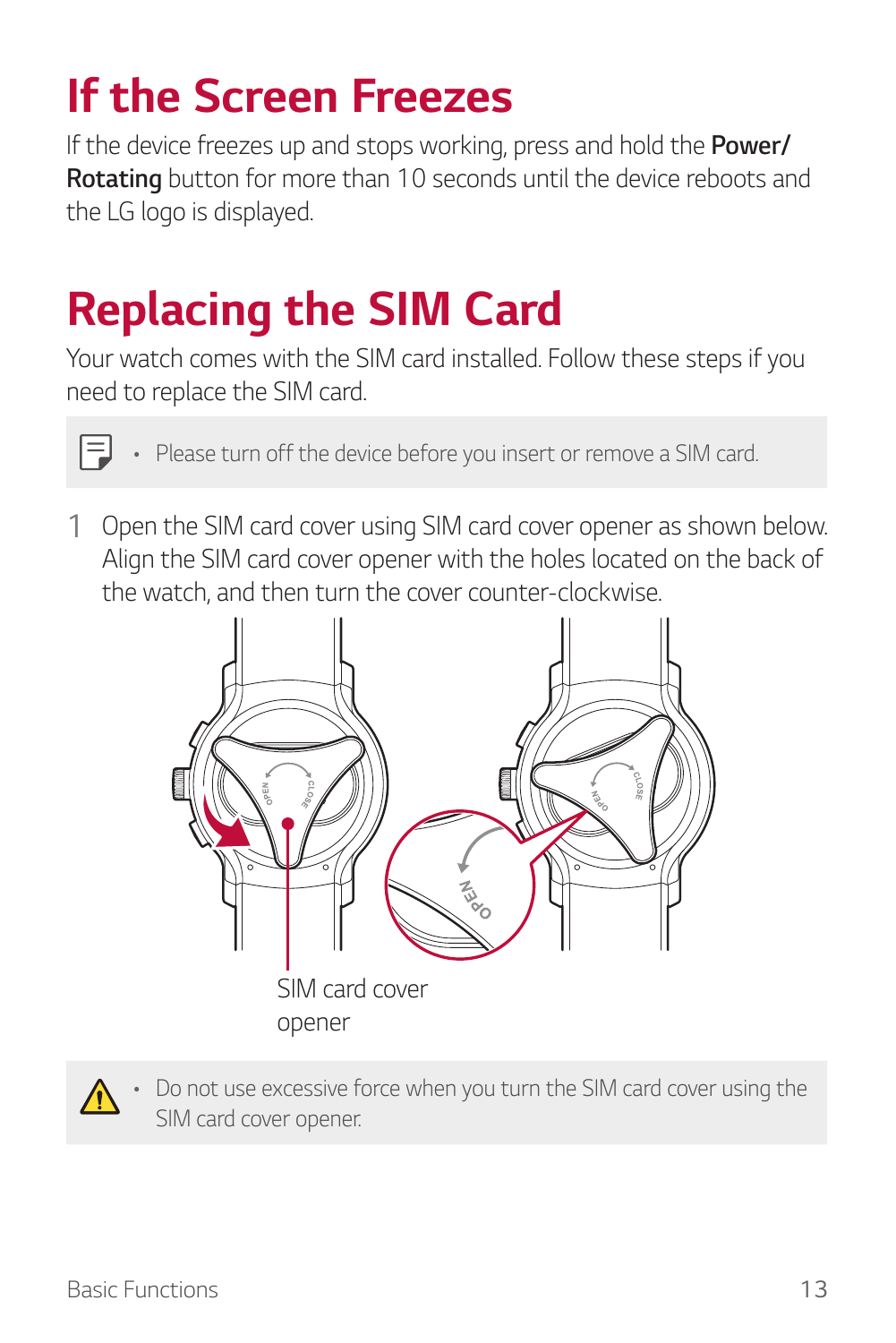*2 To remove the SIM card cover, hold the watch firmly in one hand. Open the SIM card cover as shown, and then gently slide the SIM card out to remove it.*



*3 With the gold contacts facing down and the SIM card positioned as shown below, slide the Nano SIM card in to the SIM card slot.*



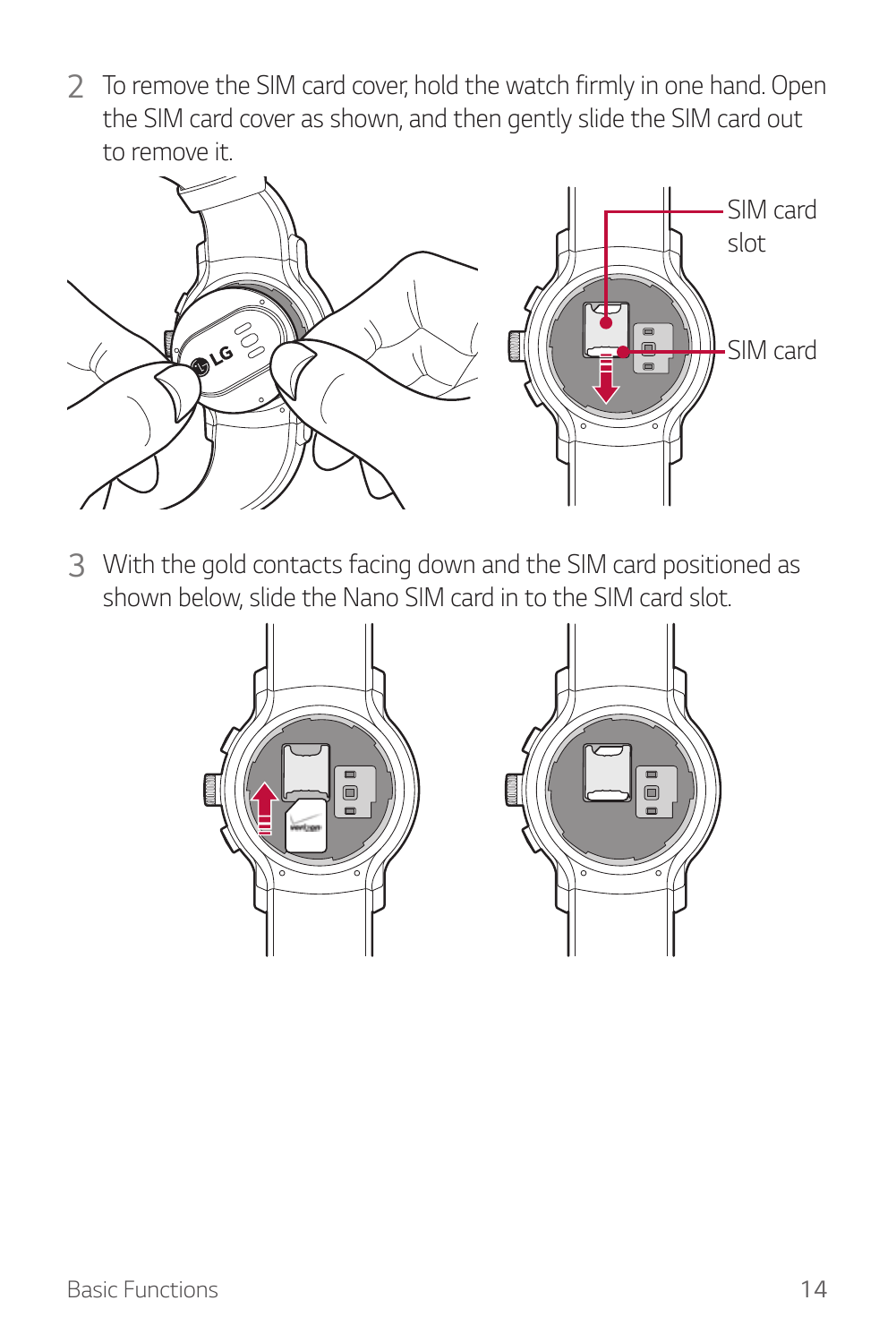*4 Close the SIM card cover using the SIM card cover opener as shown below. Align the SIM card cover opener with the holes located on the back of the watch, then turn the cover clockwise.*



• *Foreign materials on the SIM card cover sealing pad or SIM card cover may allow water to get into your watch. Keep the cover clean and remove any foreign material before replacing the cover.*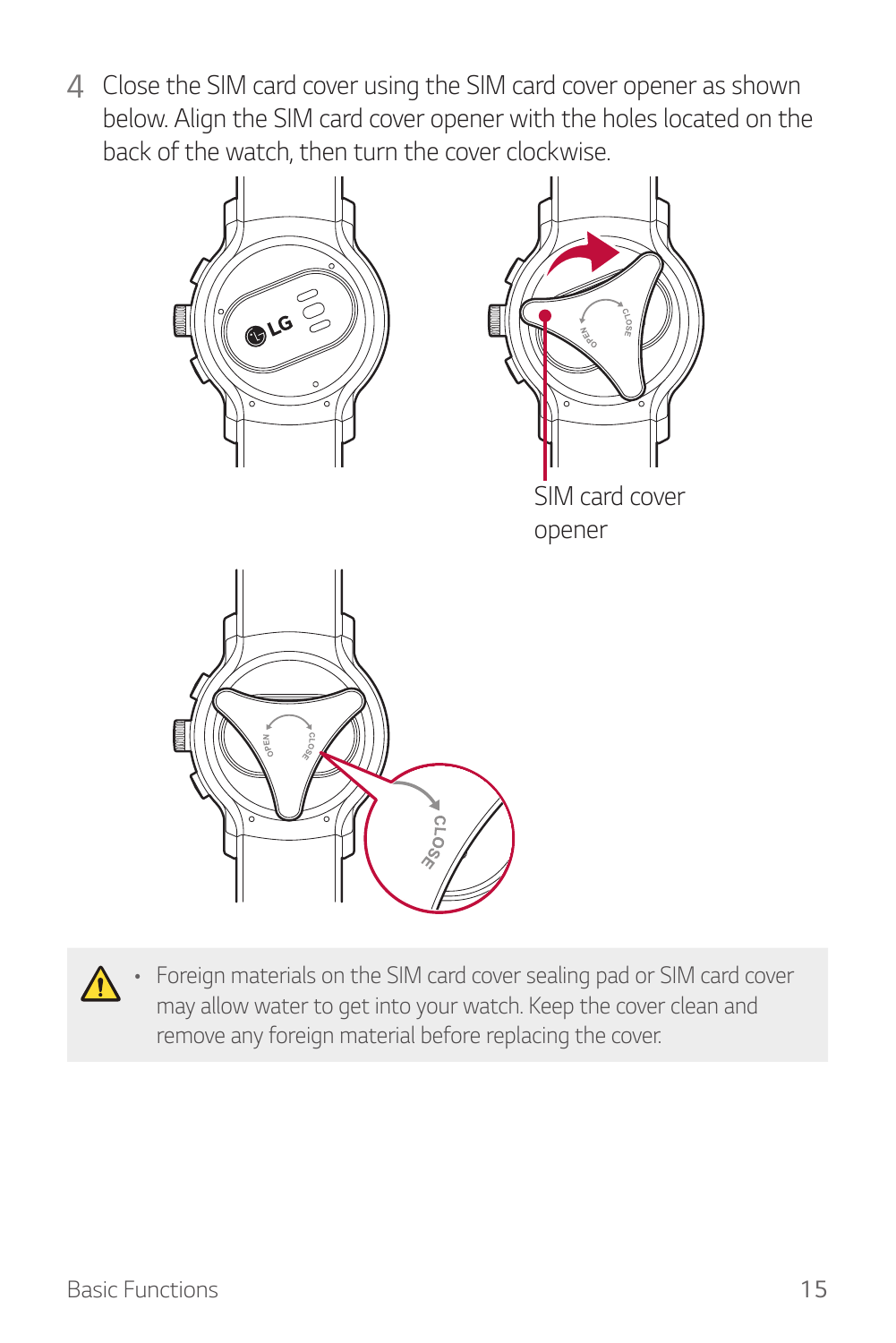

### *Unlocking the SIM Card*

If you insert a SIM card with a PIN lock, you have to enter the unlock code to be able to use it in the watch. If the SIM card PIN lock is turned off. *disregard this section.*

- *1 After turning the watch on, swipe up from the bottom of your watch's Home screen until the SIM Locked screen appears.*
- *2 Tap the SIM Locked screen.*
- *3 Enter the unlock code.*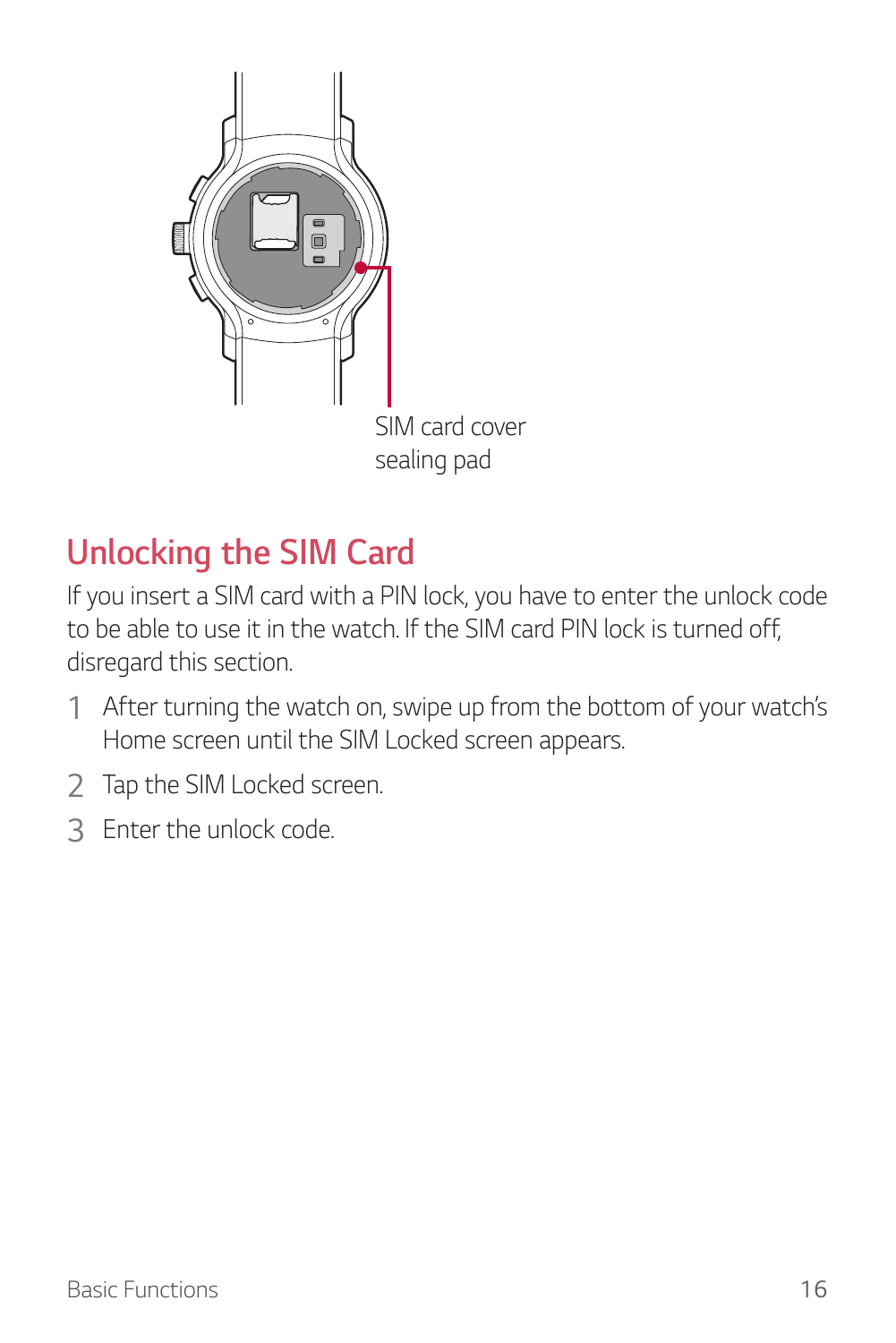### <span id="page-18-0"></span>*Turning the Watch On and Off*

#### *Turning the Watch On*

*Press and hold the Power/Rotating button for a few seconds.*



#### *Turning the Watch Off*

- *1 Press the Power/Rotating button to open the Apps screen.*
- *2 Tap Settings System Power off.*
- *3 When prompted with the message Power off: Are you sure?,*  $tan ($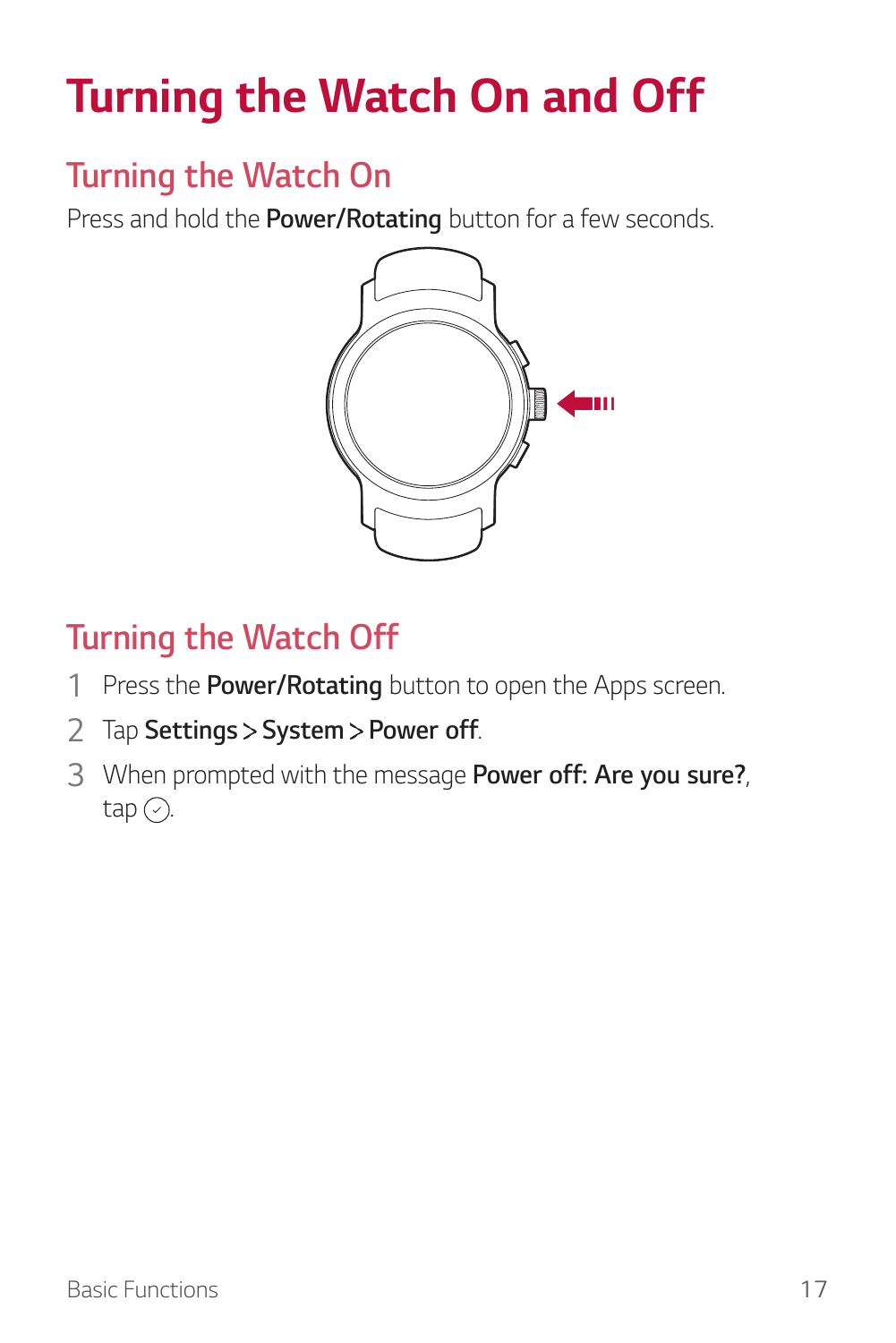### <span id="page-19-0"></span>*Waking Your Watch Up*

*If the screen is dimmed, you can wake up the watch by doing any of the following:*

- • *Touch the screen.*
- • *Raise your wrist such that the display of the watch is pointing towards your eyes.*
- • *Press the Power/Rotating button on the watch.*

### *Dimming the Screen*

*Cover the screen with your palm until it vibrates.*

### *Using the Touch Screen*

You can familiarize yourself with how to control your device by using *touch screen gestures.* 

### *Tapping*

*Lightly tap with your fingertip to select or run an app or option.*

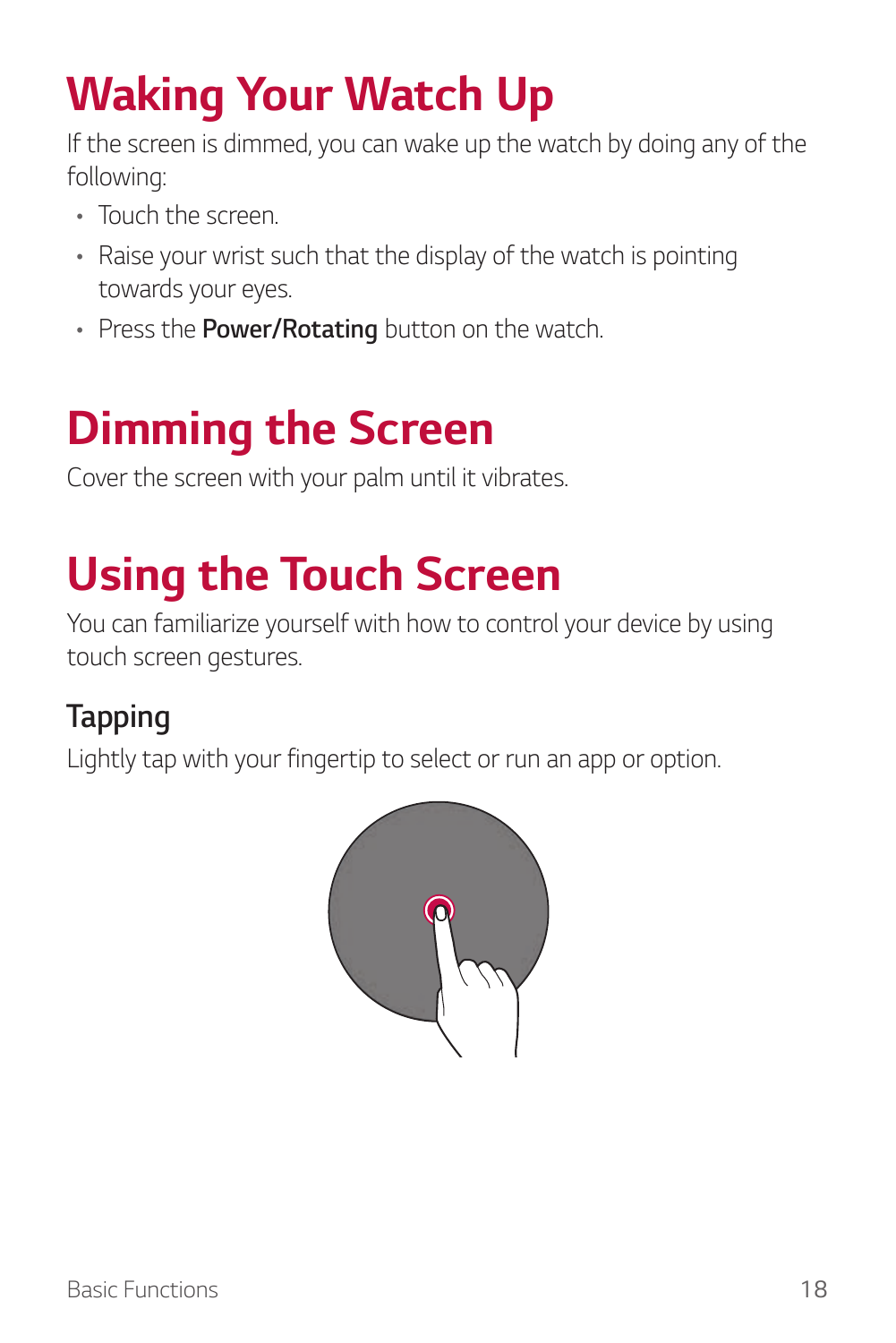#### *Touching and holding*

*Touch and hold for several seconds to display the available options.*



#### *Swiping*

*Touch and hold an item, such as an app or widget, then swipe it to another location. You can use this gesture to move an item.*





Do not expose the touch screen to excessive physical shock. It might *damage the touch sensor.*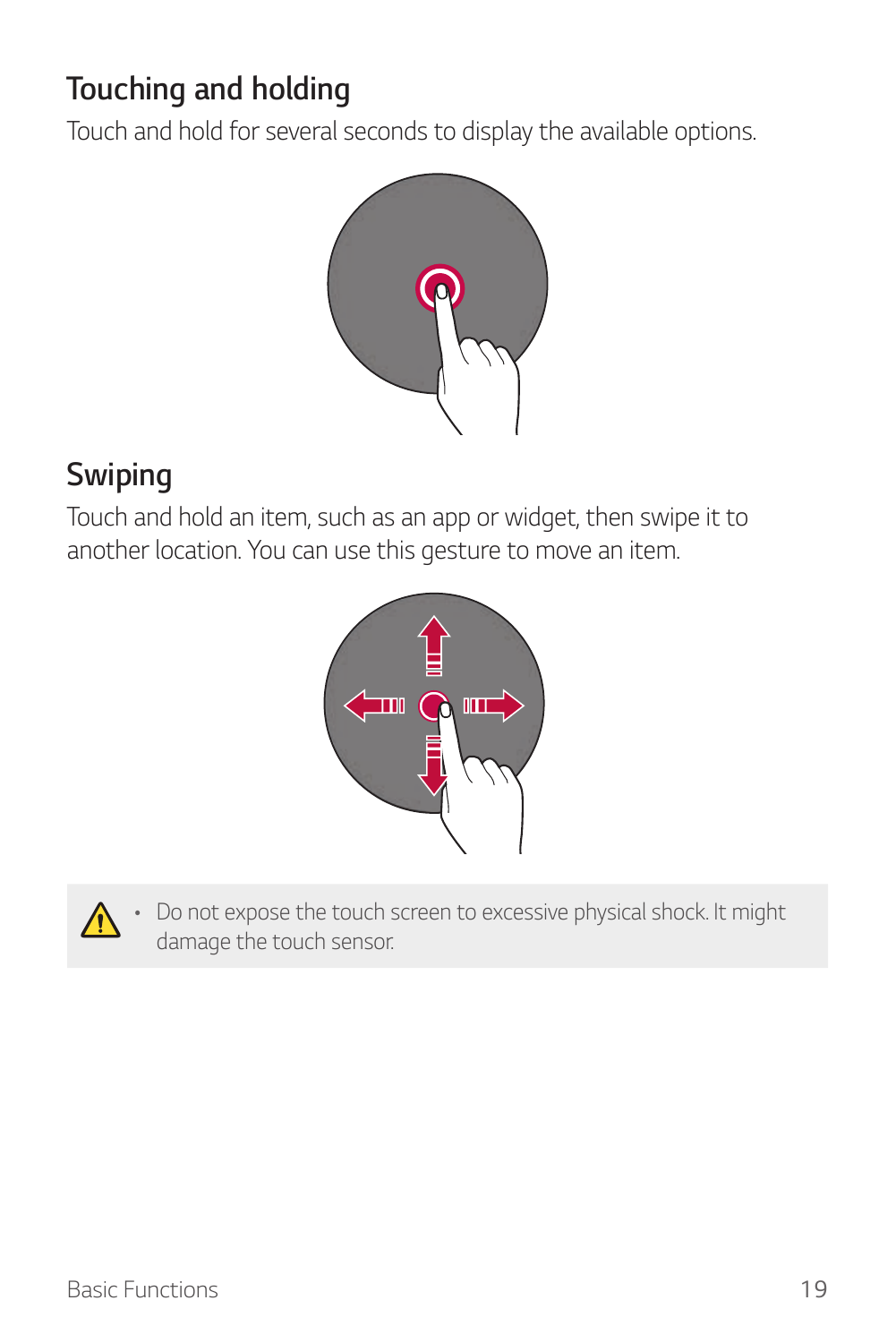- • *A touch screen failure may occur if you use the device near a magnetic, metallic or conductive material.*
	- • *If you use the device under bright lights, such as direct sunlight, the screen may not be visible, depending on your position. Use the device in a shady location or a location with an ambient light that is not too bright and bright enough to read books.*
	- • *Do not press the screen with excessive force.*
	- • *Touch control may not work properly if you tap while wearing a glove on or by using the tip of your fingernail.*
	- • *The touch screen may not function properly if a screen-protective film or accessory is attached to the device.*
	- • *Do not display non-moving images for an extended period. This may cause image burn-in on the screen.*
	- • *Applications that show the same screen for more than 10 minutes are not recommended because they may cause screen damage that is not covered by the warranty.*

冃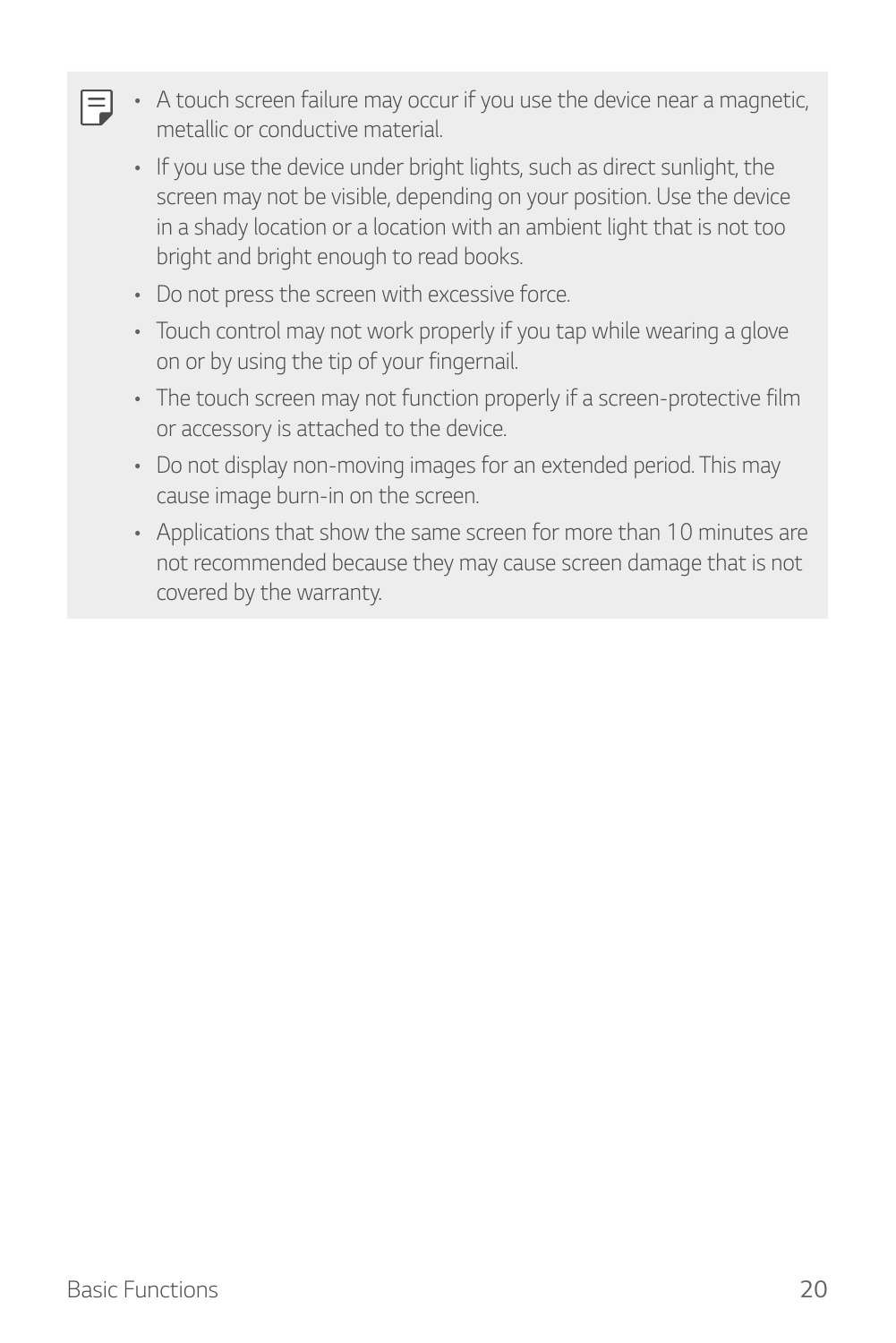<span id="page-22-0"></span>

## *Connecting the Watch to Your Smartphone*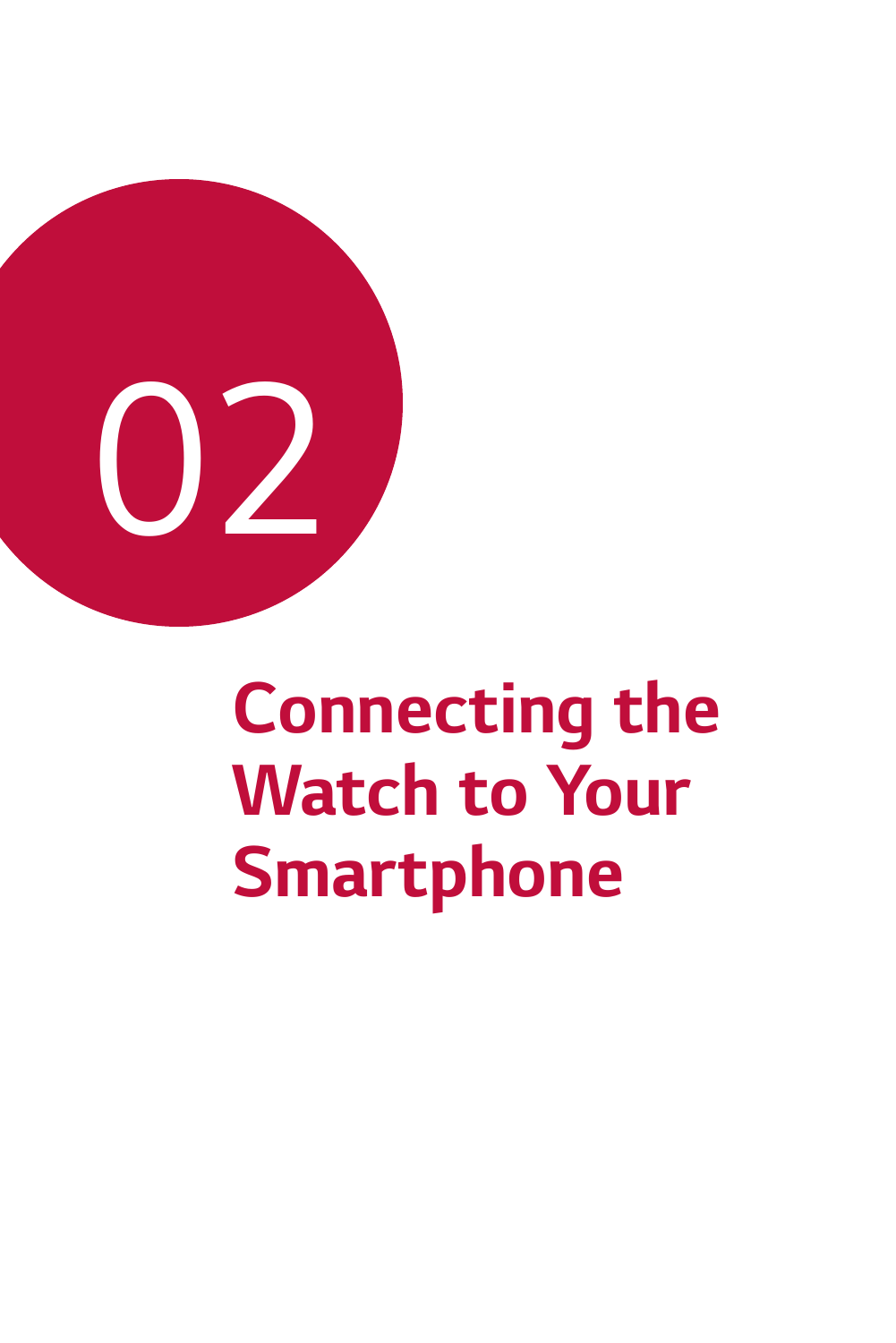### <span id="page-23-0"></span>*Setting Up Your Smartphone*

*Before pairing, follow these steps to set up your smartphone that you want to pair with your watch.*

| ×<br>۰ |
|--------|
|        |
|        |

- • *To make calls with your watch, your smartphone needs to be an Android smartphone.*
- *1 Make sure the smartphone is running Android™ 4.3 or iOS 9+ and supports Bluetooth®.*
	- • *If your smartphone is not Android 4.3 or iOS 9+, please check with your manufacturer for a possible software update.*
- *2 Make sure your smartphone supports Android Wear™.*
	- • *To find out, visit http://g.co/WearCheck from your smartphone.*
- *3 Turn on Bluetooth on your smartphone if it isn't already on.*
- *4 Make sure your smartphone is next to your watch.*
- **5** On your smartphone, download the Android Wear **□** app from the *Play Store or App Store and install it. If Android Wear is already on your smartphone, make sure you have the most recent version.*
- *6 Make sure your smartphone has the most recent version of Verizon Message+ and that it is set as your default messaging app.*
- *7 Make sure your smartphone's line has HD Voice activated (formerly known as Advanced Calling).*

|  | ____ |
|--|------|
|  |      |
|  |      |

• *Depending on the network connection, the setup process might take over 20 minutes.*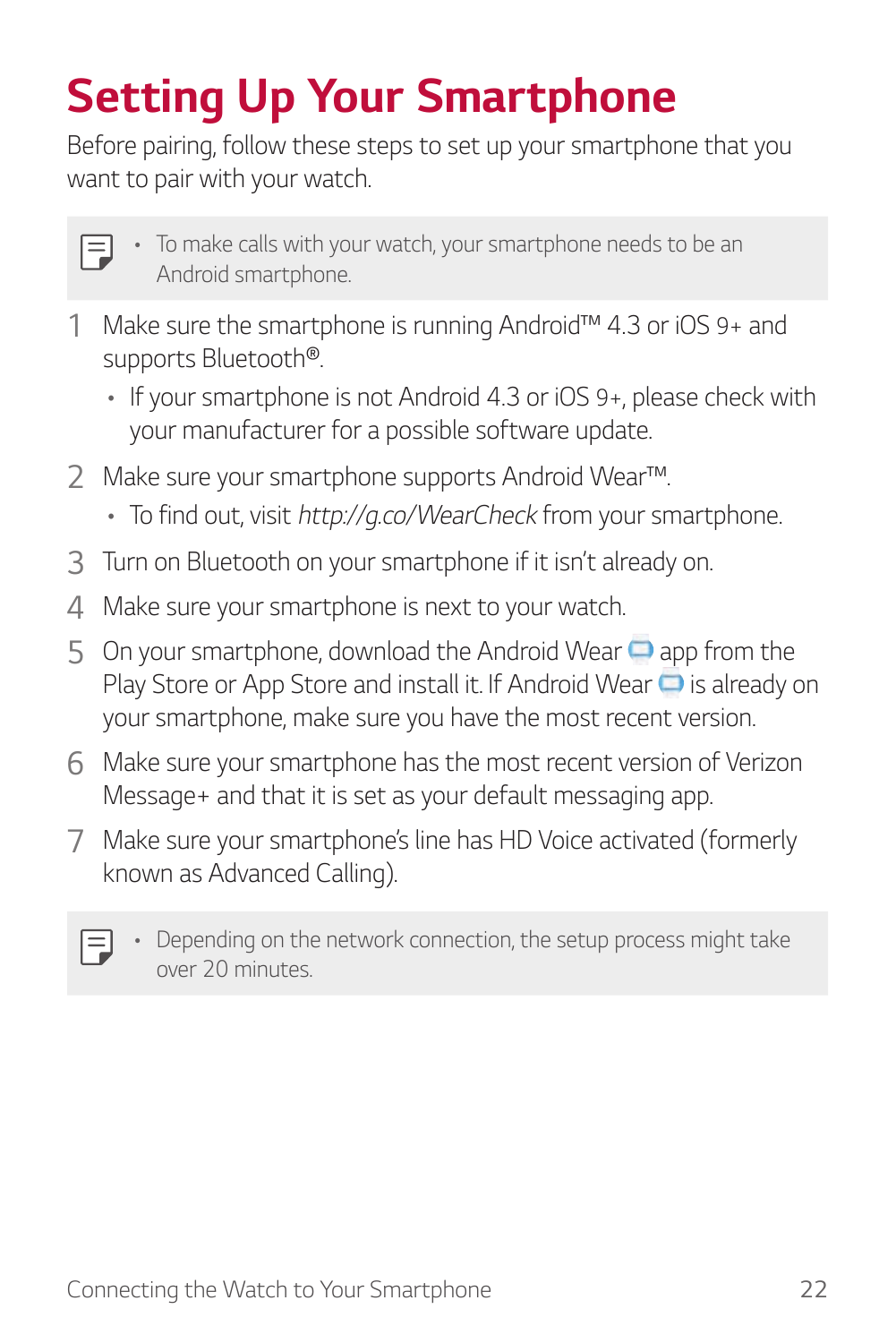### <span id="page-24-0"></span>*Pairing Your Watch with Your Smartphone*

#### *Step1. Follow these steps on your watch.*

- *1 Turn on the watch and tap the screen to begin.*
- *2 Tap a language.*
- *3 Swipe up and follow the onscreen instructions until the watch name is displayed.*

#### *Step 2. Follow these steps on your smartphone.*

- 1 Open the Android Wear **a** app on your smartphone.
- *2 On your smartphone, you'll see a list of nearby devices. Tap your watch's name.*
- *3 You'll see a passkey on your smartphone and watch. Check that the codes match.*
- *4 Tap PAIR on your smartphone to start pairing.*

#### *Step 3. Follow these steps to pair your watch with your smartphone.*

- *1 You'll see a confirmation message on your watch once it is paired. This may take a few minutes.*
- *2 Follow the onscreen instructions to complete the initial setup.*
- *3 When your watch completes the connection with your smartphone, you'll be asked to copy your Google accounts on your smartphone to your watch.*

- • *Copying a Google account to your watch allows you to download new apps using the Play Store.*
	- • *Once initial setup is complete, you will see a tutorial notification. Follow the tutorial notices before using your watch.*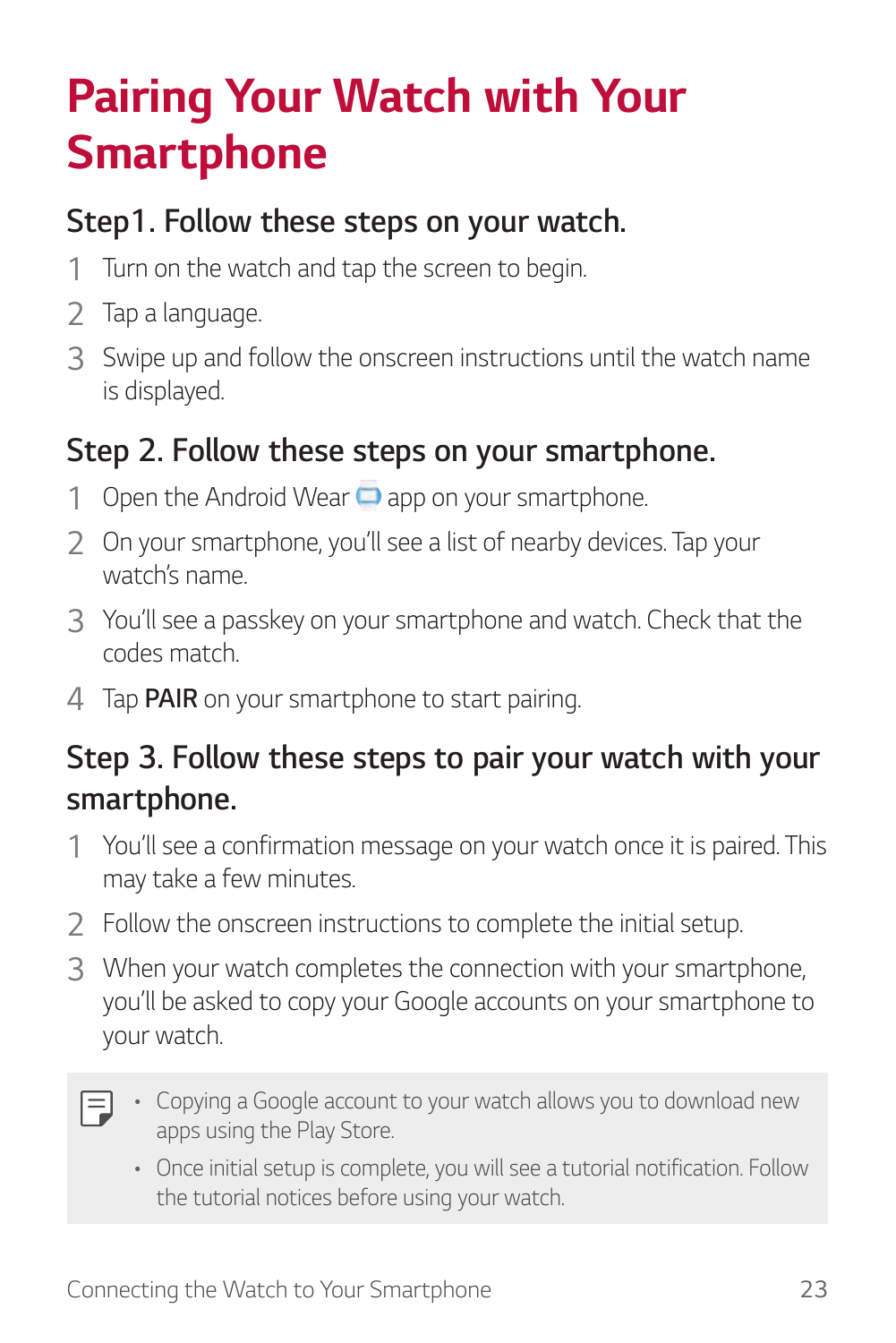### <span id="page-25-0"></span>*Connecting to Another Smartphone*

*Your watch connects to one smartphone at a time. If you want to connect your watch to a different smartphone, you must reset your watch using the Disconnect & reset setting on your watch.*

### *Unpairing and Resetting Your Watch*

*This setting unpairs the watch from your smartphone and resets your watch's settings to their factory default values and deletes all of your data.*

- *1 Press the Power/Rotating button to open the Apps screen*
- *2 Tap Settings System Disconnect & reset.*
- 3 When prompted, tap  $\oslash$  to confirm.
- *4 Connect your watch to another device.*



**•** Performing a factory reset erases all data from your watch's memory *and all watch data from your smartphone. After resetting, your watch is ready to connect to another smartphone.*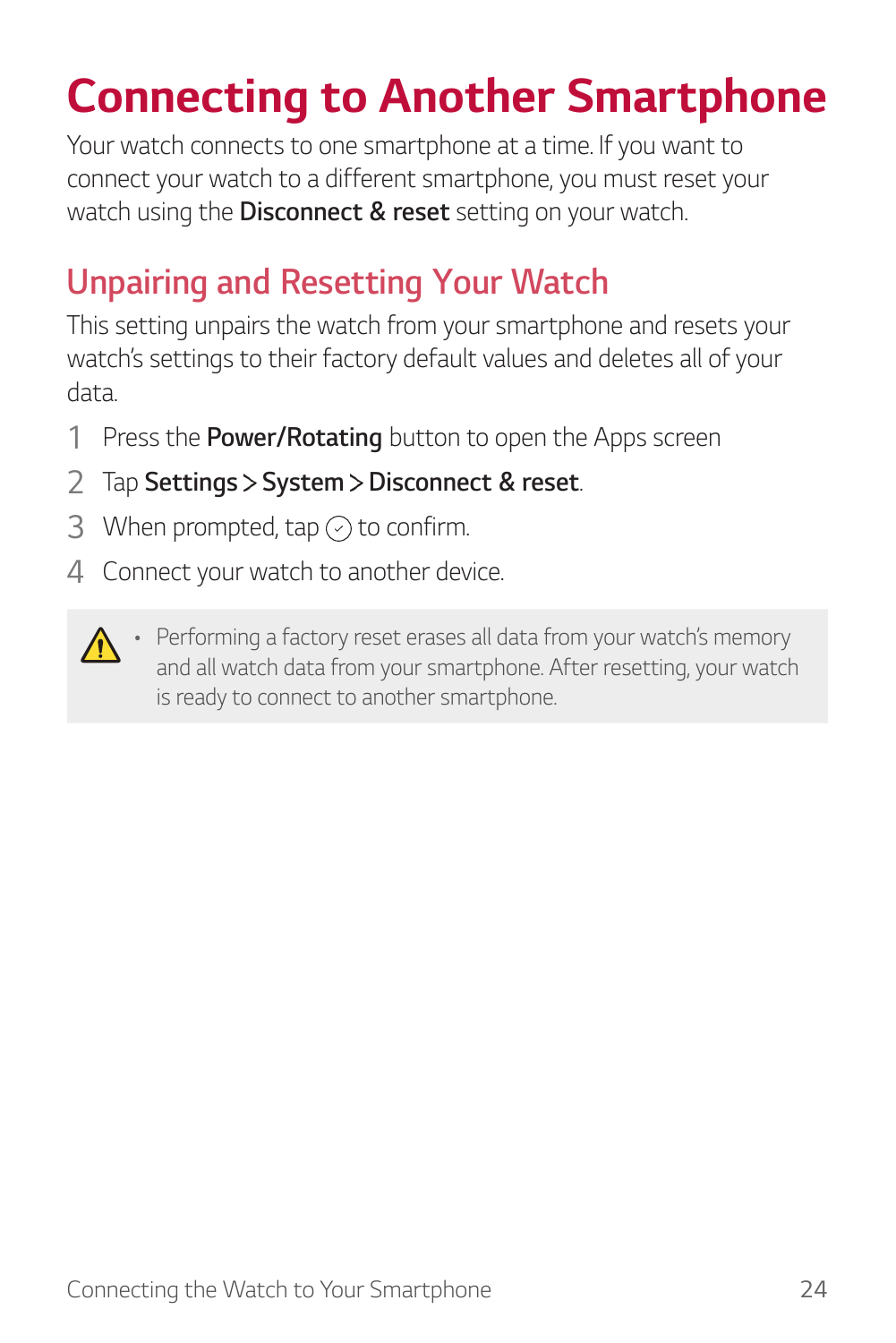<span id="page-26-0"></span>

## *How to Use Your Watch*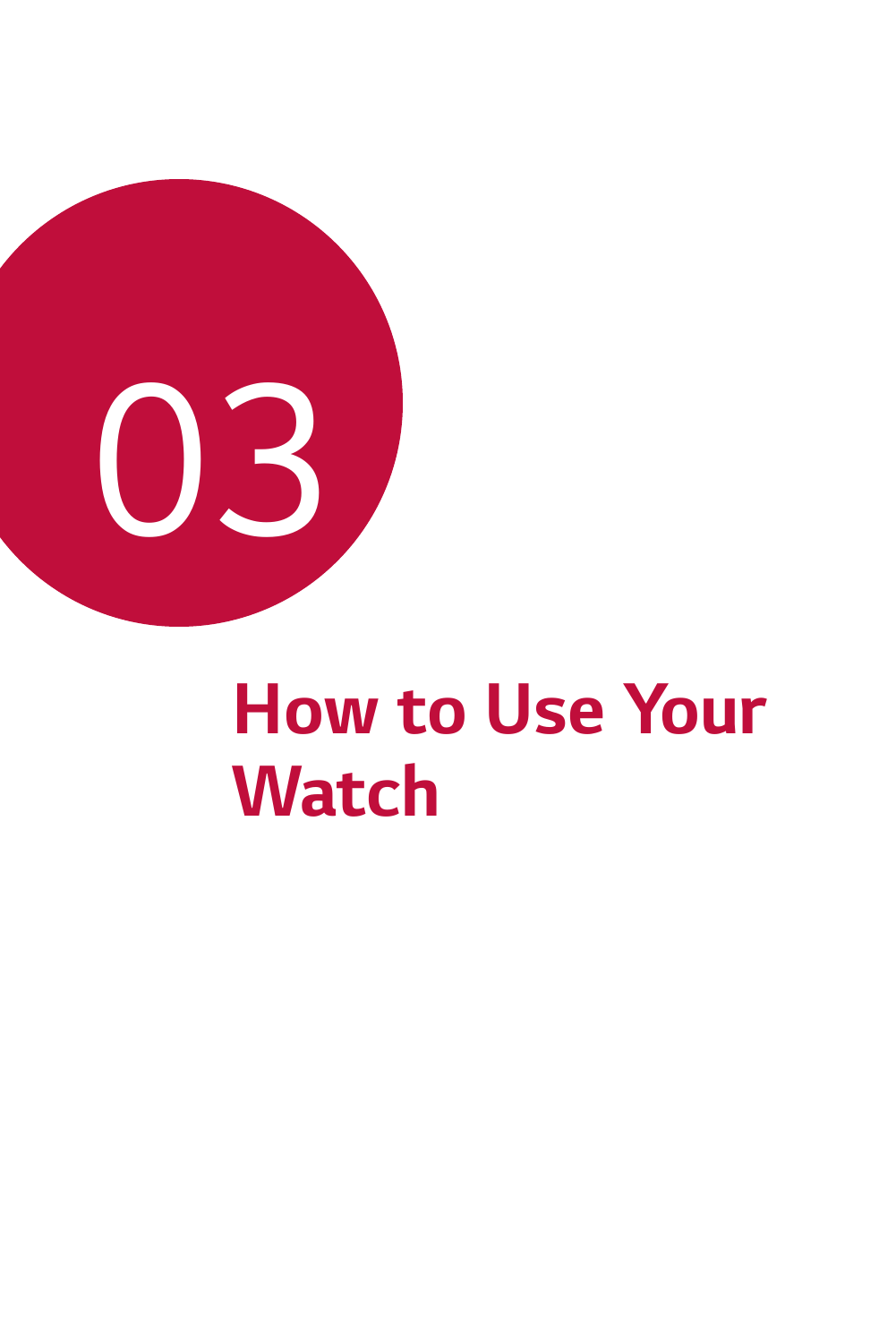### <span id="page-27-0"></span>*Home Screen*

*The watch's Home screen is the starting point for the default screen.*

*You see the current time and date. You can also show the battery level, your step count, and more.* 



冃 The displayed content depends on the watch face design you select.

### *Changing the Watch Face*

*You can add more watch faces and personalize your watch to your style.*

- *1 From the watch's Home screen, swipe left or right to the last screen and then tap Add more watch faces .*
- *2 Tap the desired watch face to add it to your favorites.*
- *3 Once the watch face has been added to your favorites, you can swipe the screen right or left to browse designs, then tap the one you want to choose.*

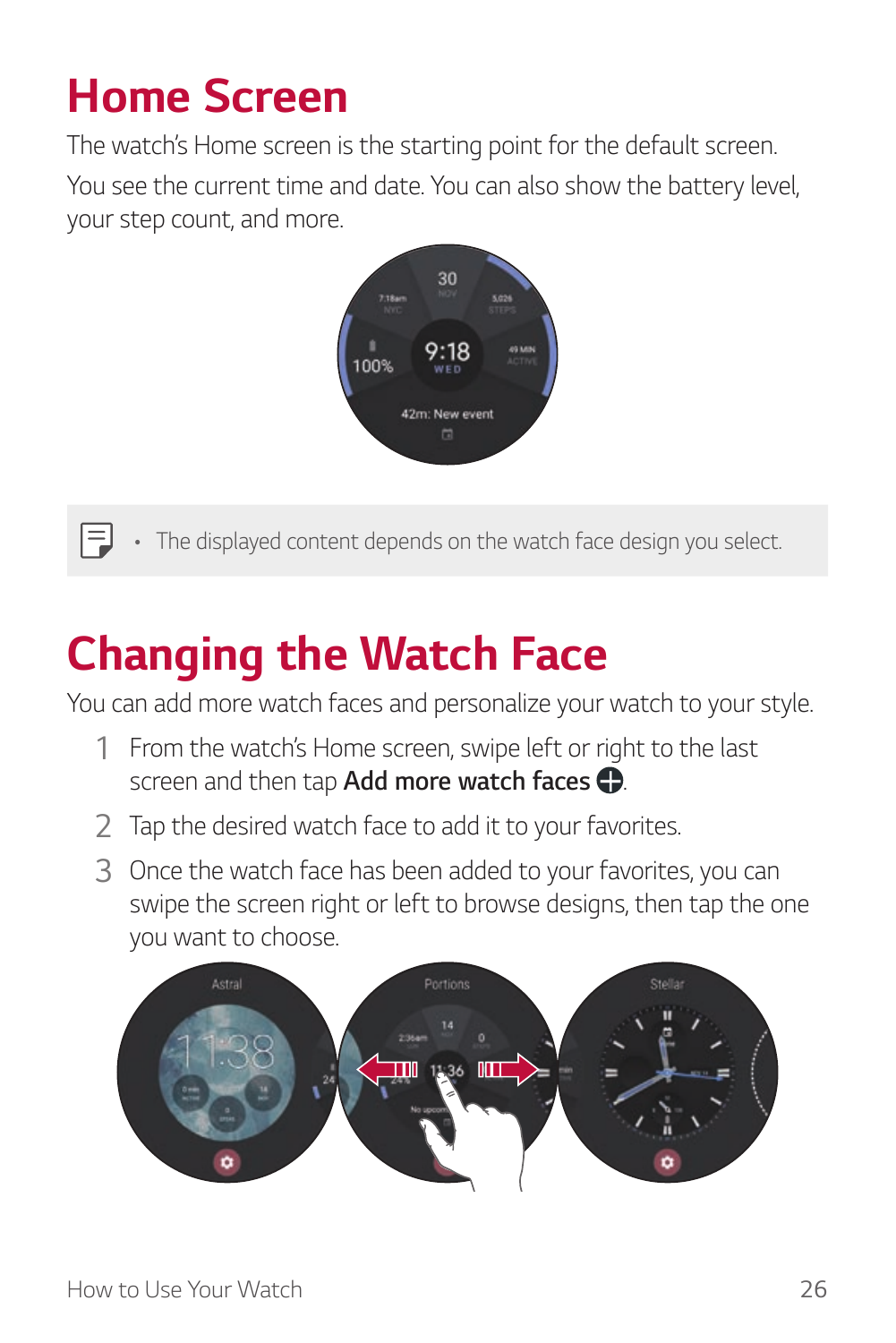• *You can also change and download watch faces through the Android Wear app on your smartphone.*

#### *Customize the Home Screen Menu*

*1 Touch and hold the watch's Home screen for one second. OR*

*Swipe left or right from the watch's Home screen and then Customize .*

*2 Tap Data to customize the shortcuts and watch face layout displayed on the watch's Home screen.*



- 冃
- To personalize the shortcuts, tap the shortcut you want to remove and *select the desired item.*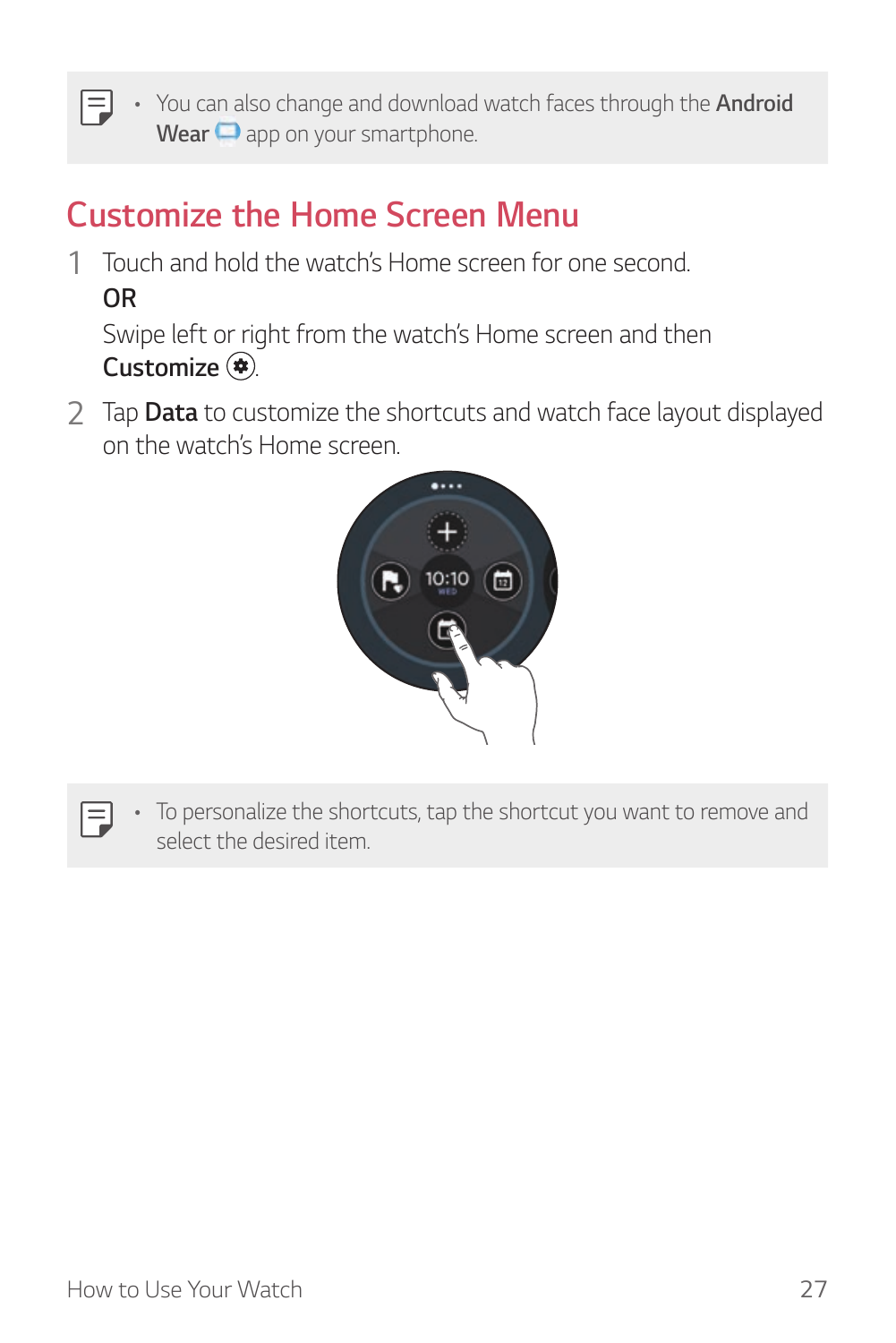### <span id="page-29-0"></span>*Notification Cards*

*Most notifications you see on your smartphone will also show up on your watch. These include notifications for missed calls, texts, event reminders, and more.*

*Notifications are displayed in the form of cards. Card previews appear at the bottom of the watch's Home screen.*

- • *To see a notification card, swipe the watch face upwards.*
- • *To see more cards, keep swiping up from the bottom of the screen.*



*Swipe up to view more notifications.*



*left to dismiss the card.*

### *Blocking Notifications*

*If you get notifications on your smartphone that you don't want to see on your watch, you can stop specific apps from showing their notifications on your watch.*

- *1 On your smartphone, open the Android Wear app.*
- *2*  $\pi$  *Tap*  $\Phi$  > Block app notifications >  $\rightarrow$   $\rightarrow$
- *3 Select the app you want to block.*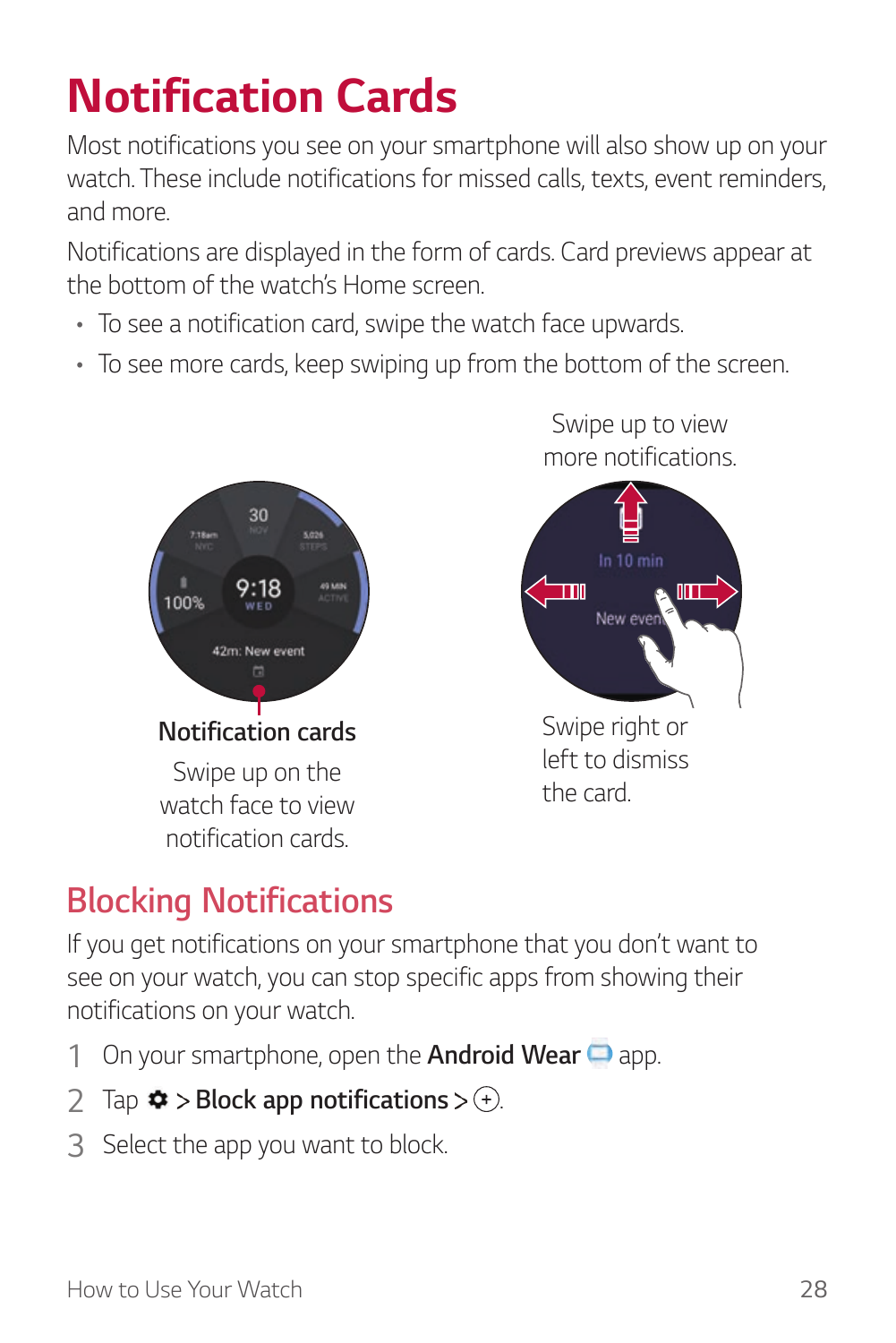### <span id="page-30-0"></span>*Managing the Quick Settings*

*To open the Quick settings, swipe down on the watch's Home screen. The Quick settings allow you to quickly and easily change commonly used settings.* 



- **Airplane mode**  $\blacktriangle$ : Tap the **Airplane mode** to disconnect all networks *and turn off your device's connectivity on your watch.*
- **Sound mode**  $\bullet$ : Tap the **Sound mode** to turn on the sound for *notifications.*
- • *Theater mode : Tap the Theater mode to turn off your watch's screen. When theater mode is turn on, your watch's display does not light up and notifications do not appear.*
- **Do not disturb :** Your watch will not show any notifications and *alerts while this setting is turned on.*
- • *Settings : Tap the Settings to open the Settings app.*
- 冃
- Some content may differ from your smartphone depending on the OS *version.*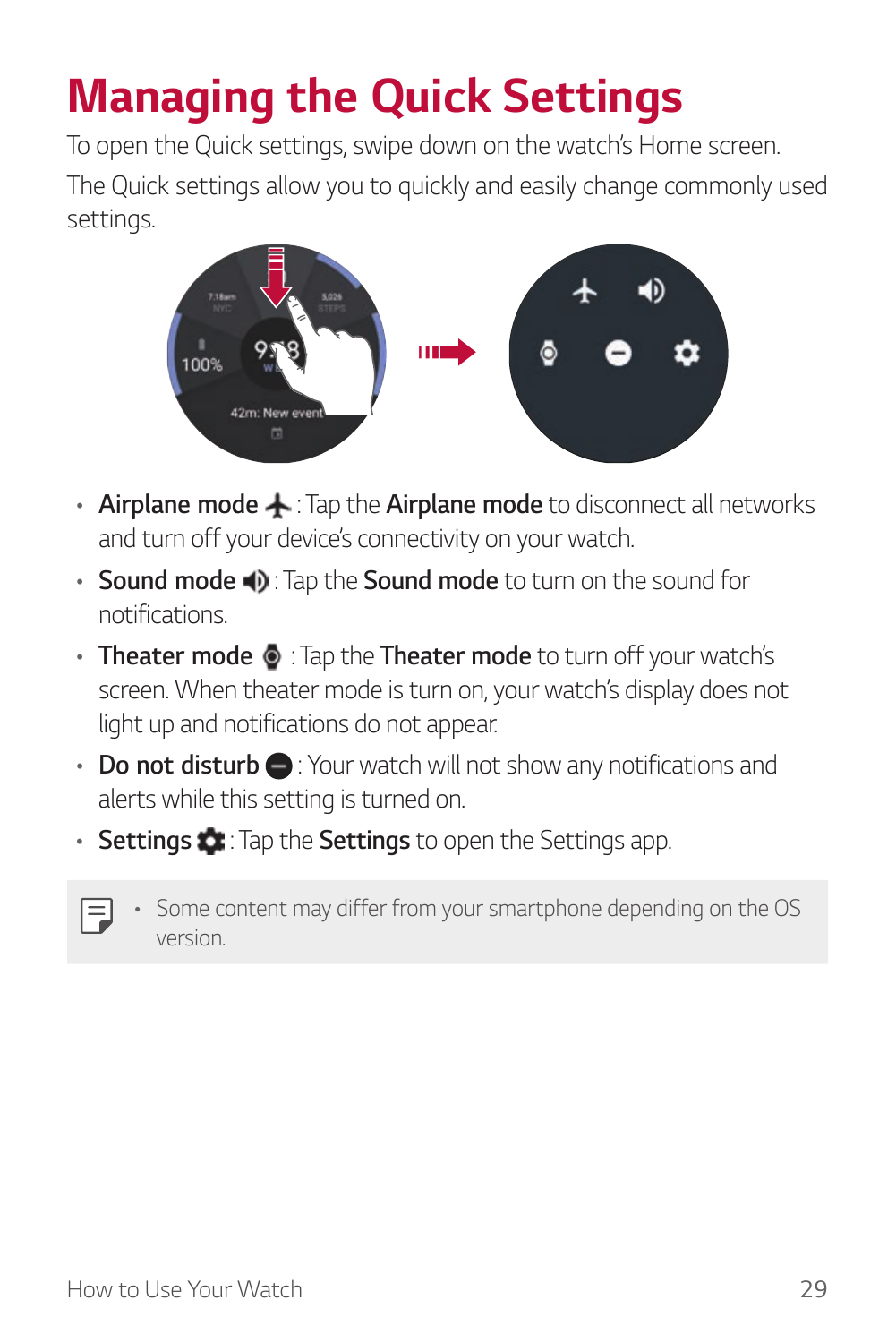### <span id="page-31-0"></span>*Apps Screen*

*The Apps screen displays icons for all apps.*

- • *From the watch's Home screen, press the Power/Rotating button to open to the Apps screen.*
- • *To open an app on the Apps screen, tap an app icon.*



### *Call*

### *To Open the Phone app*

*Open the Apps screen and then tap Phone.*



If you set the 'Play phone audio on watch' option on in the Bluetooth 冃 *Device menu in Settings, you will be able to receive call notifications, accept incoming calls, and make outgoing calls on your smartphone via your watch (Settings Connectivity Bluetooth Play phone audio on watch ON).*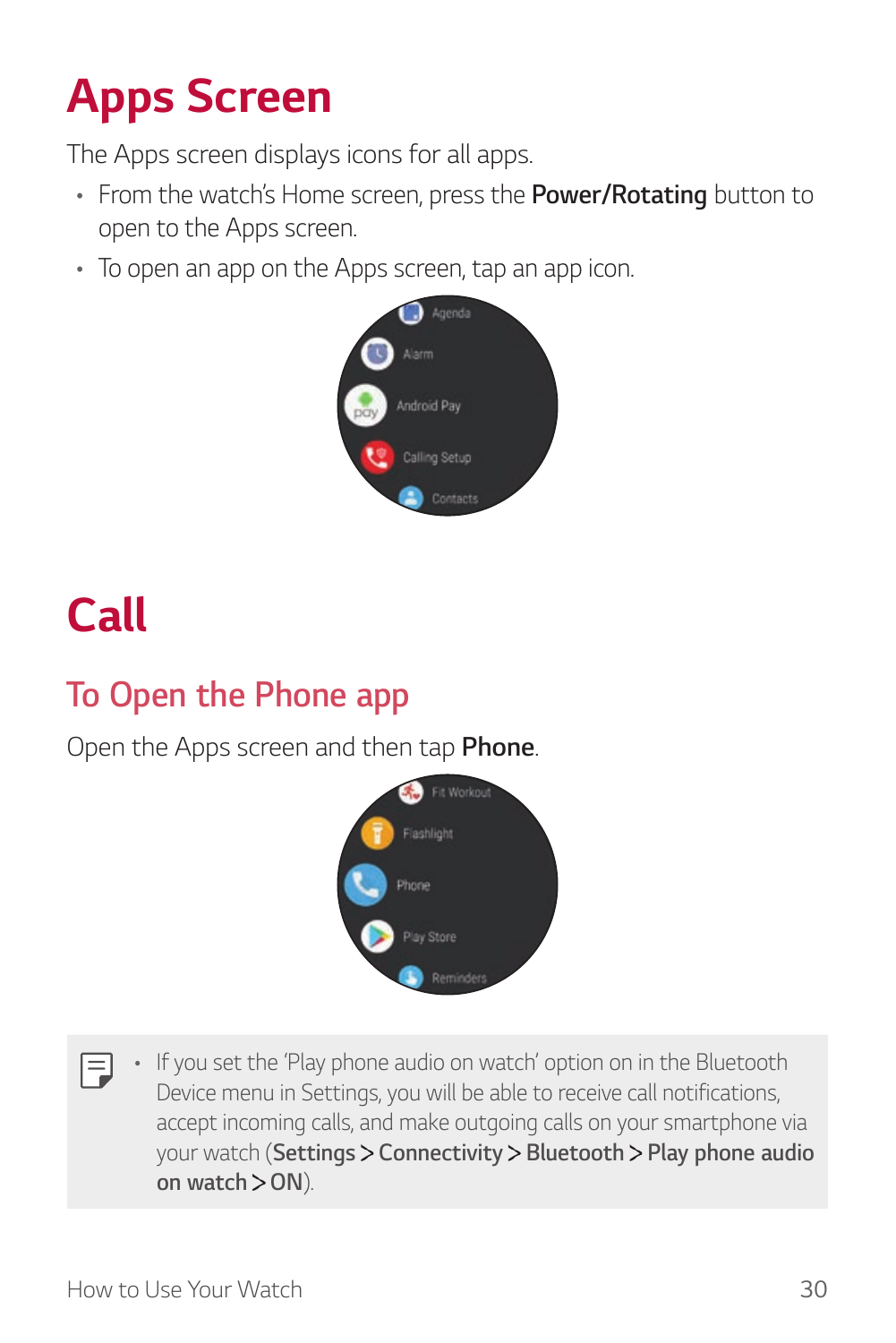### *Making a Call*

#### *To call from the Contacts view menu*

- *1 Open the Apps screen and then tap Phone.*
- *2 Tap a contact you want to call.*



#### *To call from the Recents view menu*

- *1 Open the Phone app and swipe left on Contacts.*
- *2 Tap a call log entry to dial that number.*

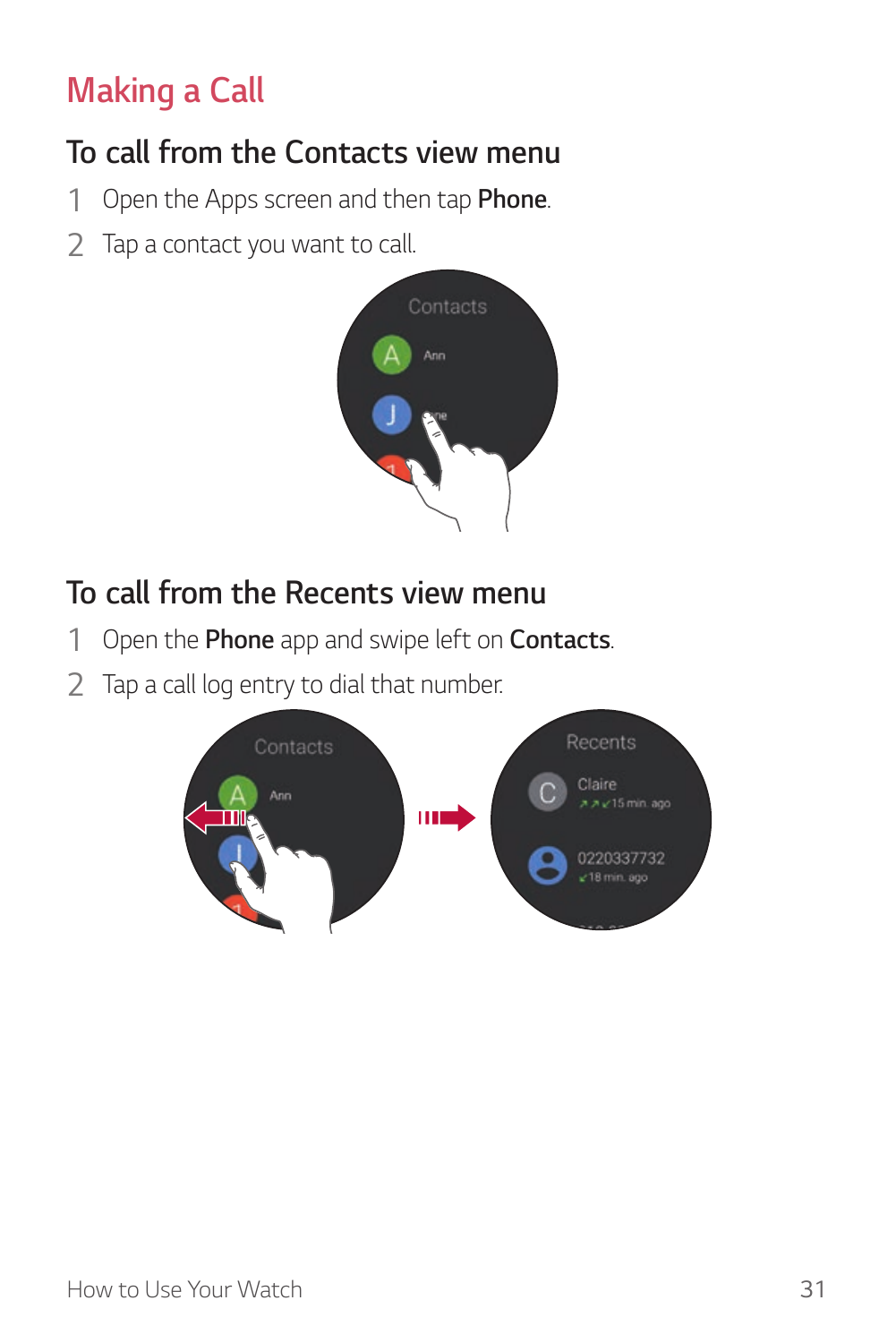#### *To call using the dialpad*

- *1 Open the Phone app and swipe left until you reach the dialpad.*
- *2 Use the dialpad to enter the number you want to call.*
- *3 Tap the (on the dialpad) to dial the number that you entered.*



- $\cdot$  To erase digits, drag  $\odot$  down and tap  $\bigcirc$  (or tap  $\otimes$  to erase all digits).
- $\cdot$  To dial an international number, touch and hold  $0 +$  to enter the *plus (+) symbol. Then enter the international prefix for the country, followed by the full phone number.*

#### *Answering a Call*

*You can get an instant alert when your smartphone receives an incoming call. The notification shows the caller's number and/or contact information on your watch and lets you accept or decline the call.* 

- To answer a call, simply tap  $\mathsf{L}$ . Or, to ignore a call, tap the  $\odot$ .
- $\cdot$  To end a call, simply tap  $\odot$ .
- If the Advanced Calling function is activated on your smartphone, you 冃 *can make and receive calls.*

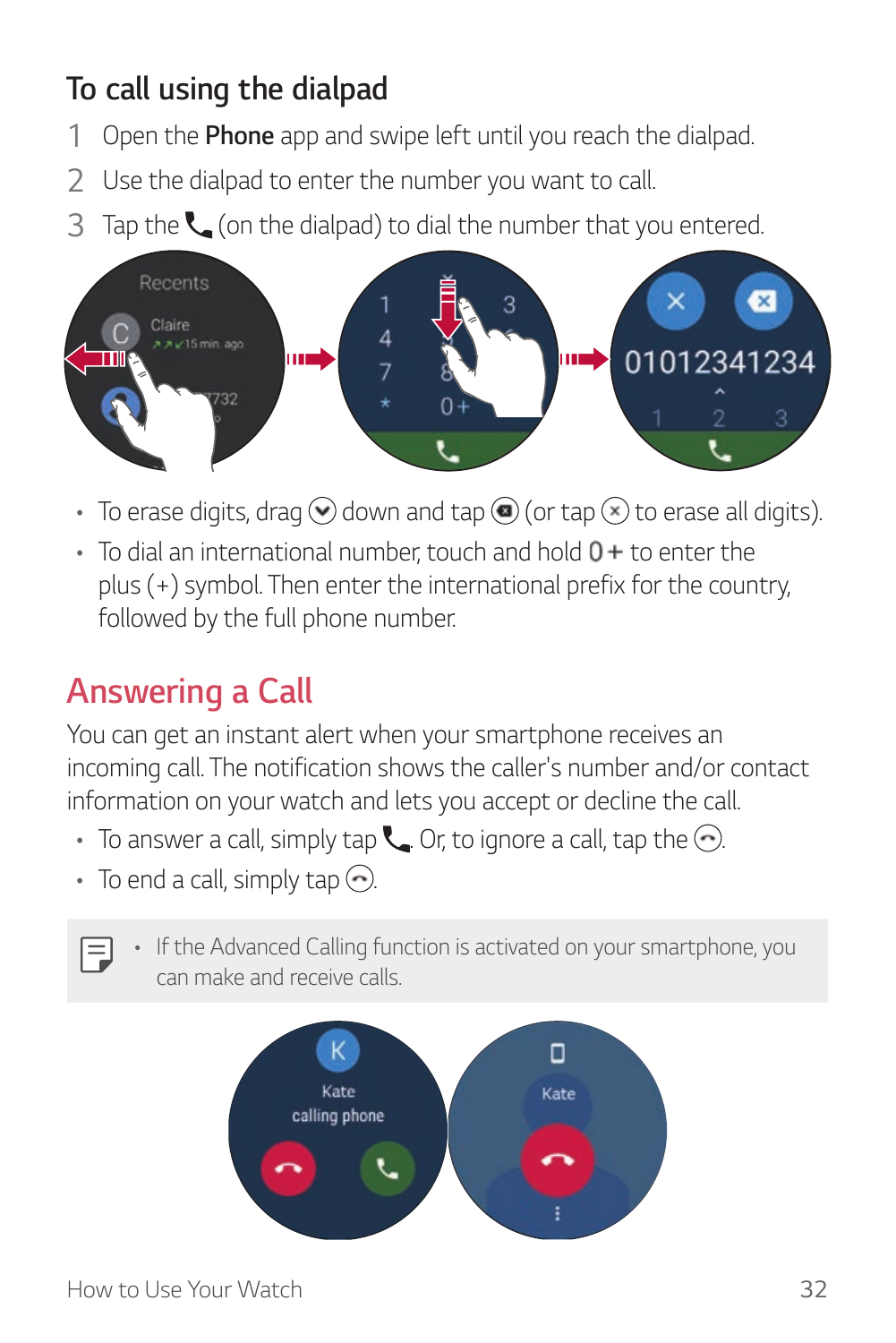### <span id="page-34-0"></span>*Android Pay*

### *Set up Android Pay on Your Watch*

#### *Step 1. Follow these steps on your watch.*

- *1 Open the Apps screen and then tap Android Pay.*
- 2 If you have your smartphone and your card ,tap  $\odot$ .
- 3 Tap  $\odot$  to add a screen lock.

#### *Step 2. Follow these steps on your smartphone.*

- *1 On the smartphone, you go though Android Pay's add card setup.*
- *2 Follow the onscreen instructions to complete the add card setup.*
- *3 You'll see a confirmation message on your watch and your smartphone.*
	- • *NFC must be enabled to activate on your watch and set Android Pay as*  F *your default payment before using Android Pay on your watch.*

### *Making Payments*

*You can make payments on your watch using Android Pay.* 

*1 Open the Apps screen and tap Android Pay. OR*

*Press the Bottom right button.*

*2 Tap the surface of the touch screen on the credit card readers as shown.*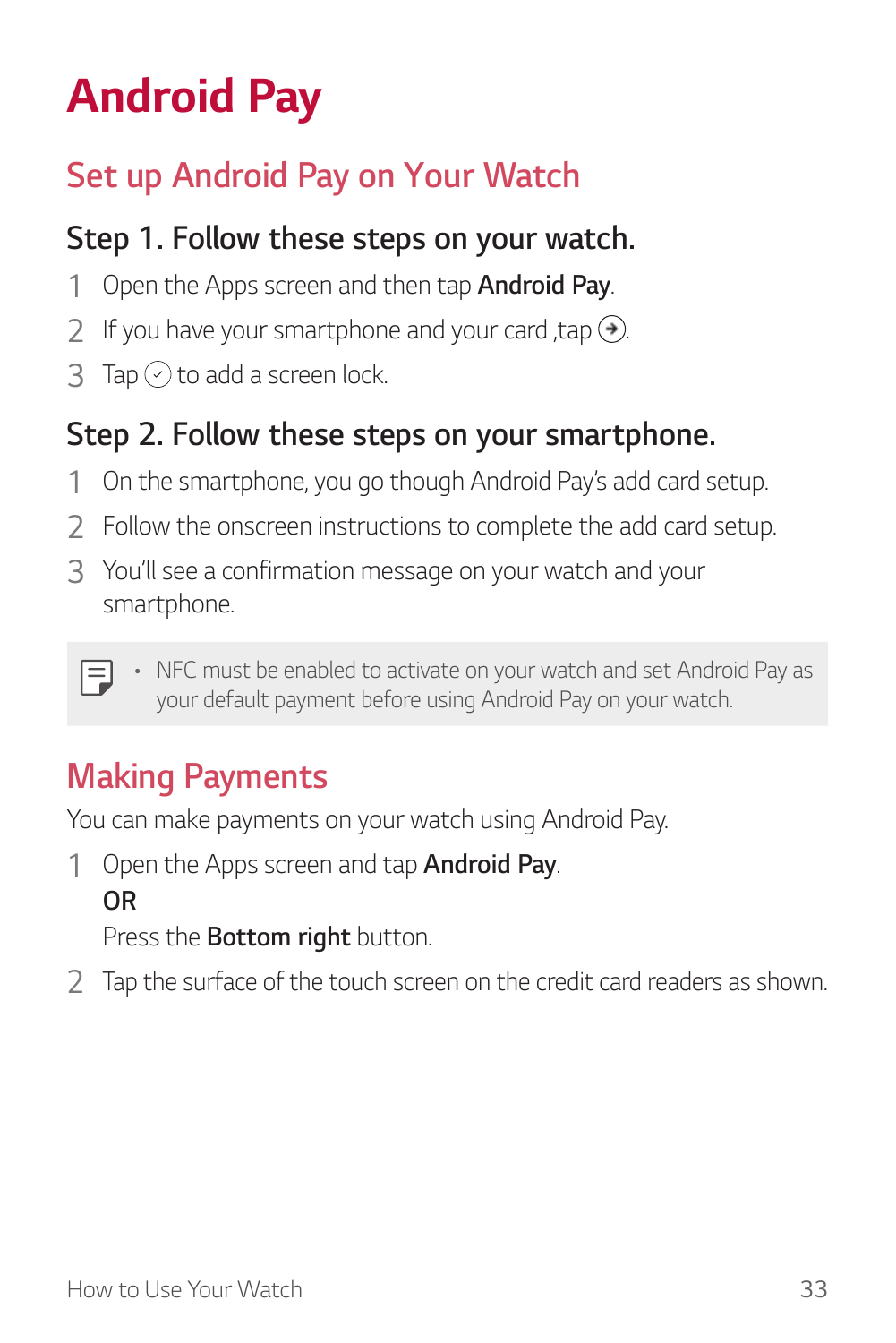<span id="page-35-0"></span>

*3 When the payment is completed, you'll see a confirmation message on your watch.*

### *Google Fit*

*Google Fit helps to work out when you're walking, jogging or cycling. Set fitness goals and regularly record and check your progress.* 

### *To Open the Google Fit App*

*Open the Apps screen and then tap Fit.*



- If you feel discomfort while using the device, stop using it and remove 冃 *it from your wrist.*
	- • *If your device becomes hot to the touch, please remove it until it cools.*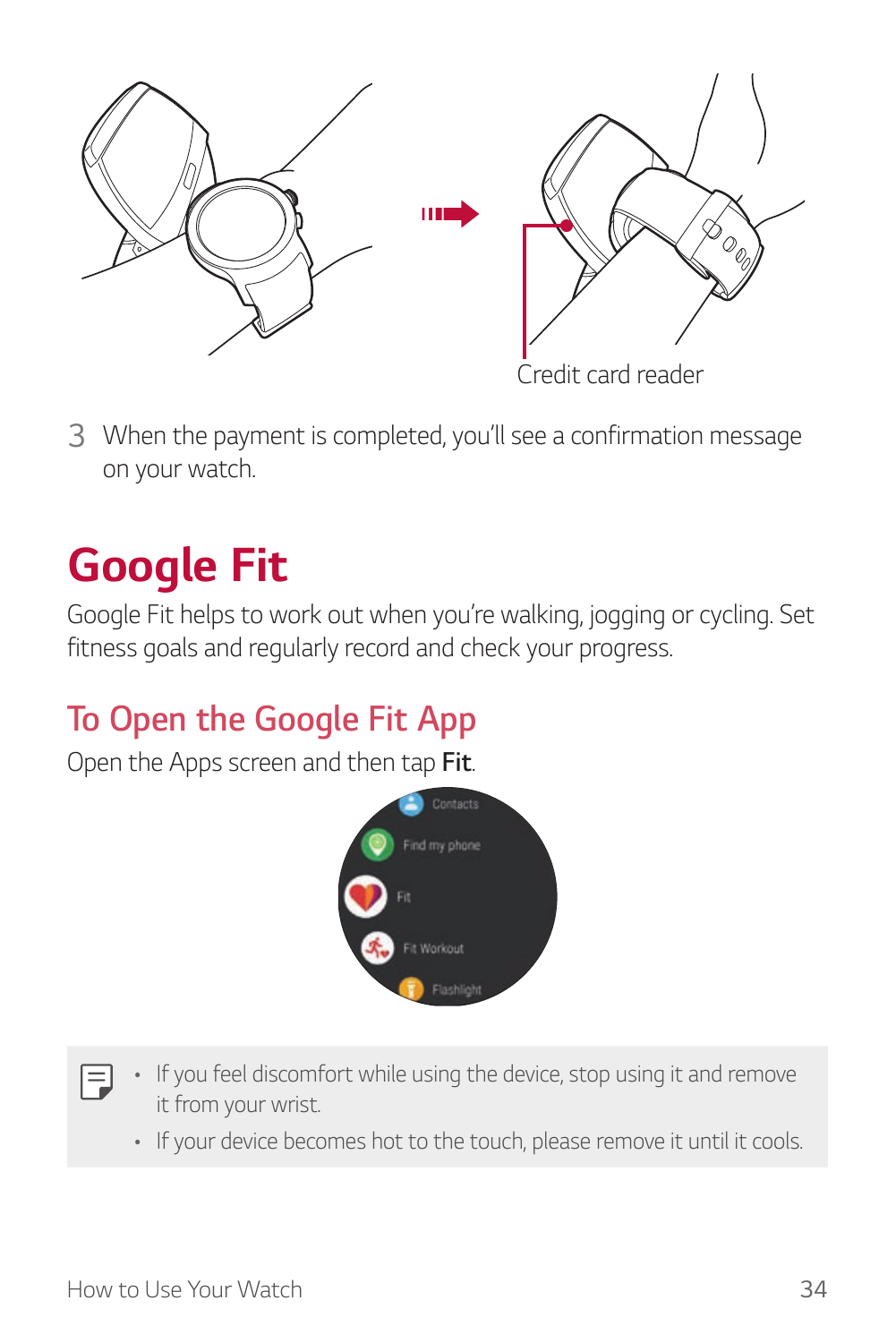## *Using the Google Fit App*

#### *Setting up your goal*

- *1 Open the Fit app to personalize your goal.*
- *2 Swipe up and tap Add goal to set one of the following preset goals or create your own: Take 10,000 steps a day, Active 30 min a day, Running 3 times a week, Steps, Distance, Active time, Calories, Floors, Walking, Running, and Biking.*



#### *Viewing your workout report*

*Your workout log displays your active time, steps, distance, and active calories.*

- *1 Open the Fit app and swipe up until the workout report appears.*
- *2 Tap each goal option to show workout information and a graph depicting weekly data.*

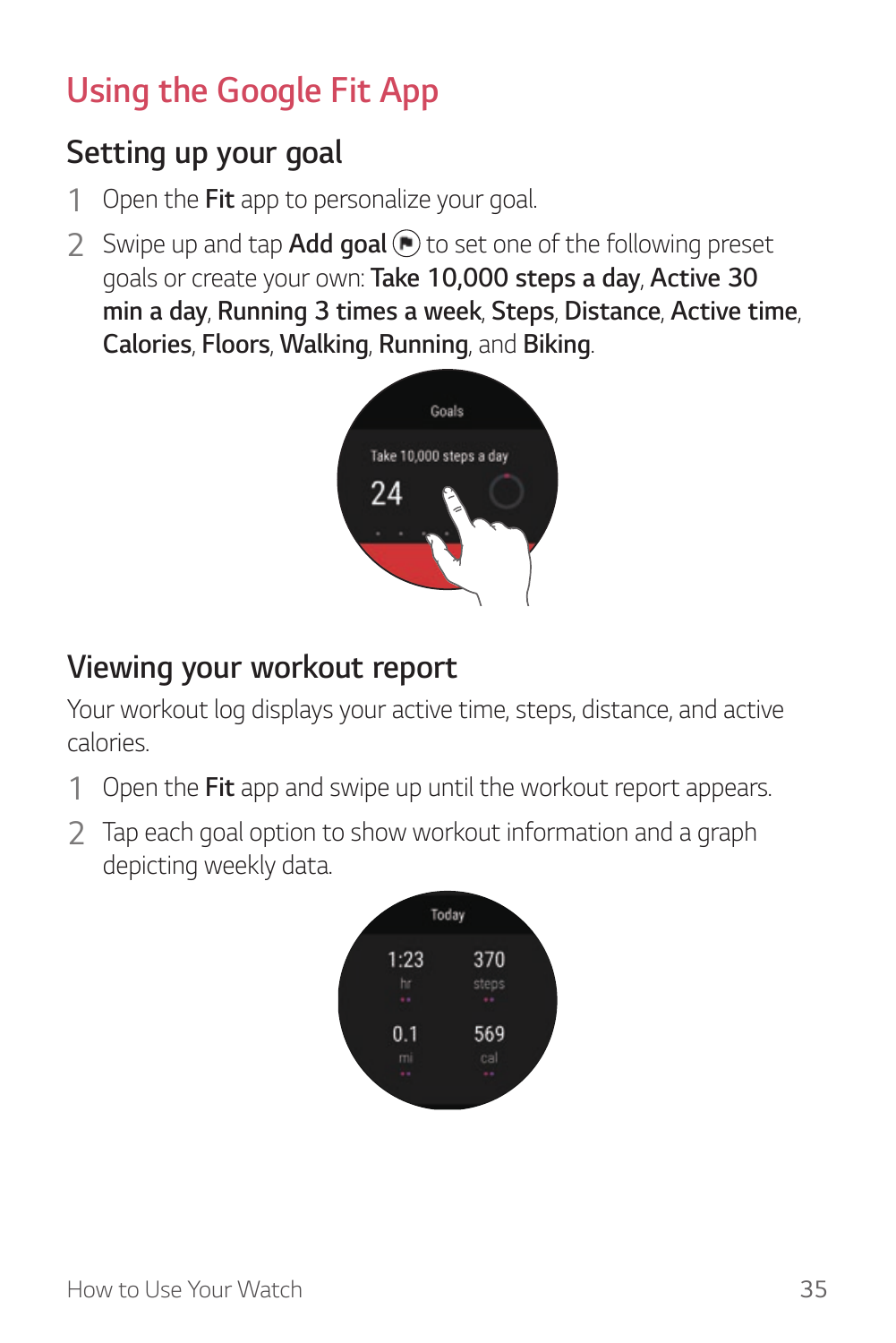#### *Measuring your heart rate*

*To measure your heart rate more accurately with the device, wear the device firmly around your lower arm just above the wrist bone. See [Using](#page-44-0)  [the Heart Rate Sensor](#page-44-0) for details.*

- *1 Open the Fit app and swipe up until heart rate screen is displayed.*
- *2 Tap Measure to start measuring your heart rate.*
- *3 To view a history of your heart rate, swipe up from the heart rate screen.*



Never look directly at the heart rate sensor light as this may damage *your eyes.*

## *Using the Fit Workout App*

#### *Open the Fit Workout app*

*1 Open the Fit app and tap Fit Workout . OR*

*Press the Top right button on the watch's Home screen.*

- *2 Tap the desired workout mode.*
- *3 Tap START to start monitoring your workout. Your watch begins to measure your heart rate.*
	- $\cdot$  Tap  $\circledR$  to pause or  $\circledR$  to resume the workout.
	- $\cdot$  Tap  $\left(\bullet\right)$  to complete your workout and view your workout report.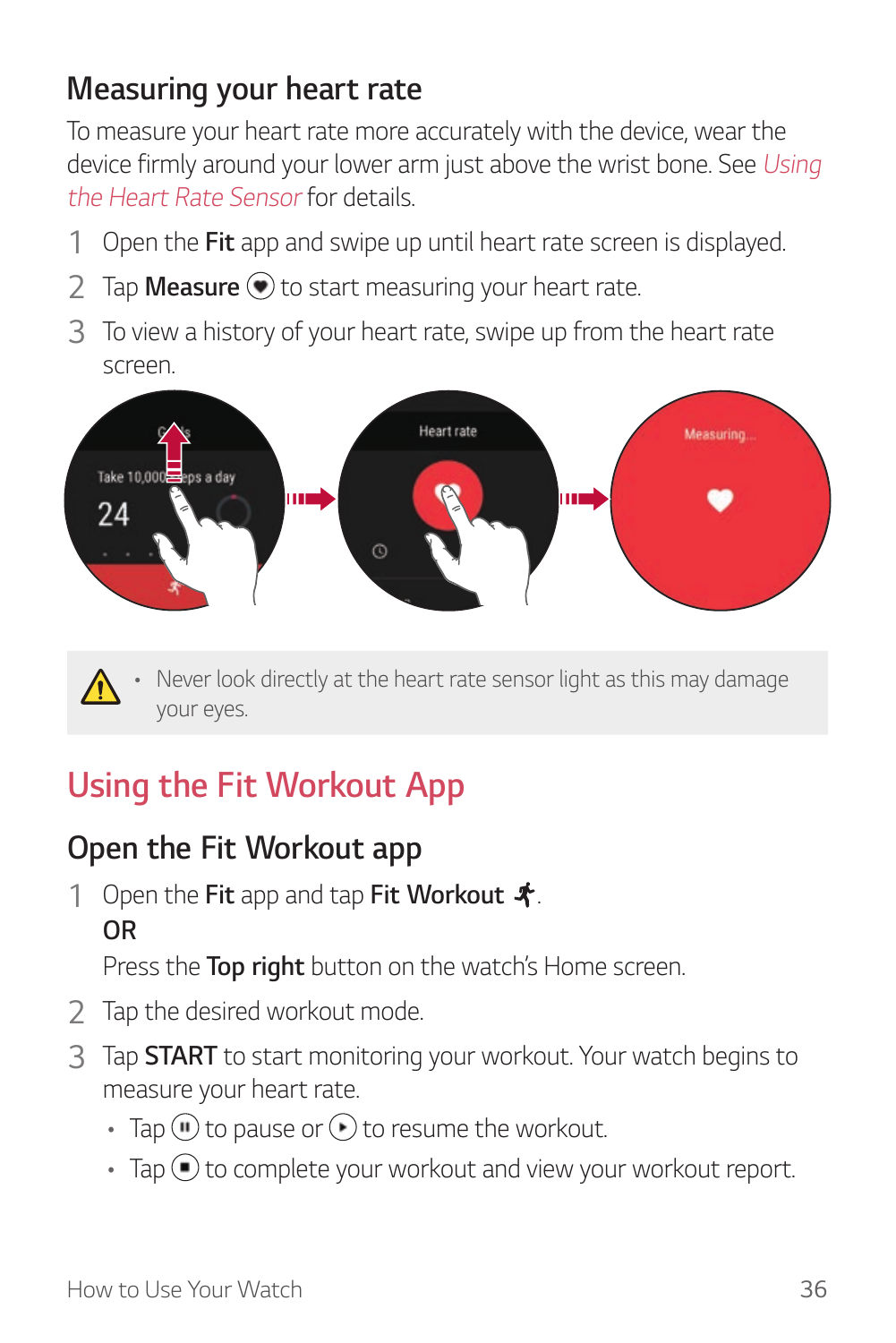

- 4 While on the workout screen, swipe up and then tap  $\circledast$  to change *the metrics displayed.*
	- • *To change the metric displayed on the workout screen, tap an option until the desired option appears.*

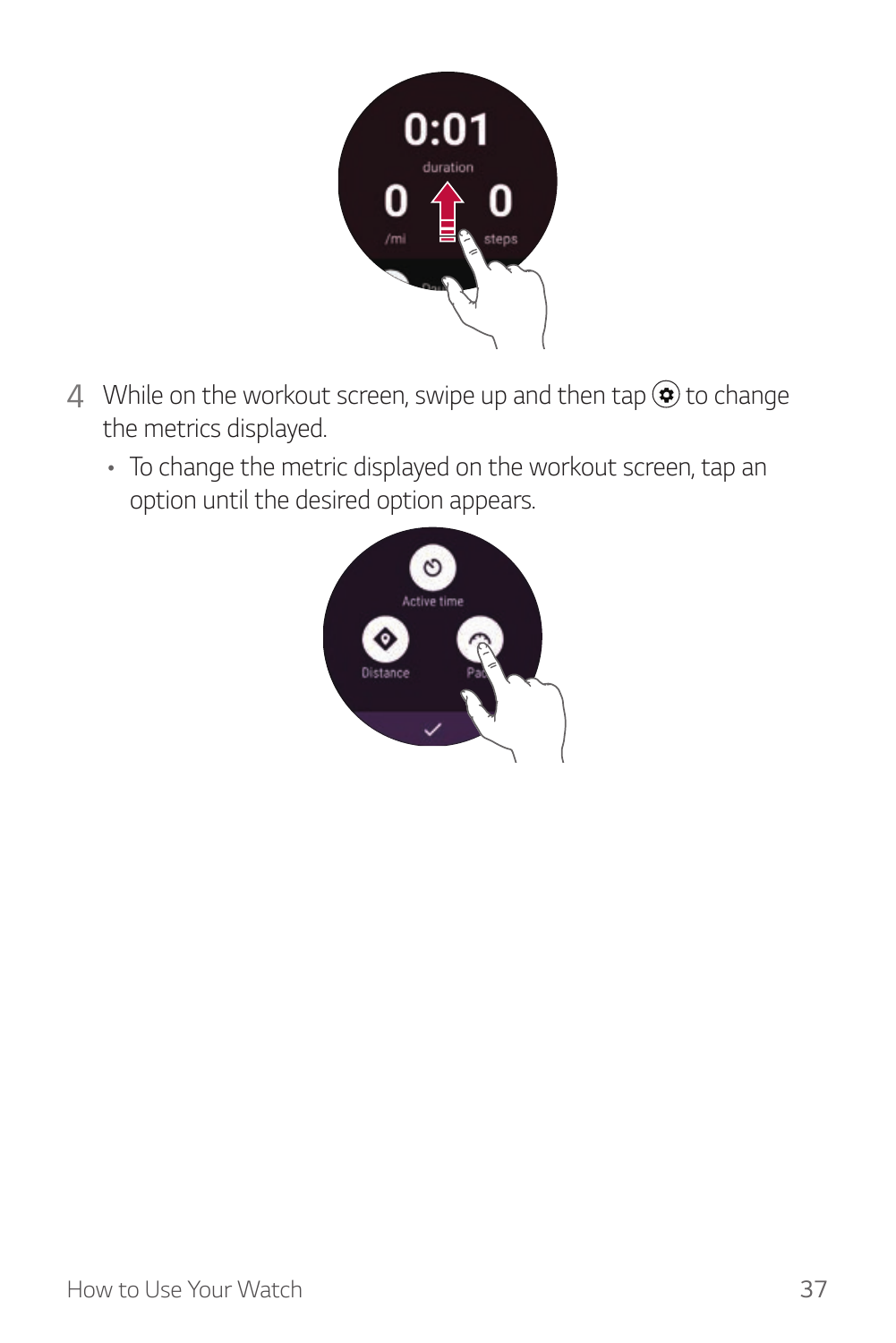## *Opening the Apps Installed On Your Watch*

*The apps list shows you all of the applications installed on the watch. Swipe up and down to scroll through the list, and then tap one to use it. The most recently used app is displayed at the top of the list.*

- 冃 • *Default apps on the device are subject to updates. Support for these apps may be withdrawn without prior notice. If you have any questions about an app provided with the device, please contact an LG Service Center. For user-installed apps, please contact the relevant service provider.*
	- • *Modifying the device's operating system or installing software from unofficial sources may damage the device and lead to data corruption or loss. Such actions will violate your LG license agreement and void your warranty.*

## *Viewing the Apps List*

- *1 If your screen is dimmed, tap the screen to wake up the watch.*
- *2 Press the Power/Rotating button to open the Apps screen.*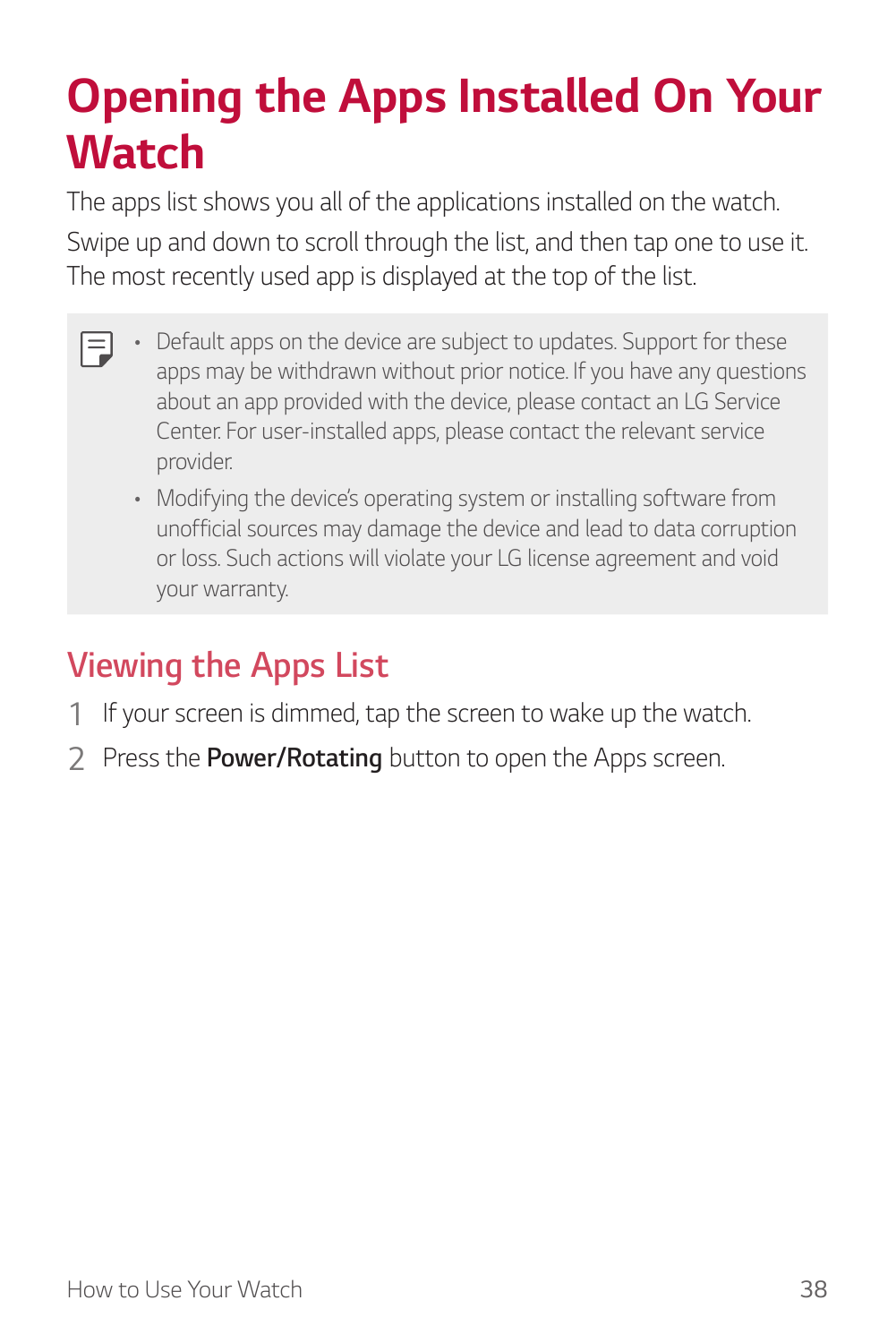# *Downloading Other Apps*

*After copying you smartphone's Google accounts to your watch, you can download more apps on Google Play™ .*

*To use same apps which are already installed on your smartphone, download again on your watch. You can download them easily via 'Apps you've used' category on Google Play™ .*

*1 Press the Power/Rotating button to open the Apps screen. OR*

*Rotate the Power/Rotating button to scroll through the list of apps.*

- *2 Tap Play Store .*
	- • *The apps on your device, and their functions, may vary according to*  冃 *country, region or hardware specifications. LG will not be responsible for any performance issues which arise from using applications developed by providers other than LG.*
		- • *LG will not be responsible for performance or incompatibility issues which arise from edited registry settings or modified operating system software.*
		- • *Any attempt to customize your operating system may lead to the device or its apps not working correctly.*
		- • *Software, audio, wallpaper, images, and other media supplied with your device are licensed for limited use. If you extract and use these*  materials for commercial or other purposes, you may be infringing *copyright laws. As a user, you are entirely responsible for the illegal use of media.*
		- • *Additional charges may apply for data services, such as messaging, uploading, downloading, auto-syncing and location services. To avoid additional charges, select a data plan suitable to your needs. Contact your service provider for details.*
		- • *This content is not supported in iOS version.*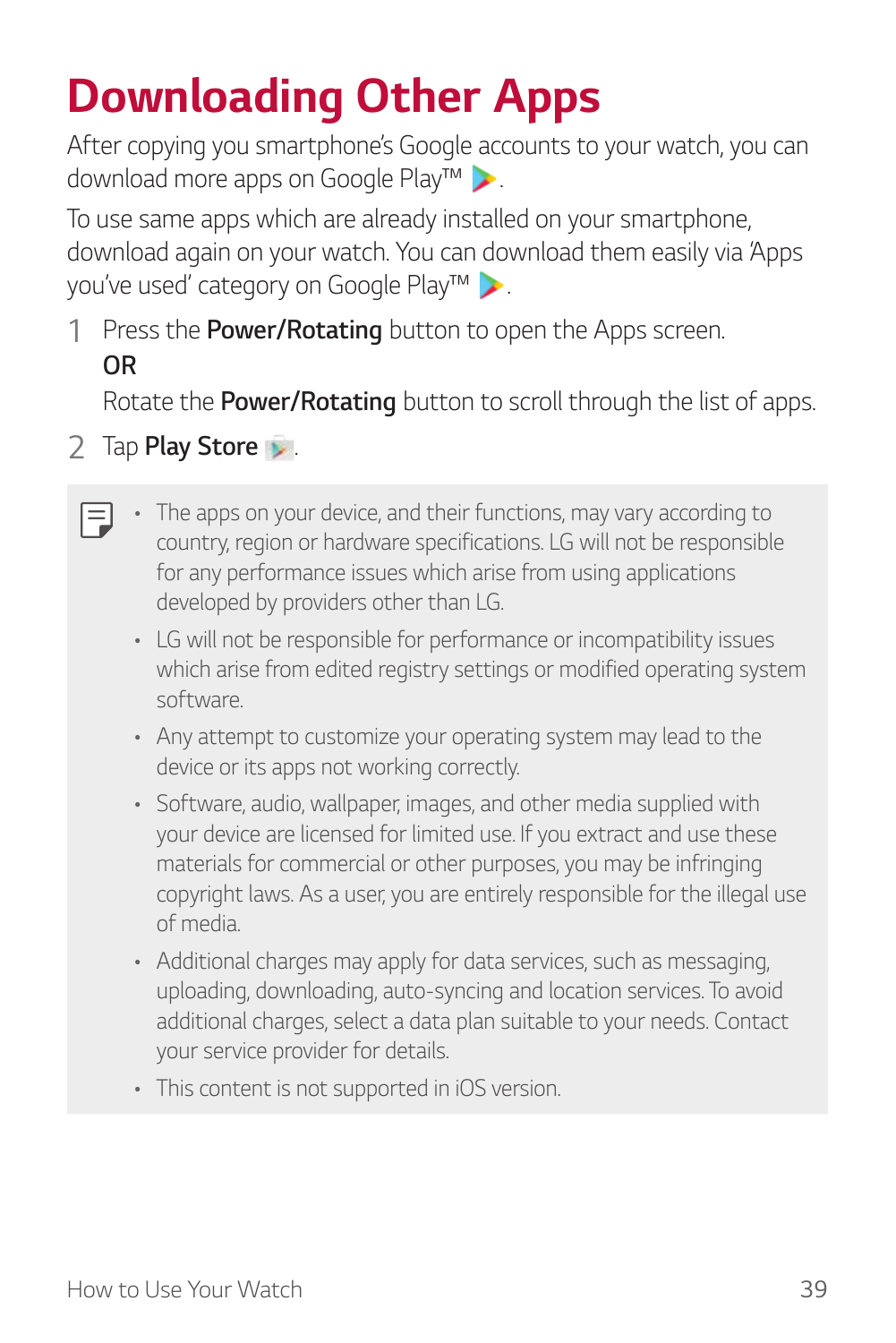

# *Meet your Google Assistant*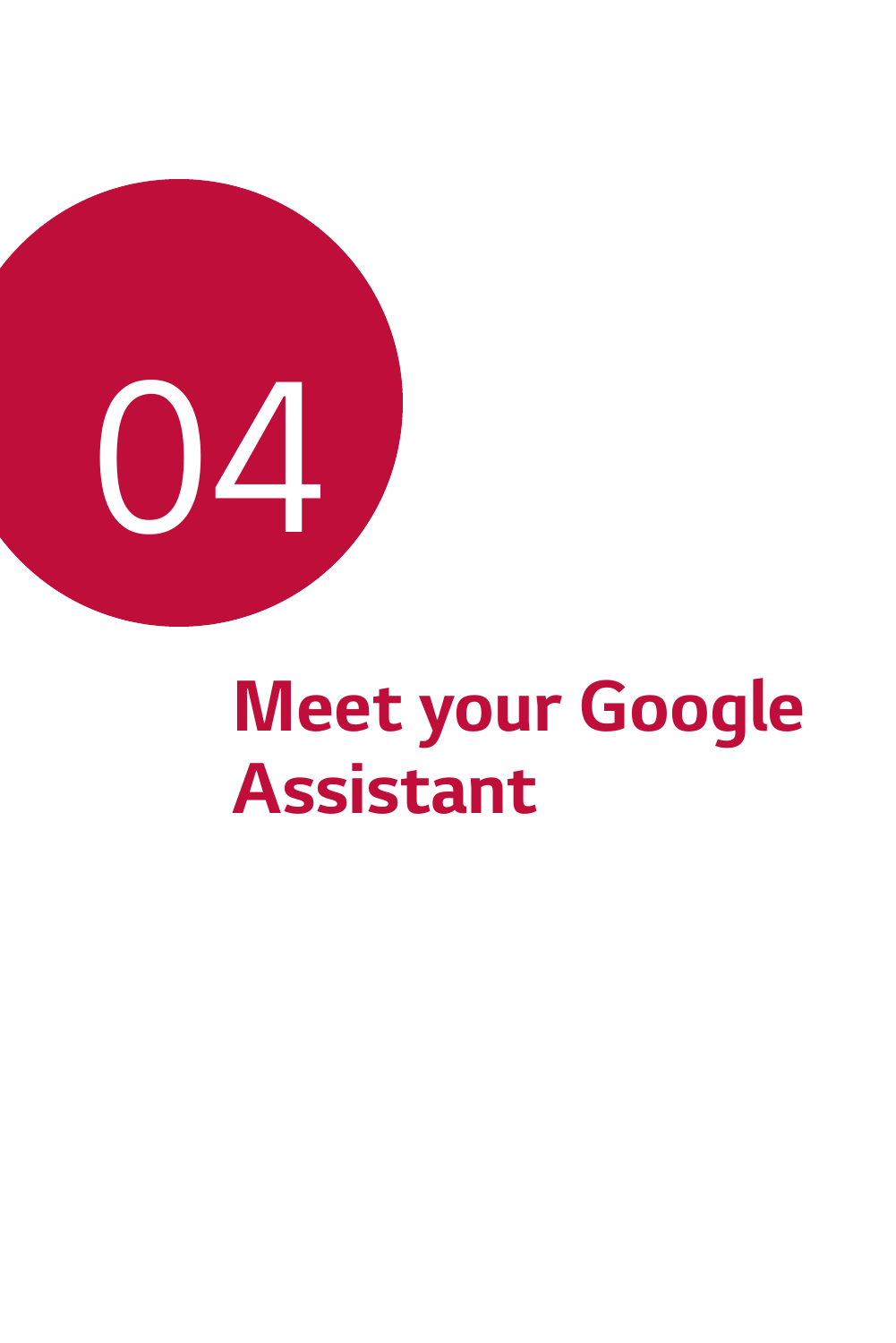# *Getting help from your Google Assistant on Your Watch*

Your watch has the Google Assistant built in. Ask it questions. Tell it to do *things. It's your own personal Google. Just say "OK Google" or press and hold the Power/Rotating button until you see Hi, how can I help?.*

- • *To get help from your Google Assistant a data or Wi-Fi connection is required on your smartphone, and the devices must be within Bluetooth range.*
	- • *The Google Assistant is not available in all languages and countries.*

# *Taking or Viewing a Note*

*You can ask your Google Assistant to create a note or view existing notes.*

- *1 If your screen is dimmed, tap the screen to wake up the watch.*
- *2 From the watch's Home screen, say "OK Google" or press and hold the Power/Rotating button until you see Hi, how can I help?.*
- *3 Say "Take a note".*
- *4 Say your note when prompted (e.g., "Try the new restaurant on Main Street"). Your note will automatically be saved after a few seconds.*  Tap the  $\left(\times\right)$  to cancel without saving it.

*If you install two or more note taking apps on your smartphone, select the app you want to use, and it will become the default app for future notes.*

*If you installed Google Keep on your smartphone:* 

- • *The app turns the words you speak into text. When you have finished speaking, your text note is saved to Google Keep on your mobile device.*
- • *View and edit your notes by opening the app on your mobile device.*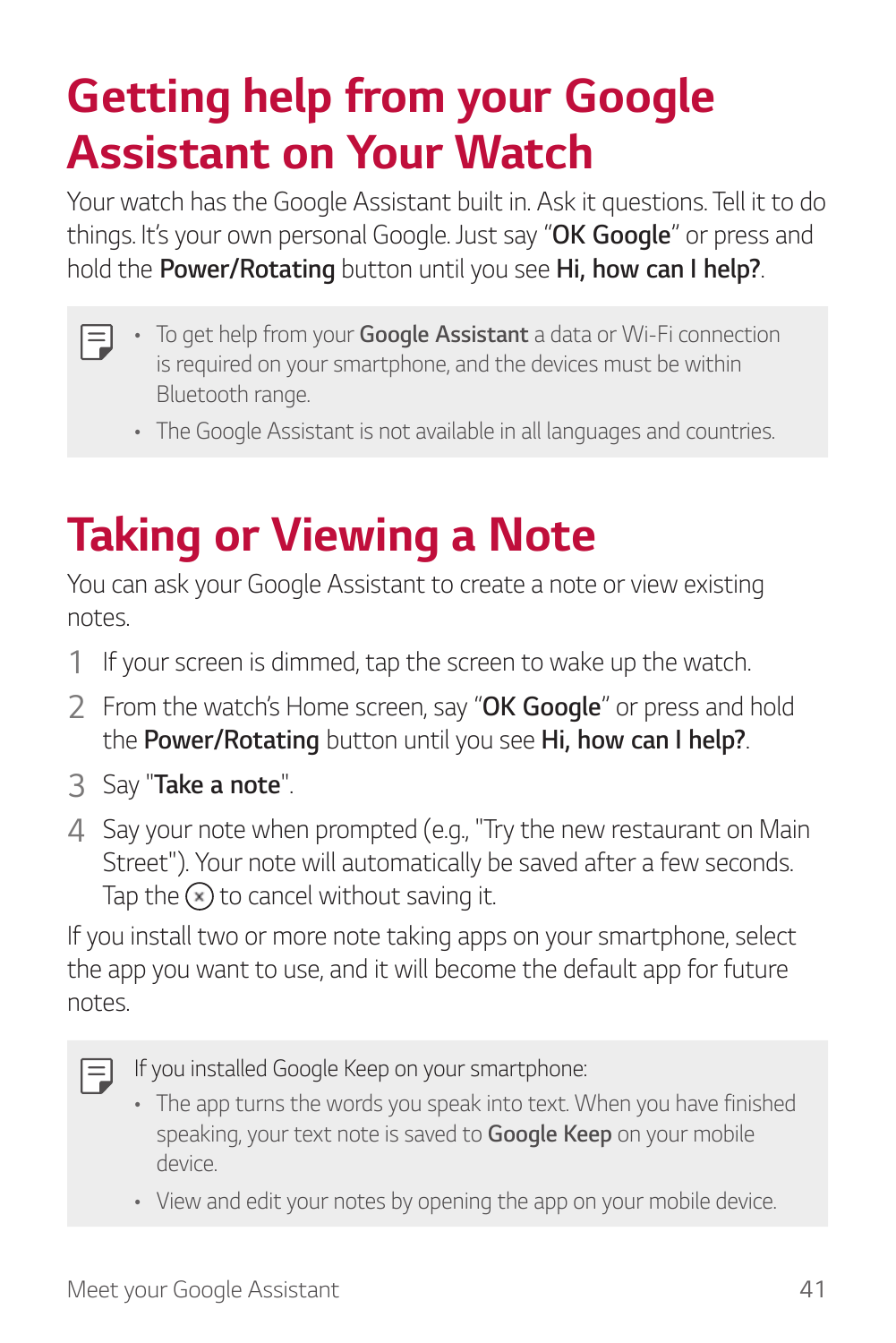# *Setting a Reminder*

*You can ask your Google Assistant to set a reminder. When a reminder is set, a card will appear at the reminder time.*

- *1 If your screen is dimmed, tap the screen to wake up the watch.*
- *2 From the watch's Home screen, say "OK Google" or press and hold the Power/Rotating button until you see Hi, how can I help?.*
- *3 Say "Remind me".*
- *4 Complete your reminder when prompted. Your reminder will*  automatically save after a few seconds (tap the  $\alpha$ ) before it finishes *saving to cancel it.)*

# *Seeing Your Step Count*

*You can view your step count goal, the number of steps you have taken today and each day over the last week, as measured by the Fit app.* 

- *1 If your screen is dimmed, tap the screen to wake up the watch.*
- *2 From the watch's Home screen, say "OK Google" or press and hold the Power/Rotating button until you see Hi, how can I help?.*
- *3 Say "Show me my steps". You will see your daily step count information.*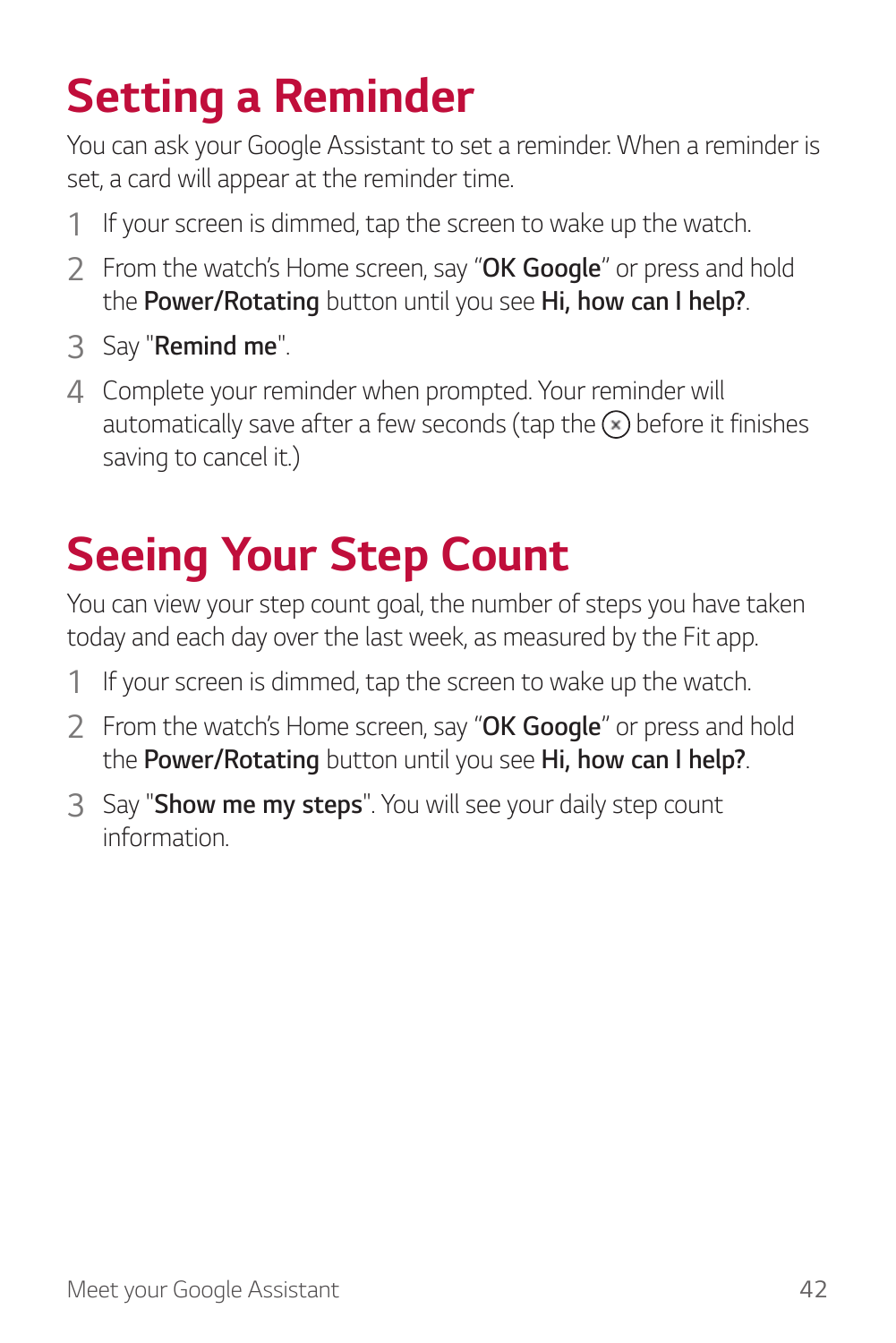# <span id="page-44-0"></span>*Using the Heart Rate Sensor*

*You can use the Heart Rate app to measure and record your current heart rate.*

• *The device's heart rate measurement feature is not meant for clinical*  冃 *or medical diagnosis. Follow the guidelines in Measuring Heart Rate and Getting Accurate Measurements to make sure your heart rate measurements are accurate.*

#### *Measuring Heart Rate*

*Make sure the watch is positioned on your wrist correctly before measuring your heart rate.*



*Heart Rate Sensor*

- *1 If your screen is dimmed, tap the screen to wake up the watch.*
- *2 From the watch's Home screen, say "OK Google" or press and hold the Power/Rotating button until you see Hi, how can I help?.*
- *3 Say "Show me my heart rate".*
- *4 Your watch will start measuring your heart rate, then display your heart rate.*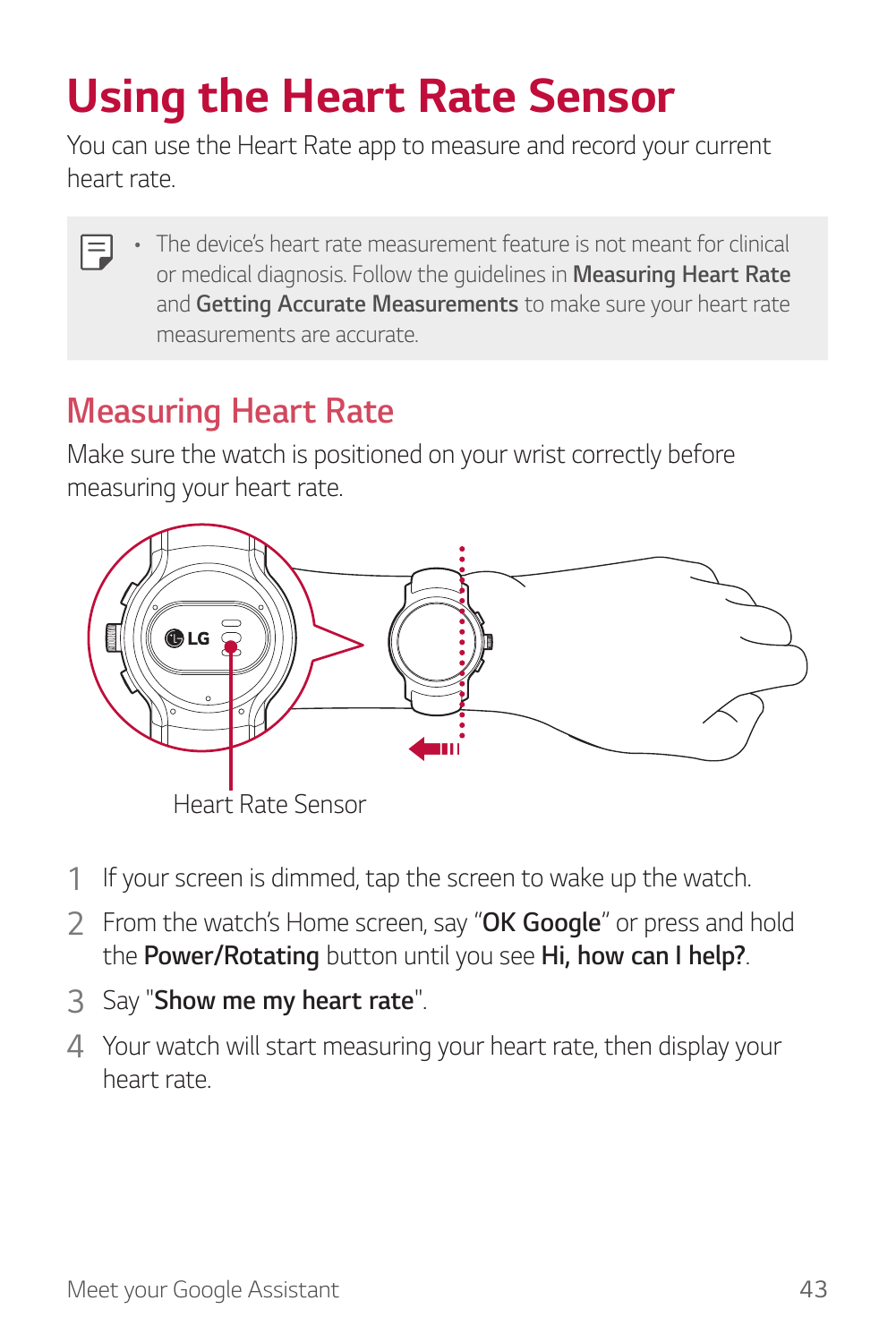- • *Wearing your watch too loosely or moving excessively may cause inaccurate measurements.*
	- • *Escaping light may lead to inaccurate measurements. Do not wear the device so that it is directly over your wrist bone when taking measurements.*



冃

Never look directly at the heart rate sensor light as this may damage *your eyes.*

### *Getting Accurate Measurements*

*Heart rate readings may be inaccurate depending on the conditions and your surroundings. Follow these steps for more accurate heart rate readings:*

- • *Never measure your heart rate after smoking or drinking alcohol. Smoking and/or alcohol can affect your heart rate.*
- • *Never take heart rate measurements at low temperatures. Keep yourself warm when you measure your heart rate.*
- • *Users with thin wrists may find their heart rate measurements are inaccurate.*
- • *When measuring your pulse for workout purposes, take the measurement while seated and relaxed before exercise, then proceed with your workout.*
- • *If the measurement significantly differs from predicted values, relax and measure again in 30 minutes.*
- • *Confirm your pulse by taking repeated measurements (about 5 times).*
- • *If you speak, yawn, or breathe deeply during the measurement, you may see inaccurate values.*
- • *Your circulation, blood pressure, or skin condition can affect the light reflection process and may lead to inaccurate measurements.*
- • *If light reflection is blocked by body hair or other items, you may obtain inaccurate measurements.*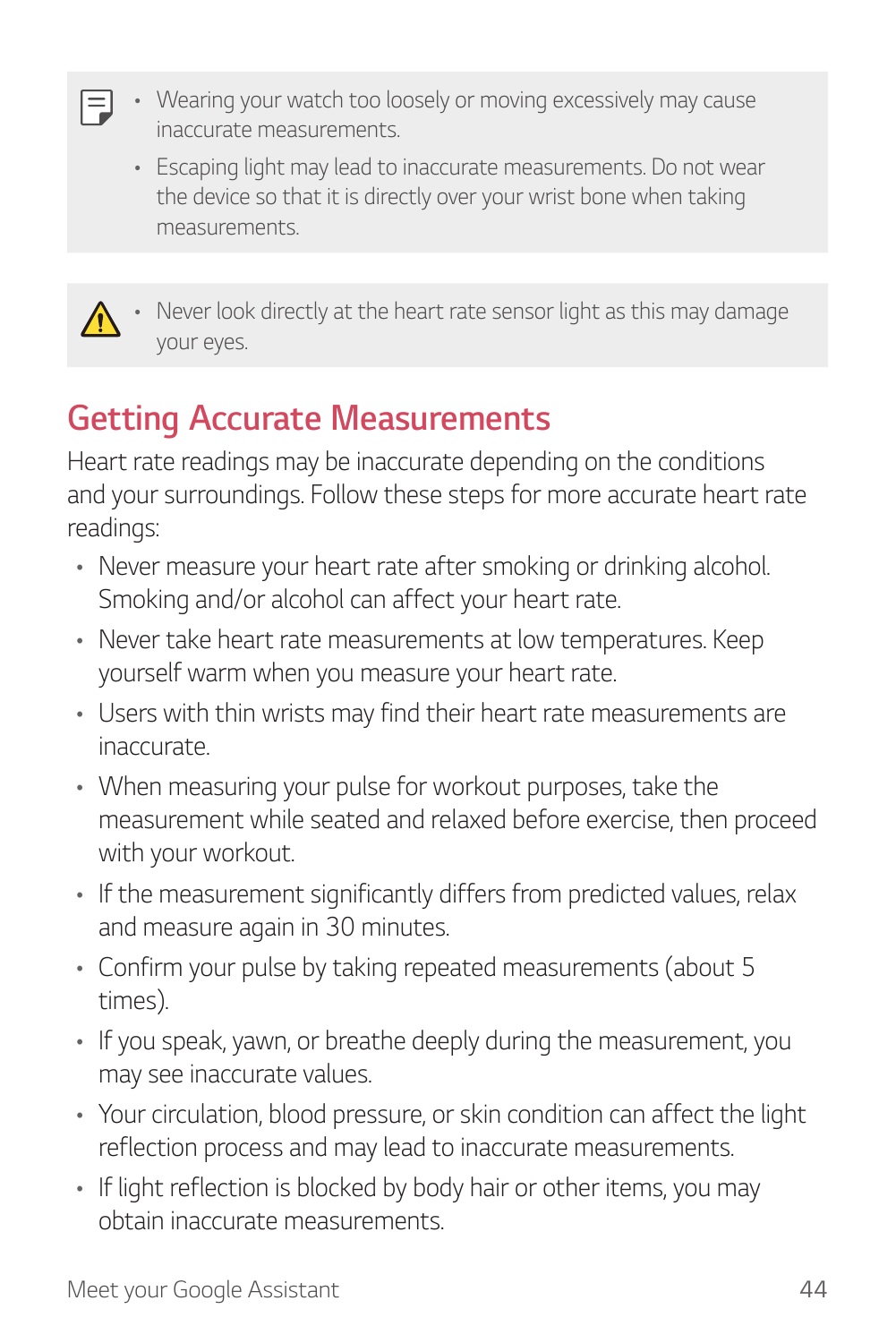- • *If the heart rate sensor is dirty, wipe the sensor and try again for a more accurate measurement.*
- • *Your watch measures your heart rate using a light reflection process. Light reflection may affect your watch's ability to take an accurate heart rate reading.*

## *Sending a Text*

*You can ask your Google Assistant to send text messages using your voice. You can also reply to any text message cards that you receive on your watch.* 

#### *Sending a Message*

- *1 If your screen is dimmed, tap the screen to wake up the watch.*
- *2 From the watch's Home screen, say "OK Google" or press and hold the Power/Rotating button until you see Hi, how can I help?.*
- *3 Say "Send a text".*
- *4 To whom? will appear. Say the name of the contact you want to send a text message to. You can also say a mobile phone number for numbers not saved in your smartphone's Contacts list.*
- *5 You will be prompted to say the message you want to send. Say your message.*
- $6$  Tap  $\odot$  to send the text message (tap  $\odot$ ) to cancel it).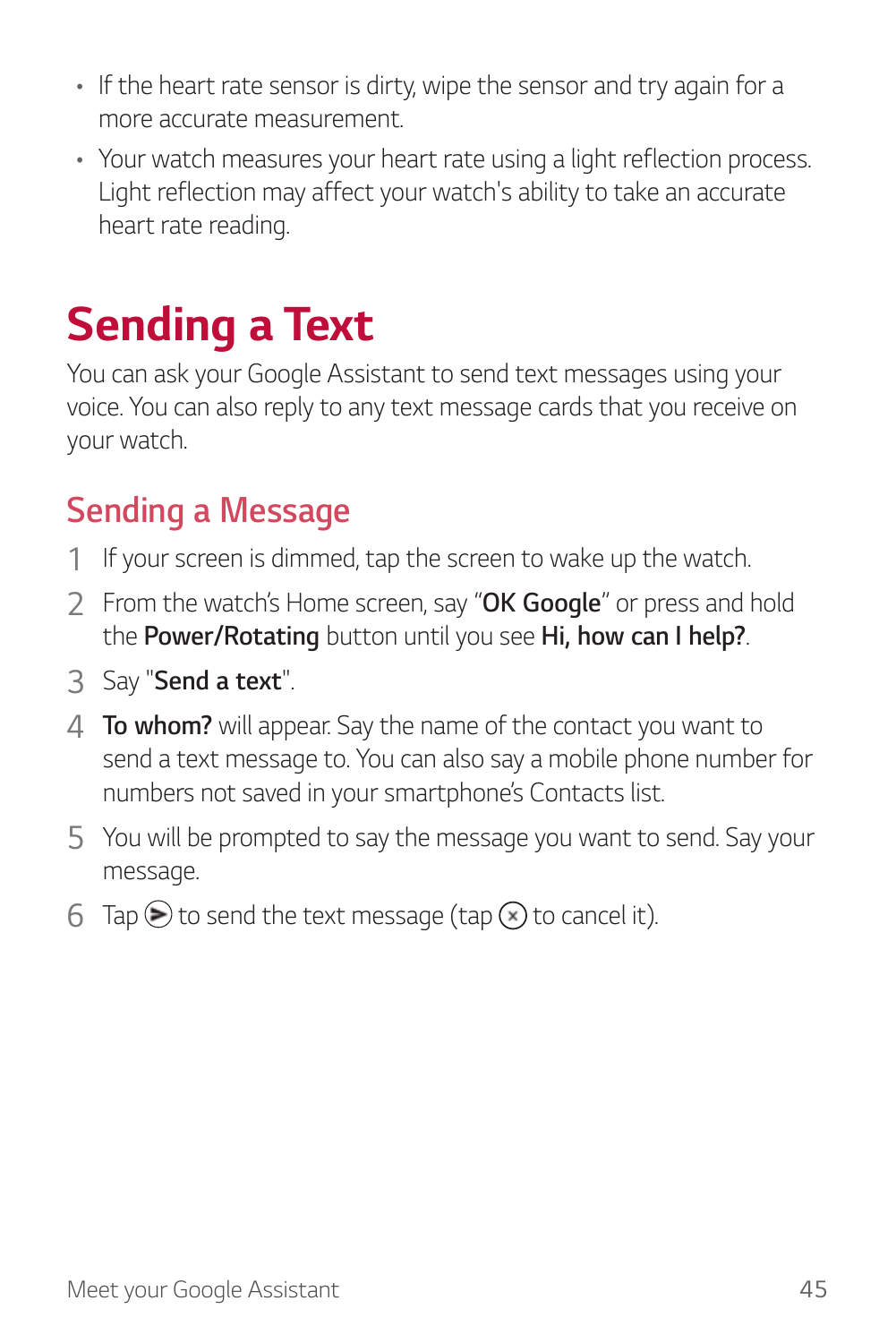#### *Replying to a Message*

When you get message notifications on your smartphone, cards will appear on your watch. Tap the notification and swipe up until **Reply** *appears. Tap Reply, then say your message or insert emoticons or input message using the keyboard. To insert an emoticon, like a smiley, into the*  message, tap  $\bigodot$ .



• *This content is not supported in iOS version.*

## *Sending and Reading Email*

*Your watch can be used to write and read emails from your smartphone.*

- *1 If your screen is dimmed, tap the screen to wake up the watch.*
- *2 From the watch's Home screen, say "OK Google" or press and hold the Power/Rotating button until you see Hi, how can I help?.*
- *3 Say "Send email".*

冃

- *4 To whom? will be displayed.*
- *5 Say the name of the contact (from the smartphone's Contacts list) you want to send an email to. If a list appears, select the contact you want.*
- *6 You will be prompted to say the message you want to send.*
- *7*  $\text{Tan}$   $\text{Ob}$  to send the email (tap  $\text{Ob}$  to cancel it).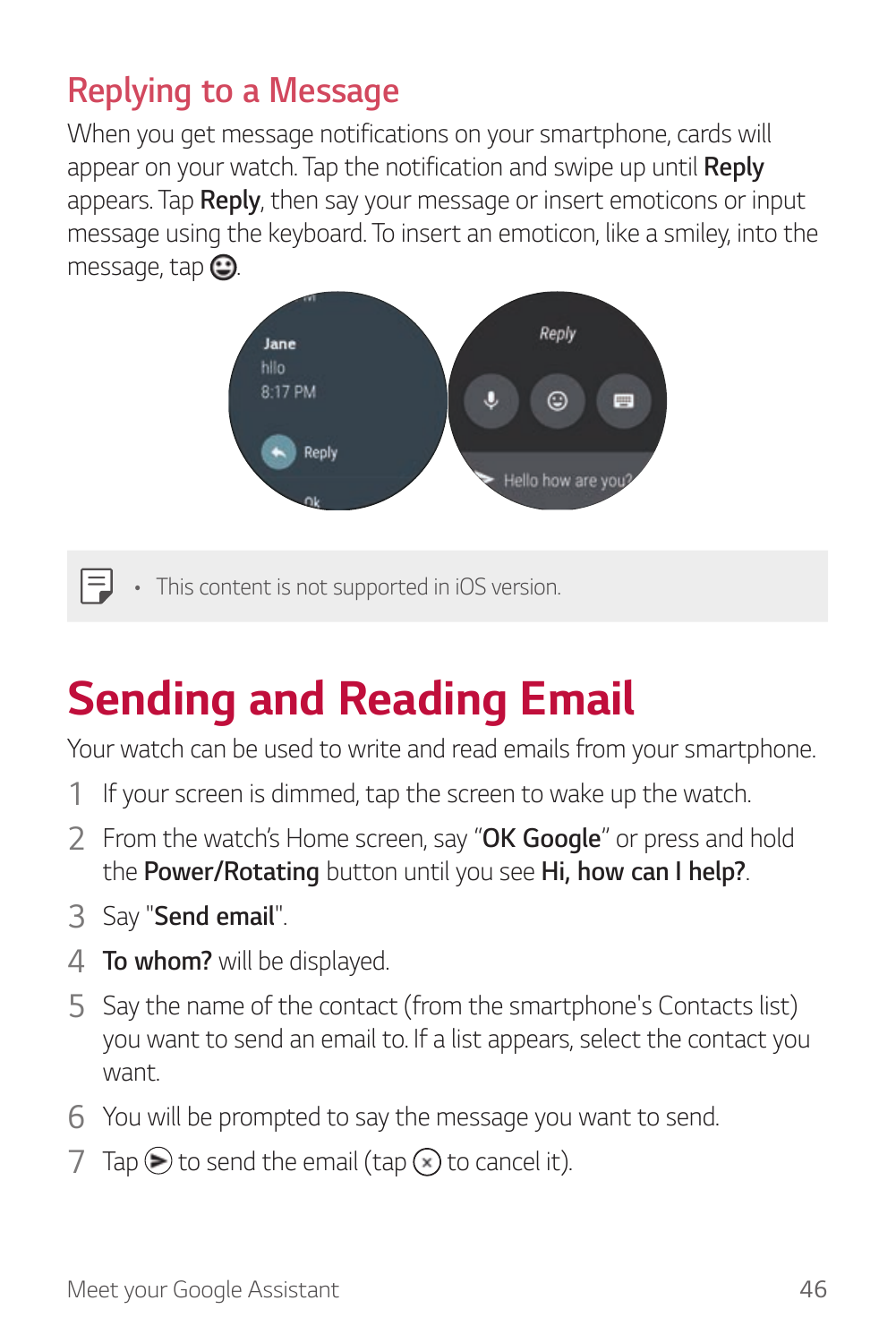#### *Replying to an Email*

*When reading an email notification card on your watch, swipe the card up to access actions you can take. Tap , select Reply and say your message, insert emoticons or input your message using the keyboard. To insert an emoticon, like a smiley, into the message, tap one of the*  emoticons at the bottom of the screen. Tap  $\blacktriangleright$  to send the email (tap  $\curvearrowright$ ) *to cancel it).*

 $\boxed{=}$  • This content is not supported in iOS version.

### *Deleting Email Messages*

*When reading an email notification card on your watch, swipe the card up and tap Delete.*

## *Setting a Timer*

*You can ask your Assistant to set a timer. Once a timer set, a card is displayed with the countdown.* 

- *1 If your screen is dimmed, tap the screen to wake up the watch.*
- *2 From the watch's Home screen, say "OK Google" or press and hold the Power/Rotating button until you see Hi, how can I help?.*
- *3 Say "Set a timer".*
- *4 How long? will be displayed and then you can say a duration you want.*
- Start or resume the countdown by tapping  $\blacktriangleright$ .
- Pause the timer by tapping **.**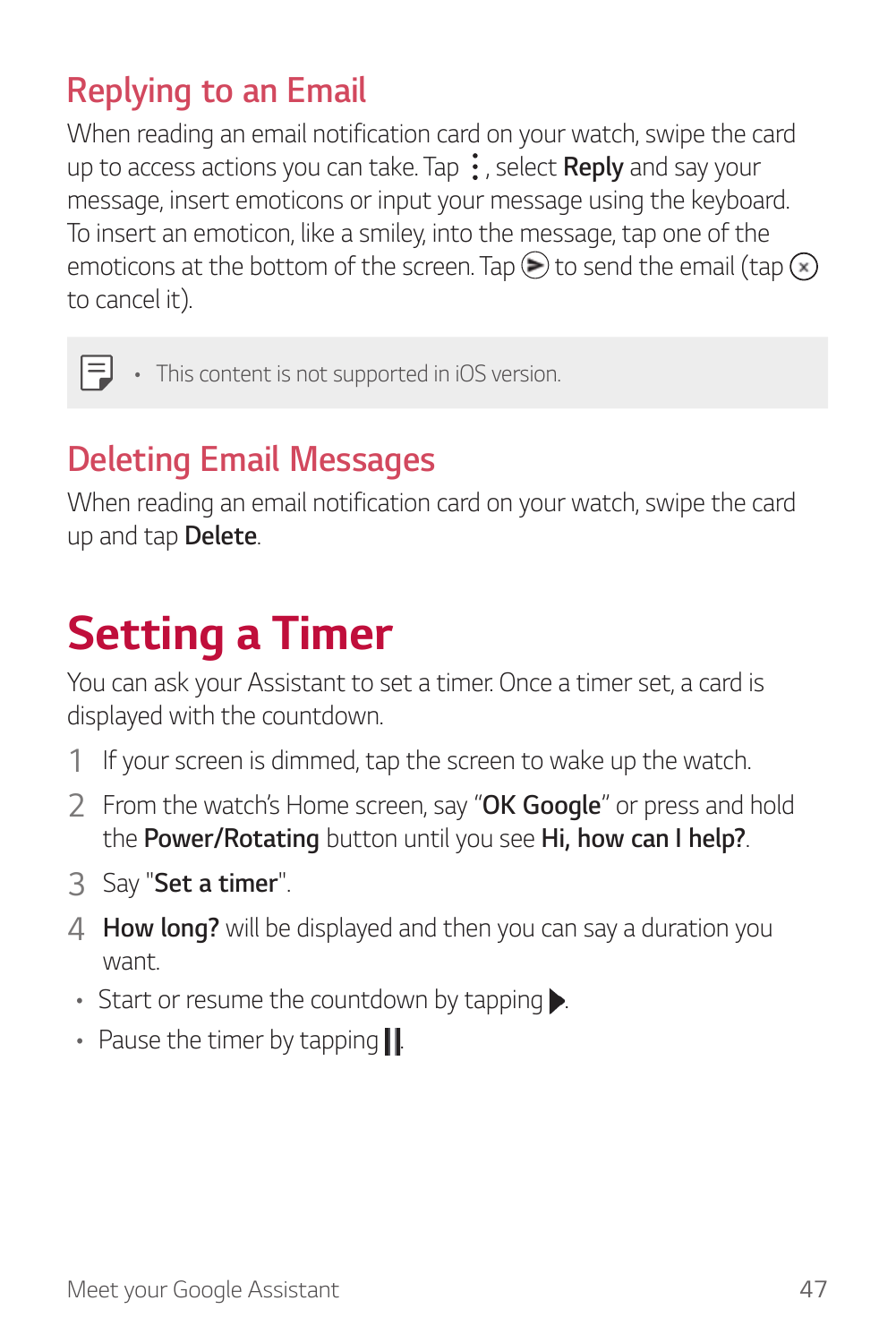# *Using the Stopwatch*

*Measure how much time has passed by starting a stopwatch.* 

- *1 If your screen is dimmed, tap the screen to wake up the watch.*
- *2 From the watch's Home screen, say "OK Google" or press and hold the Power/Rotating button until you see Hi, how can I help?.*
- *3 Say "Start stopwatch".*
- *4 Tap to start.*

## *Setting an Alarm*

*Multiple alarms can be set on your watch separately from alarms set on your smartphone. Alarms set on your watch will not transfer to your smartphone, but alarms activated on your smartphone will display an alarm card (with vibration and sound, if set) on your watch.*

- *1 If your screen is dimmed, tap the screen to wake up the watch.*
- *2 From the watch's Home screen, say "OK Google" or press and hold the Power/Rotating button until you see Hi, how can I help?.*
- *3 Say "Set an alarm".*
- *4 What time? will be displayed and then you can say the time you want.*

*When an alarm goes off, your watch will display a card (with vibration and sound, if set).*

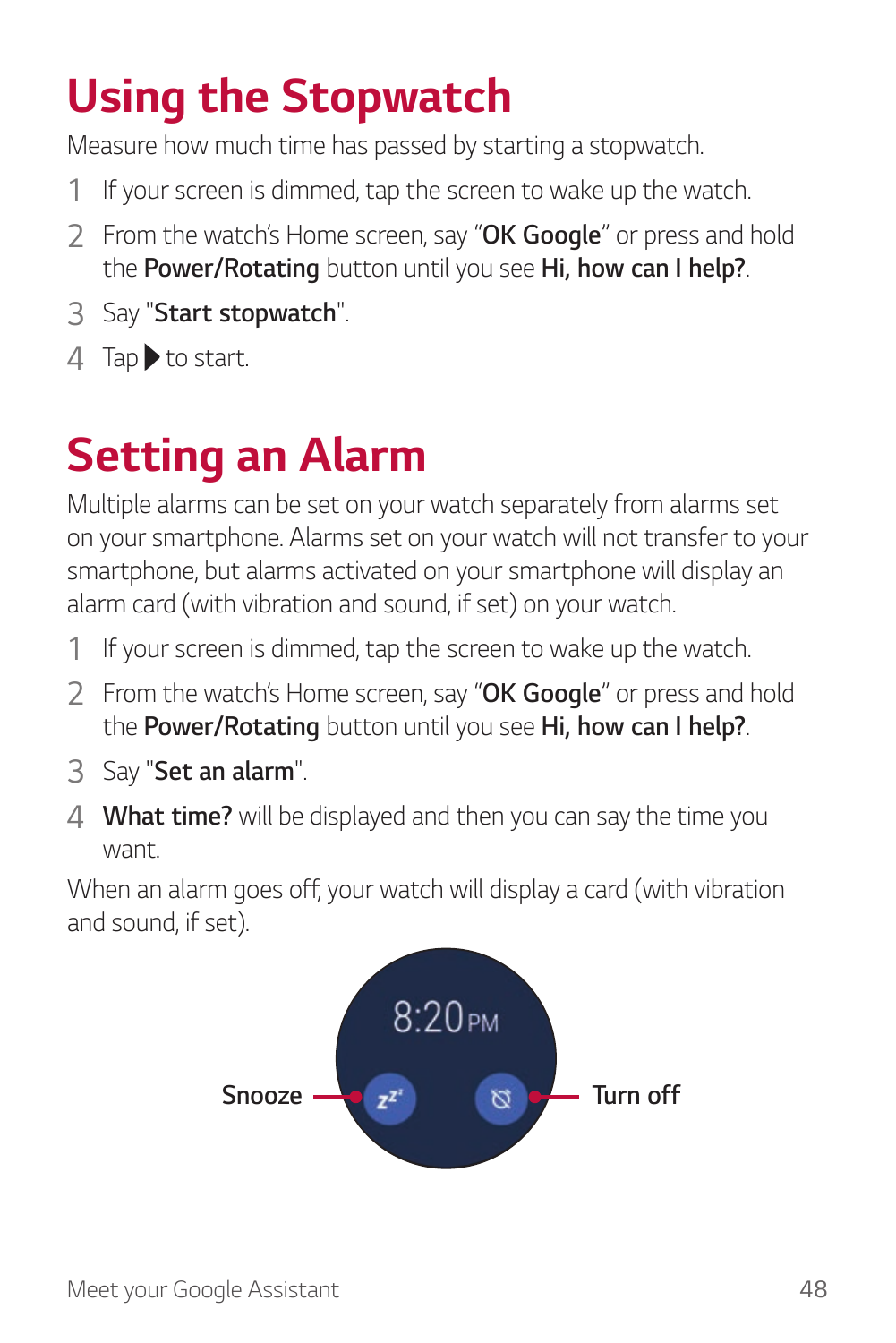# *Managing Your Alarms*

*You can view, edit, and delete the alarms that you set on your watch.*

- *1 If your screen is dimmed, tap the screen to wake up the watch.*
- *2 From the watch's Home screen, say "OK Google" or press and hold the Power/Rotating button until you see Hi, how can I help?.*
- *3 Say "Show alarms".*
	- 冃  $\cdot$  Tap  $\widehat{\left(\right)}$  next to an alarm to edit or delete it.
		- Tap  $\left( +\right)$  to manually set an alarm.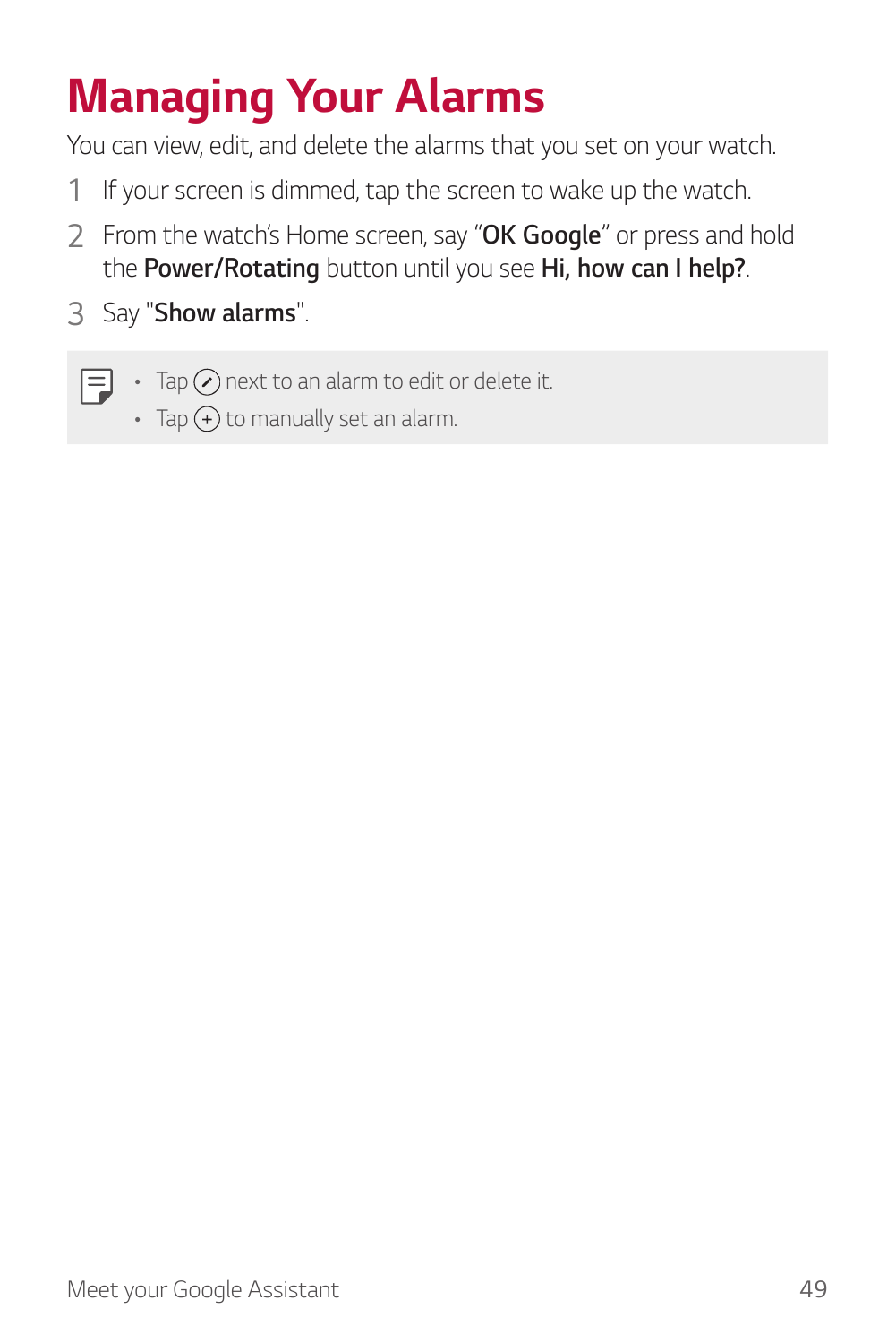

# *Settings*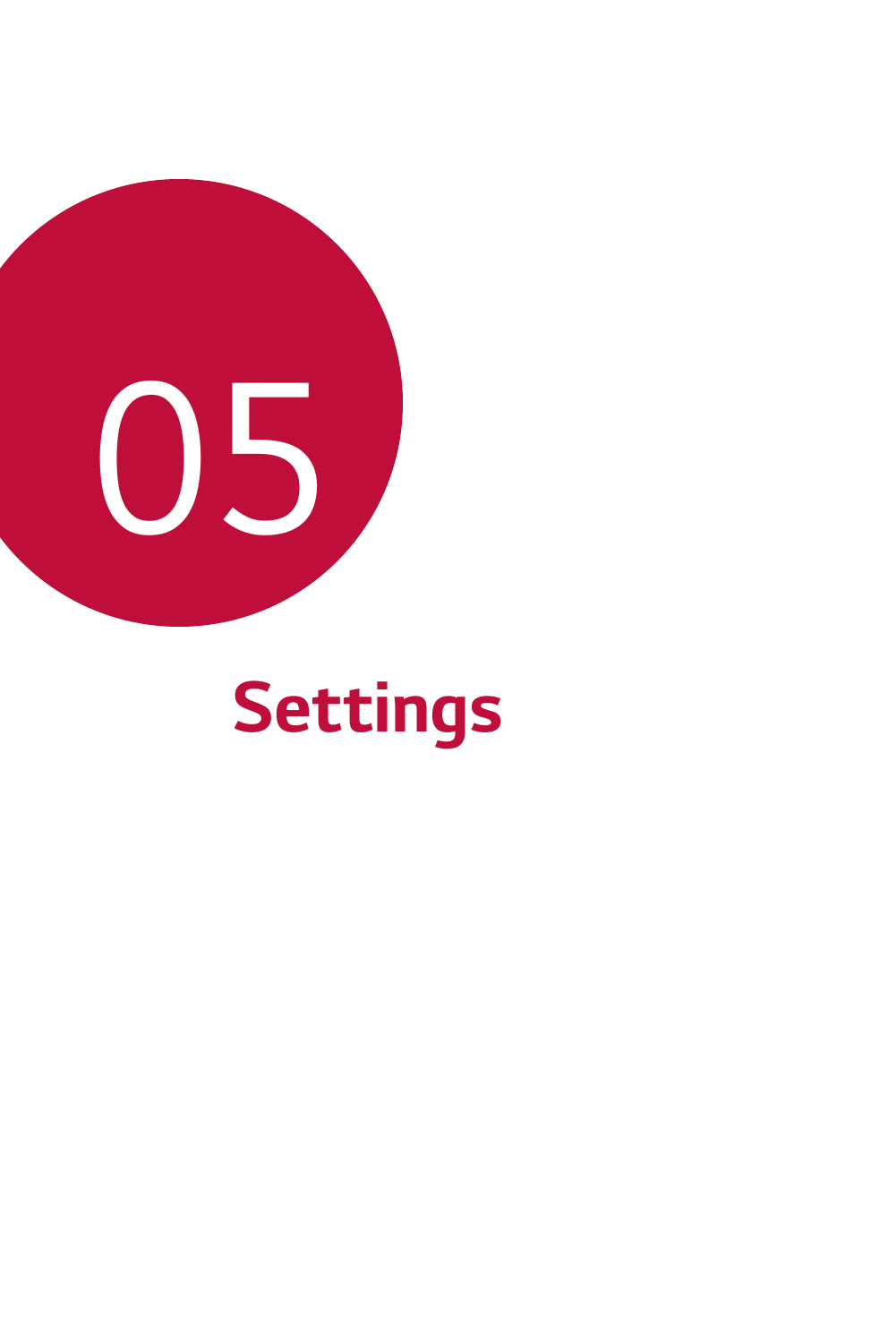## *Opening the Settings Menu*

*If your screen is dimmed, tap the screen to wake up the watch.*

- • *Press the Power/Rotating button to open the Apps screen, then tap Settings . OR*
- Swipe down on the watch's Home screen, then tap **Settings**  $\bullet$ .
- Tap a setting to turn it on or off, open a list of choices, or view 冃 *information.*

## *Display*

*From the Settings*  $\clubsuit$ , tap the **Display**.

- • *Adjust brightness: You can set the level of brightness for your watch's display.*
- • *Font size: You can set the size of the font displayed on your watch's screen.*
- • *Always-on screen: When you're not using the watch, the screen can either turn off or show the current time, depending on your settings.*

## *Sound & notifications*

*From the Settings*  $\bullet$ , tap *Sound & notifications*.

• *Set the following options: Media volume, Alarm volume, Ring volume, Also vibrate for calls, Watch ringtone, Notification previews, and Do not disturb unless..*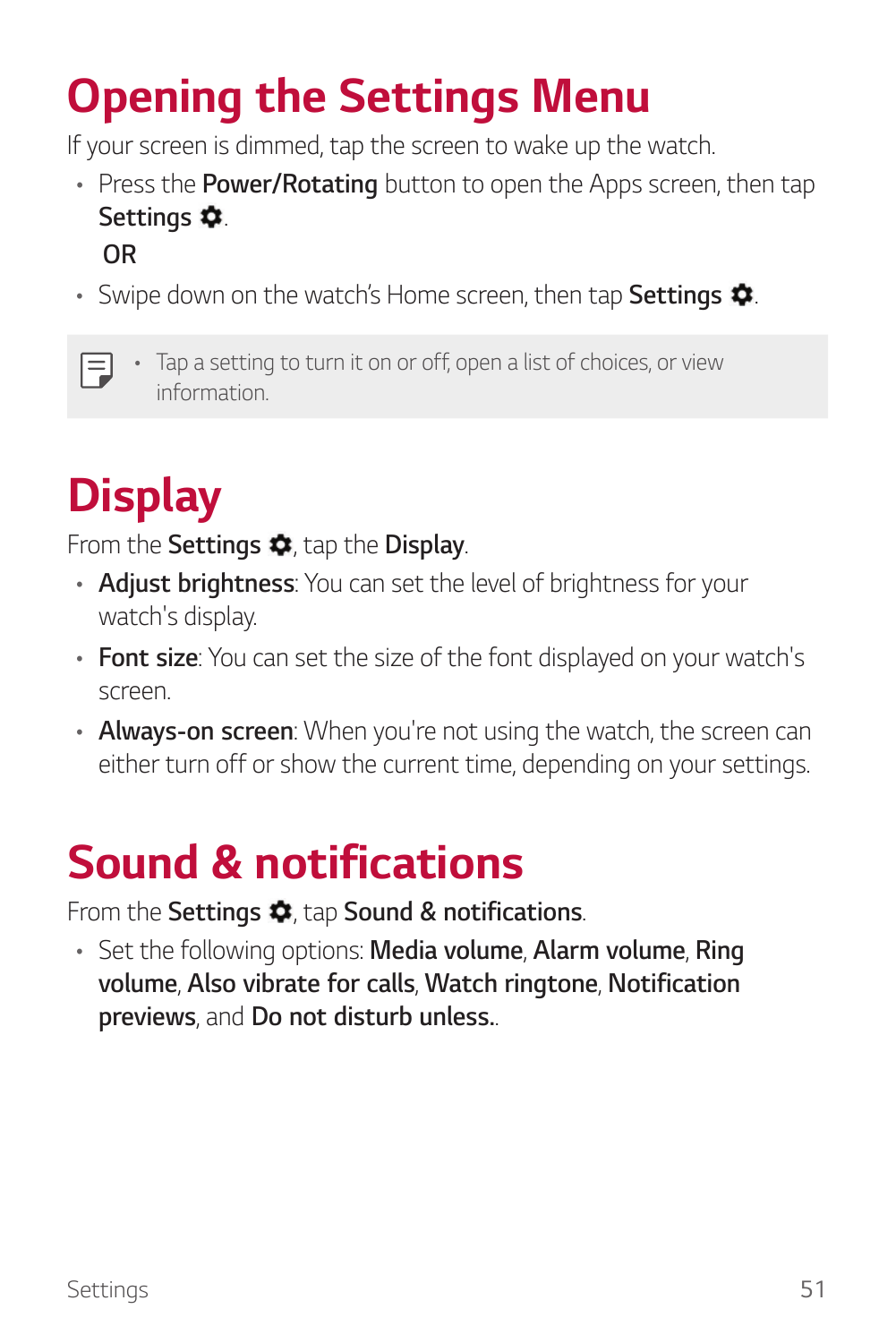# *Apps*

#### *From the Settings*  $\bullet$ *, tap the Apps.*

- • *Allows you to view and manage the apps on your device. To stop the*  app from running, tap an entry to view more information, tap **Force** *stop*, then  $\odot$ .
- • *You can set control permissions for individual applications.*

## *Gestures*

*From the Settings*  $\bullet$ *, tap Gestures.* 

- • *Tilt-to-wake: You can set to tilt your watch to turn on the screen.*
- • *Wrist gestures: You can set to flick your wrist to browse the screen.*
- • *Launch tutorial: View a tutorial about using gestures on your watch.*
- • *More tips: Opens a webpage on your smartphone to help you with more tips for gestures.*

## *Connectivity*

*From the Settings*  $\bullet$ , tap **Connectivity**.

### *Bluetooth*

- • *Bluetooth: Tap the switch to toggle it On or Off. On allows you to pair and connect with other Bluetooth devices. Tap Bluetooth (with Bluetooth on) to use and manage your Bluetooth devices.*
- • *Available devices: Displays all of the Bluetooth devices that are within your smartphone's range. Tap one to pair and connect.*
- • *Play phone audio on watch: Tap the switch to toggle it On or Off. On allows you to receive call notifications, accept incoming calls, and make outgoing calls on your smartphone via your watch.*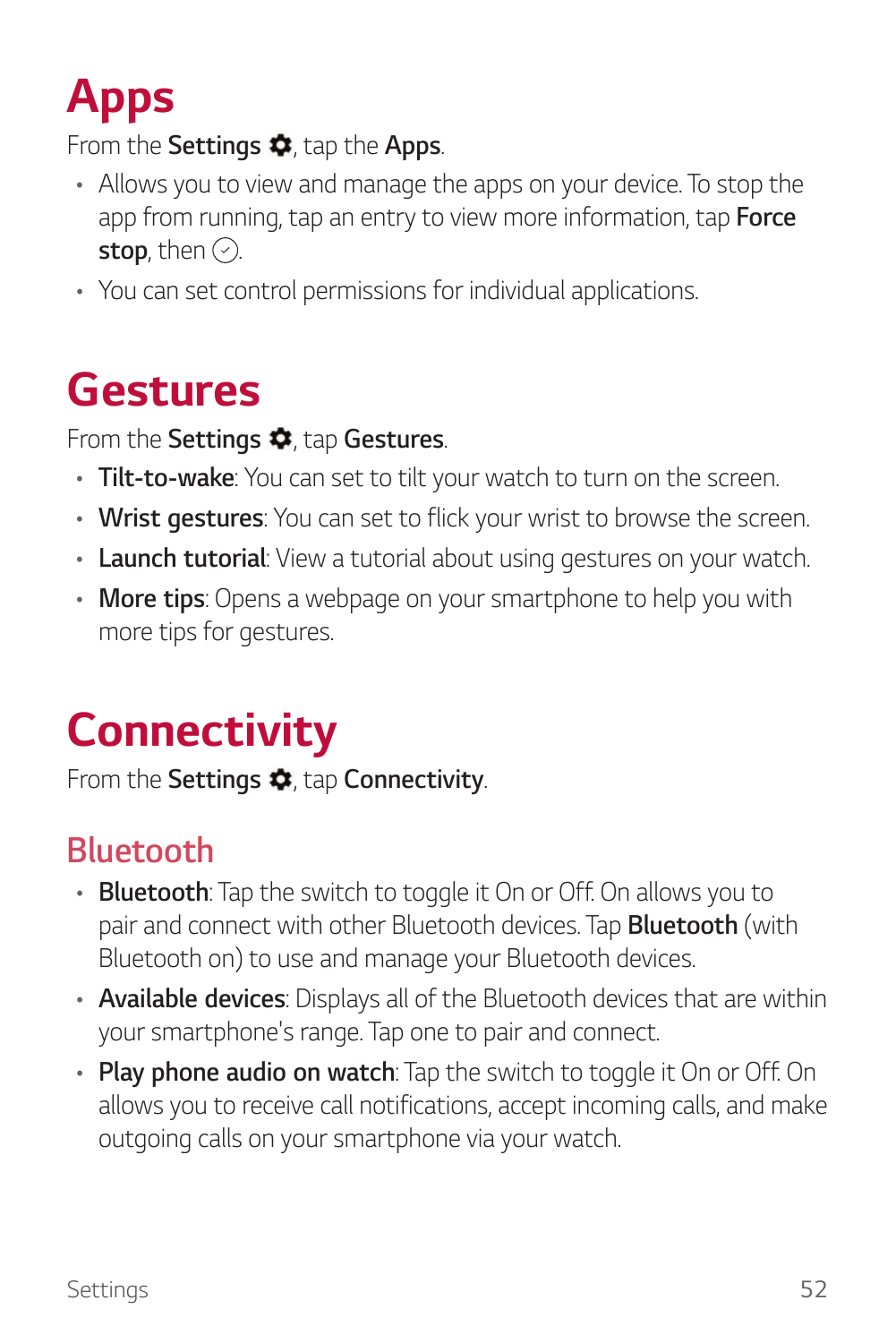- • *Play phone audio on watch menu is not supported in iOS version.*
- • *When using Bluetooth to connect to other mobile devices, the devices must be positioned close to each other. If not, it may cause abnormal operation or noise, depending on the use environment.*
- • *In an open space, the Bluetooth communication range usually spans approximately 10m. This range may vary depending on the use environment.*
- • *Do not place obstacles between your product and connected devices. Outgoing/incoming signals can weaken due to user's body, walls, corners or obstacles. Use where there is no obstacle.*
- • *Only Bluetooth devices that support the A2DP and HFP profile are supported.*

### *Wi-Fi*

冃

- • *Wi-Fi: Tap the switch to toggle it On or Off. On connects to a Wi-Fi network (from your list of available, detected networks).*
- • *Add network: Allows you to manually add a Wi-Fi network by entering its name (SSID), security, and password.*
- • *Saved networks: Displays your saved Wi-Fi networks allowing you to manage them.*
- • *About Wi-Fi: Displays information about Wi-Fi networks.*
- 冃 • *When using a Wi-Fi connection, your watch can get notifications from your device even if Bluetooth is unavailable.*
	- • *Your watch will search and connect to the nearest Wi-Fi network based on the Wi-Fi list registered on your device.*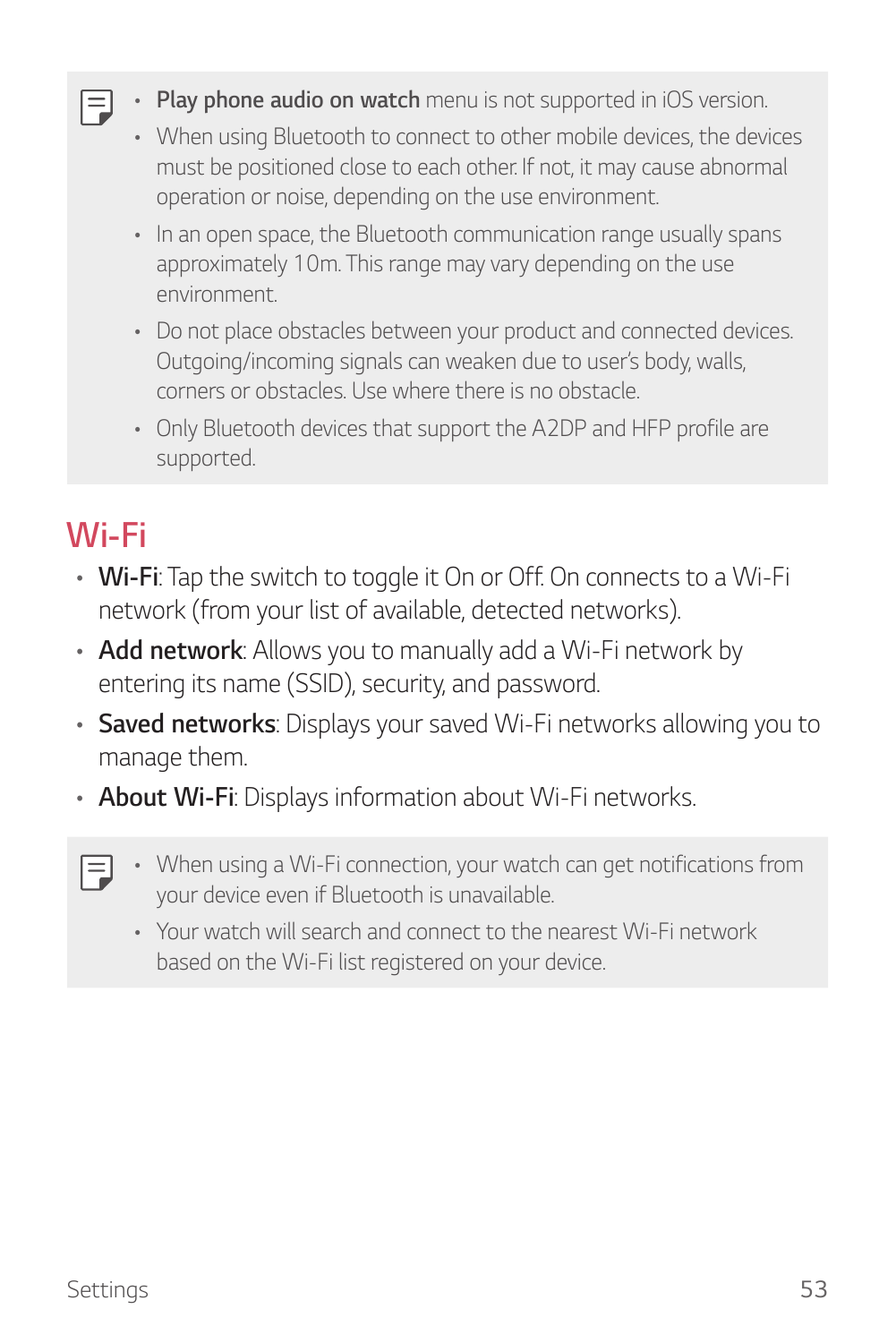#### *Cellular*

- • *Cellular: Tap the switch to toggle it On or Off. On connects to the mobile network.*
- • *Data usage: You can set the date limit and data usage that will trigger an alert. You can also view how much data apps are using.*
- • *Data roaming: Tap the switch to toggle it On or Off.*
- • *SIM status: Displays the SIM information.*

*You can also configure various other settings including Voicemail number, and Advanced.*

## *NFC*

*Tap the switch to toggle it On or Off.* 

• *Tap & pay: Accesses the tap & pay app(s) you've downloaded to your smartphone which allow you to pay for items just by touching your smartphone to a reader at a register. If your device doesn't have a default app, you can browse the Play Store and App Store for other payment apps. NFC must be enabled to activate this menu.*

## *Airplane mode*

*Tap the switch to toggle it On or Off. When Airplane mode is on, you can use still many of the features on your watch (such as Heart Rate) when you are on an airplane or anywhere else where sending or receiving data is prohibited.*

|  | • Turning on Airplane mode on your watch does not activate it on the |
|--|----------------------------------------------------------------------|
|  | your smartphone. If you want to activate airplane mode on your       |
|  | smartphone, you'll need to turn it on separately.                    |

F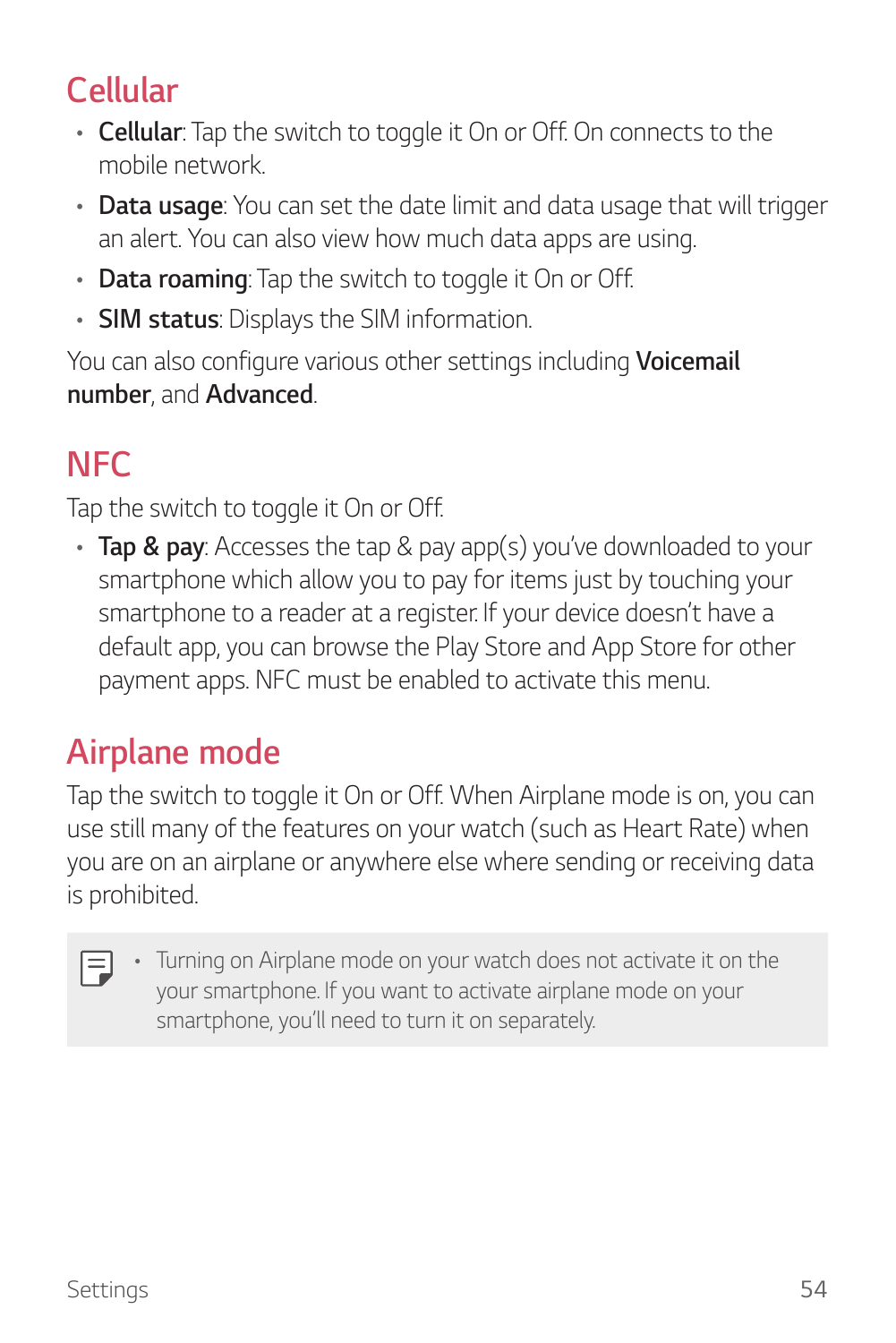#### *Location*

*Tap the switch to toggle it On or Off. You can manage your location services for determining your approximate location. Some apps like Weather and Maps need your location to work.*

- When paired with a smartphone, the watch will use the location of the *smartphone. To improve location accuracy when paired with a device, turn on High accuracy in your smartphone's location settings.*
	- • *Turn on the location setting on your watch if you want to use the location service when your watch is not paired with your smartphone.*

## *Accessibility*

*From the Settings*  $\bullet$ , tap **Accessibility**.

• *Set the following options: Magnification gestures, Text-to-speech output, TalkBack, and Power button ends call.*

## *Personalization*

*From the Settings*  $\bullet$ , tap **Personalization**.

- • *Input methods: You can customize language and keyboard settings for your device.*
- • *Accounts: You can add or remove a Google account to your watch.*
- • *Customize hardware buttons: You can customize the Top right button and Bottom right button.*
- • *Workout autostart: Allows you to select which apps to use to record workout activity.*
- • *Smart Reply: Allows you to reply to text messages without manually entering text by using preset messages.*
- • *Device administration: Allows you to view and disable your device administrators.*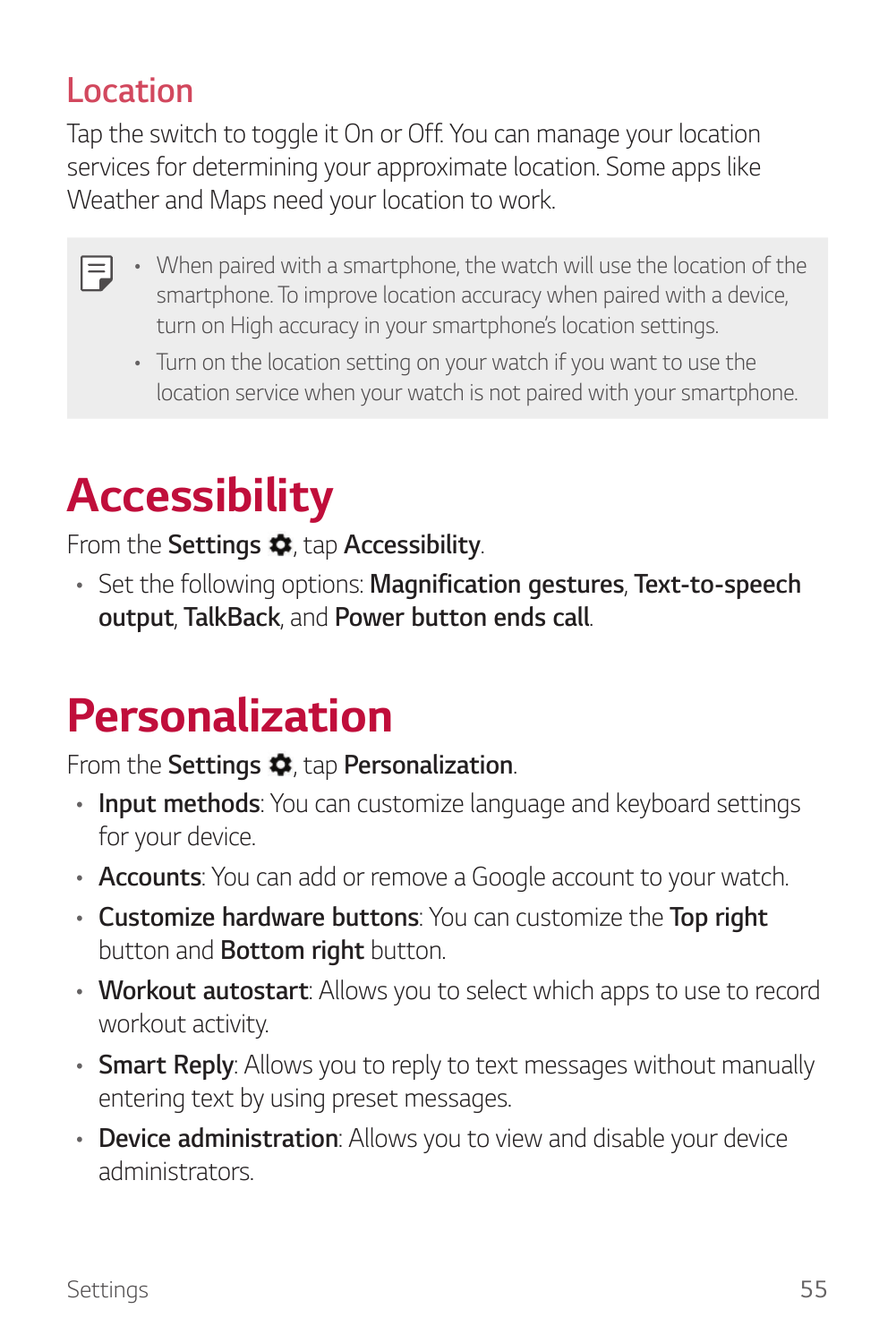• *Screen lock: You can set a screen lock to prevent unauthorized access to your device.*

# *System*

#### *From the Settings*  $\bullet$ *. tap System.*

- • *Date & time: You can set how your watch syncs and displays the date, time, and time zone.*
- • *Disconnect & reset: You can unpair the watch from your smartphone and reset your watch's settings to their factory default values. Please note that this deletes all of your data on your watch.*
- • *Restart: You can restart your device.*
- • *Power off: You can turn off your device*
- • *About: Displays the Model, Device name, Versions (for Google and Android software), Serial number, Build number, Connection, and Battery information. The following options are also available:*
	- *- System updates: Check to see if the latest software is loaded on your watch.*
	- *- Regulatory information: Displays regulatory information.*
	- *- Legal notices: Instructs you to see your smartphone for legal notices.*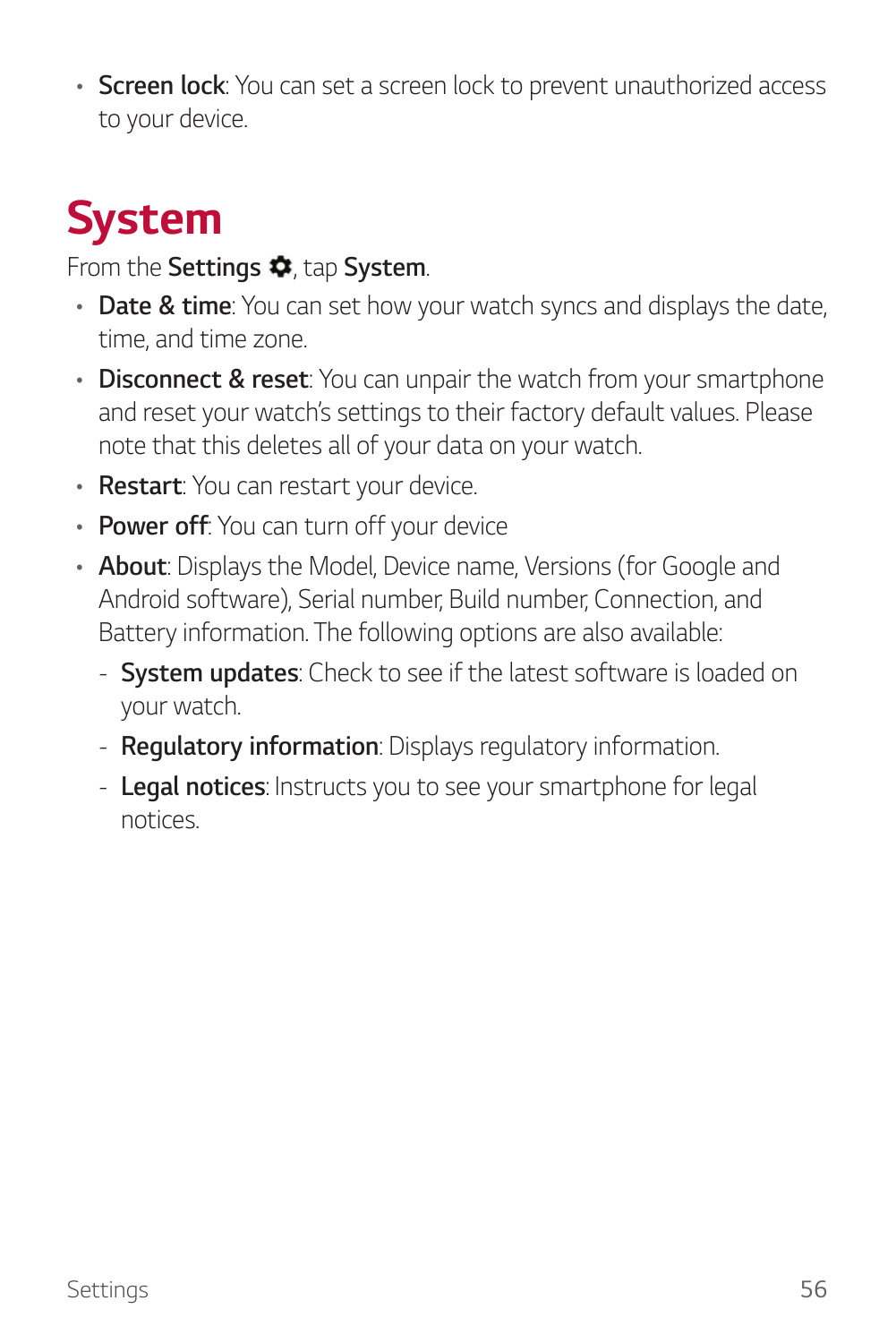

# *More Information*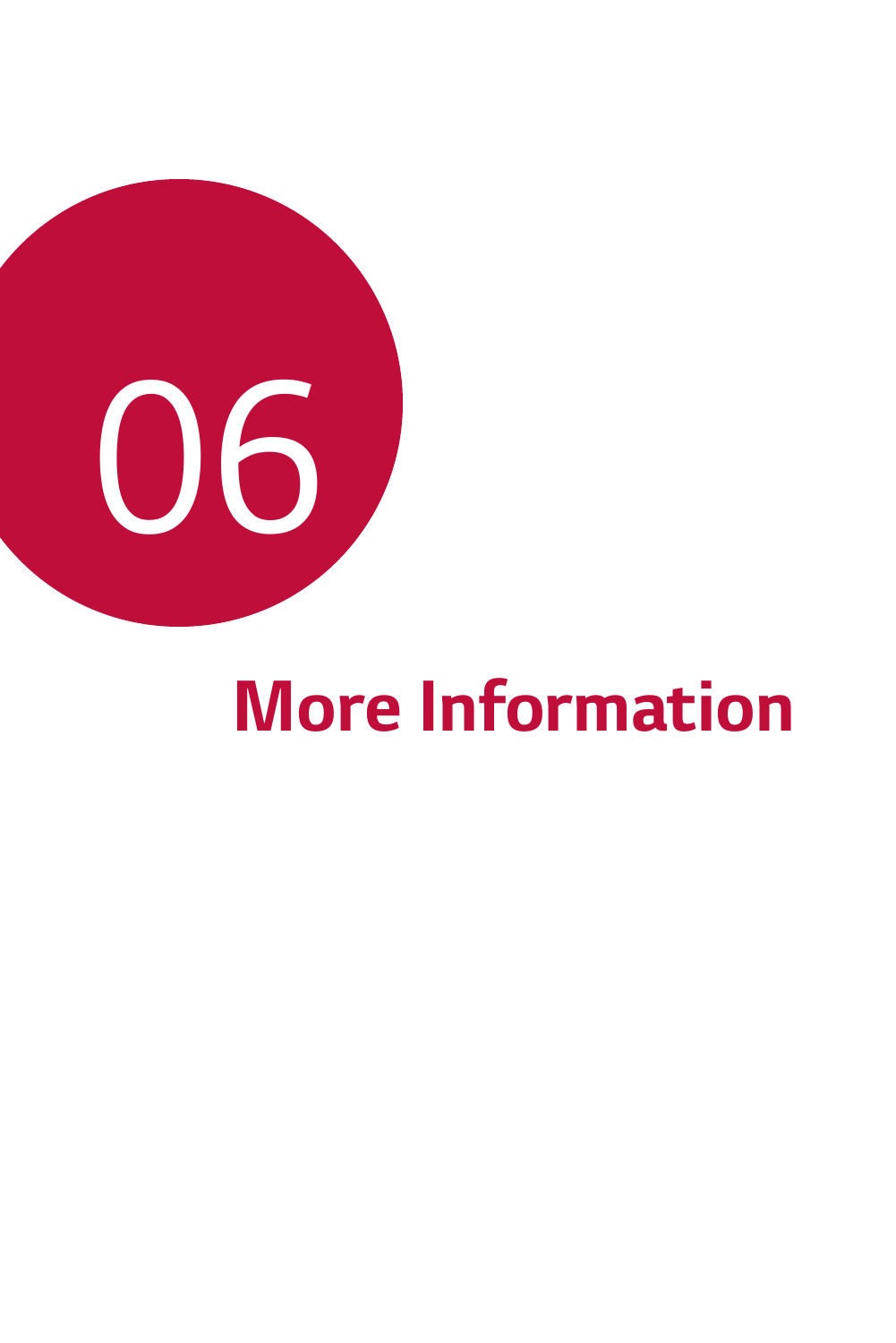## *Open Source Software Notice Information*

*To obtain the source code under GPL, LGPL, MPL, and other open source licenses, that are contained in this product, please visit http://opensource.lge.com.* 

*In addition to the source code, all referred license terms, warranty disclaimers and copyright notices are available for download.*

LG Electronics will also provide open source code to you on CD-ROM *for a charge covering the cost of performing such distribution (such as the cost of media, shipping, and handling) upon email request to opensource@lge.com. This offer is valid for three (3) years from the date on which you purchased the product.*

## *Trademarks*

- • *Copyright ©2017 LG Electronics, Inc. All rights reserved. LG and the LG logo are registered trademarks of LG Group and its related entities.*
- • *Android, Android Wear, Google Play, Google™ and other marks are trademarks of Google Inc.*
- • *App Store is a registered trademark of Apple Inc.*
- • *Bluetooth® is a registered trademark of Bluetooth SIG, Inc. worldwide.*
- • *Wi-Fi® and the Wi-Fi logo are registered trademarks of the Wi-Fi Alliance.*
- • *All other trademarks and copyrights are the property of their respective owners.*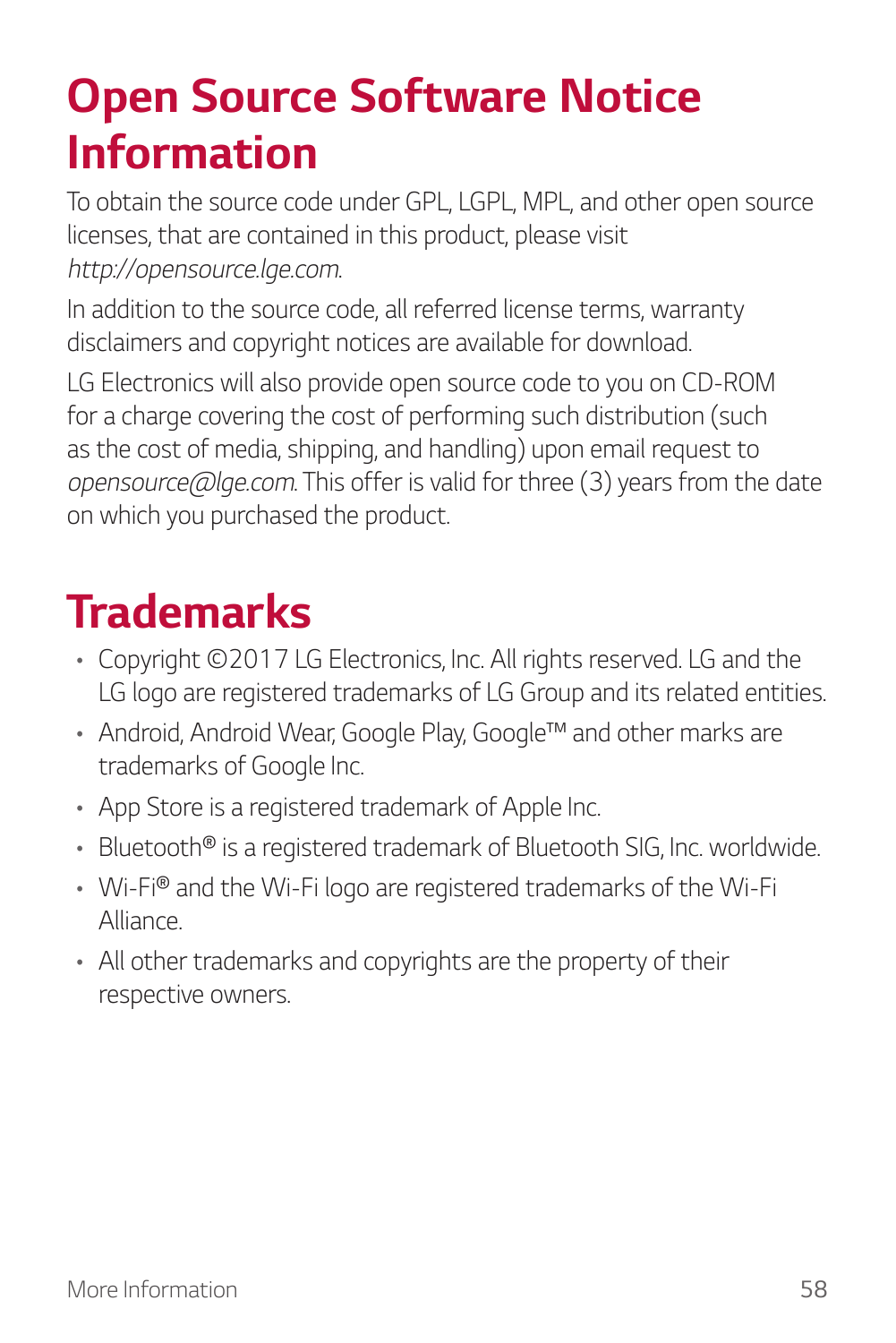# *Regulatory Information (FCC ID number, etc.)*

*To view regulatory marks and related information on your device, press the Power/Rotating button and tap Settings System About Regulatory information.*

## *How to Update Your Device*

*Check for the latest available firmware releases, as well as new software functions and improvements.*

- *1 Press the Power/Rotating button to open the Apps screen.*
- *2 Tap Settings System About System updates.*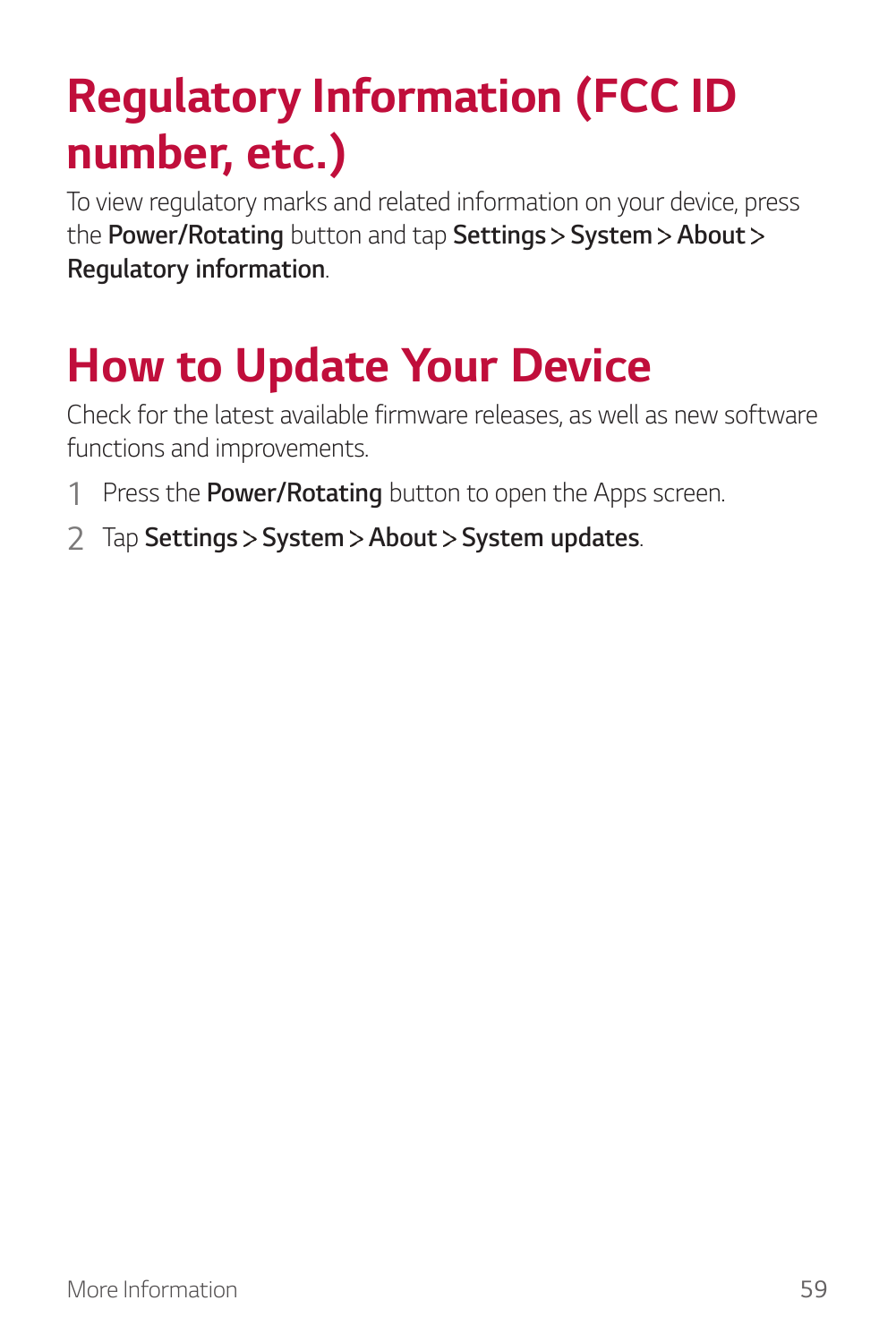

# *Safety Information*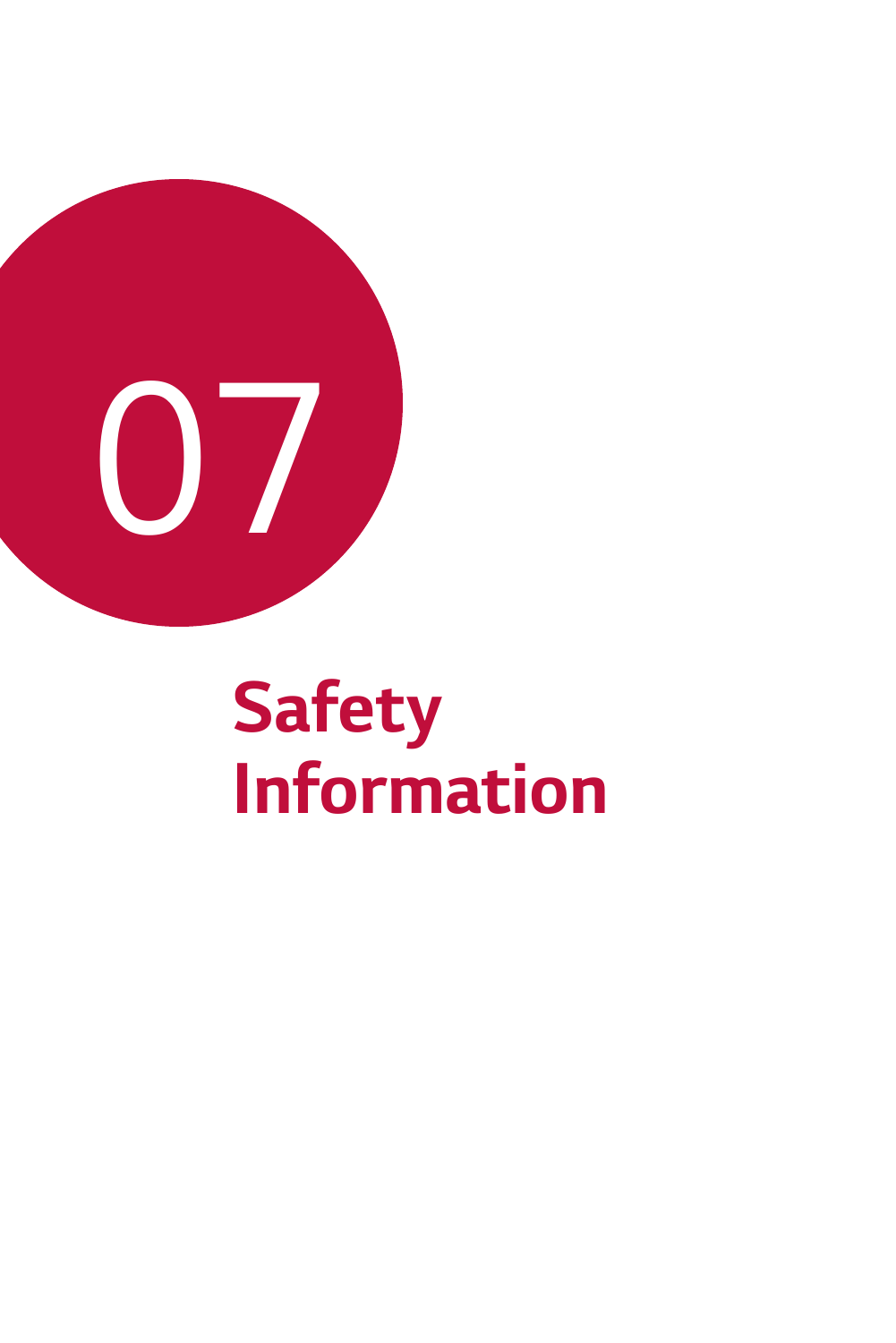# *Safety Tips*



This product contains chemicals known to the State of California to *cause cancer and birth defects or reproductive harm. Call (800) 243-0000 for more information. Wash hands after handling.*

*To avoid damaging your product and reduce the risk of fire or electric shock, explosion, or other hazards, observe the following safety precautions:*

- • *To charge your device, always use the included power adapter, USB cable,*  and charging cradle that come with your device. Using third-party charging *solutions can cause fire, electric shock, injury, or damage to your device or other property.*
- • *Do not damage the power cord by bending, twisting, pulling, heating, or placing heavy items on it.*
- • *This product is equipped with a charging cradle for connecting to a desktop or notebook computer or to the charger. Be sure your computer is properly grounded before connecting the product to the computer. The power supply cords of desktop or notebook computers have an equipment-grounding conductor and a grounding plug. This must be plugged into an appropriate outlet that is properly installed and grounded in accordance with all local codes and ordinances.*
- • *Do not attempt to repair or modify or re-manufacture the product. It is*  equipped with an internal rechargeable battery which should be replaced only *by LG or an authorized LG repair center.*
- • *Do not open, disassemble, crush, bend or deform, puncture, or shred the product.*
- • *Do not insert foreign objects into the product.*
- • *Do not place the product in a microwave oven.*
- • *Do not expose the product to fire, explosion, or other hazards.*
- • *Like many electronic devices, this product generates heat during normal operation. Extremely prolonged, direct skin contact in the absence of adequate ventilation may result in discomfort or minor burns. Use care when handling your product during or immediately after operation.*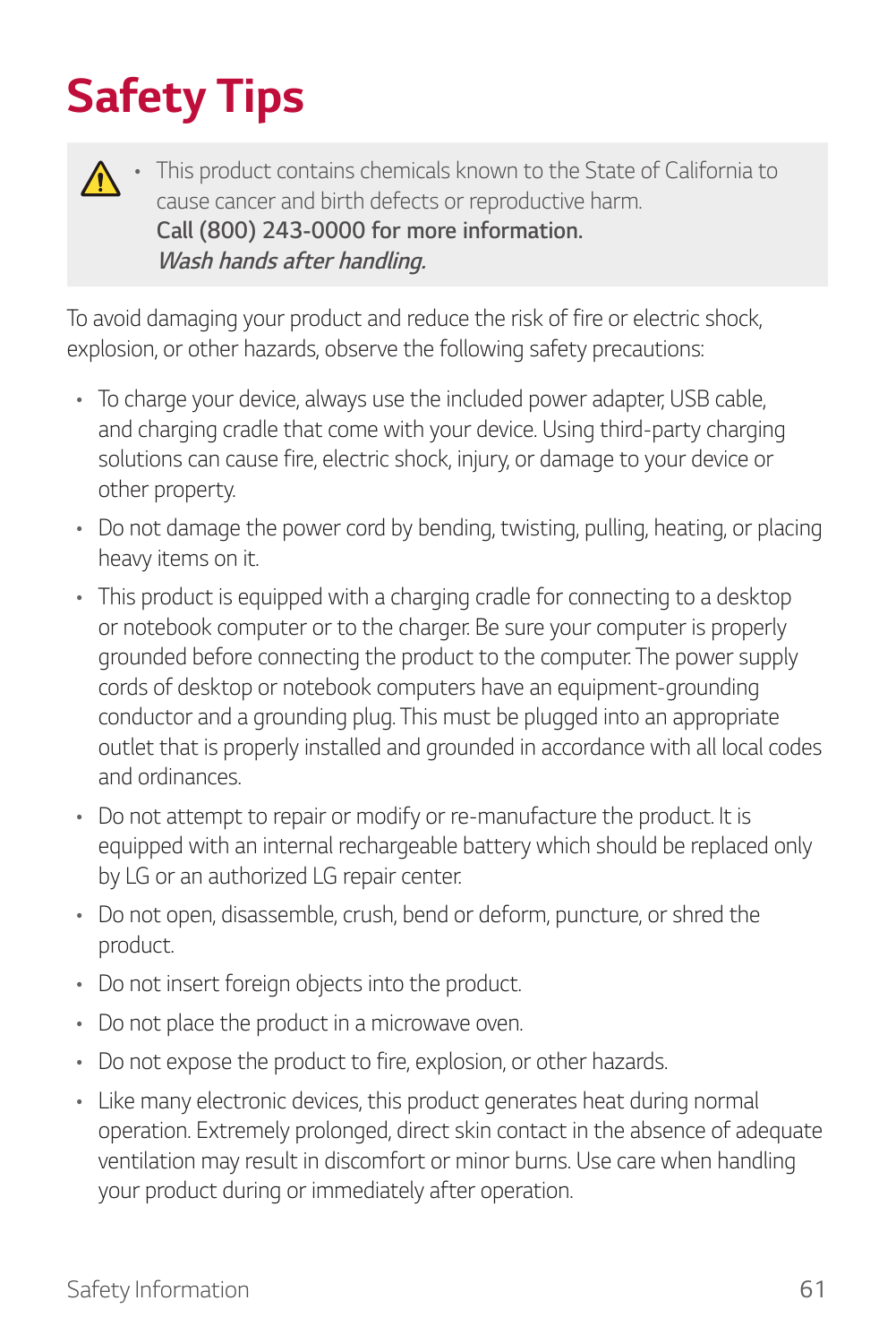• *If a problem arises using this product, stop using it and consult with an authorized LG Electronics customer service center.*

### *Heart Rate Information*

- • *Pedometer, sleep, exercise, and heart rate are not intended to treat or diagnose any medical condition, and should be used for leisure, well-being and fitness purposes only.*
- • *Heart rate readings can be affected by measurement conditions and your surroundings. Make sure you are seated and relaxed before reading your heart rate.*
- • *This product is water and dust-resistant according to the IP68 Rating, which tests submersion in water at up to 1.5 meter for up to 30 minutes. Not shockproof. The case must be completely closed.*
- • *Never look directly at the light of the heart rate sensor, as this may damage your eyes.*
- • *The heart rate feature is only intended for measuring your heart rate and must not be used for any other purposes.*

### *Battery Warnings*

- • *Do not disassemble, open, crush, bend or deform, puncture or shred the device.*
- • *Do not modify or re-manufacture the device, attempt to insert foreign objects into the battery, immerse or expose to water or other liquids, or expose to fire, explosion or other hazard.*
- • *Make sure that no sharp-edged items, such as animals' teeth or claws, come into contact with the battery. This could cause a fire.*
- • *Only use the battery for the device for which it is specified.*
- • *Only use the device with an LG charging system that has been qualified*  with the device, per CTIA Certification Requirements for Battery System *Compliance to IEEE1725.*
- • *Use of an unqualified battery or charger may present a risk of fire, explosion, leakage, or other hazard.*
- • *Battery usage by children should be supervised.*
- • *Avoid dropping the device. If the device is dropped, especially on a hard surface, and you suspect damage, take it to a service center for inspection.*
- • *Improper battery use may result in fire, explosion or other hazards.*

*Safety Information 62*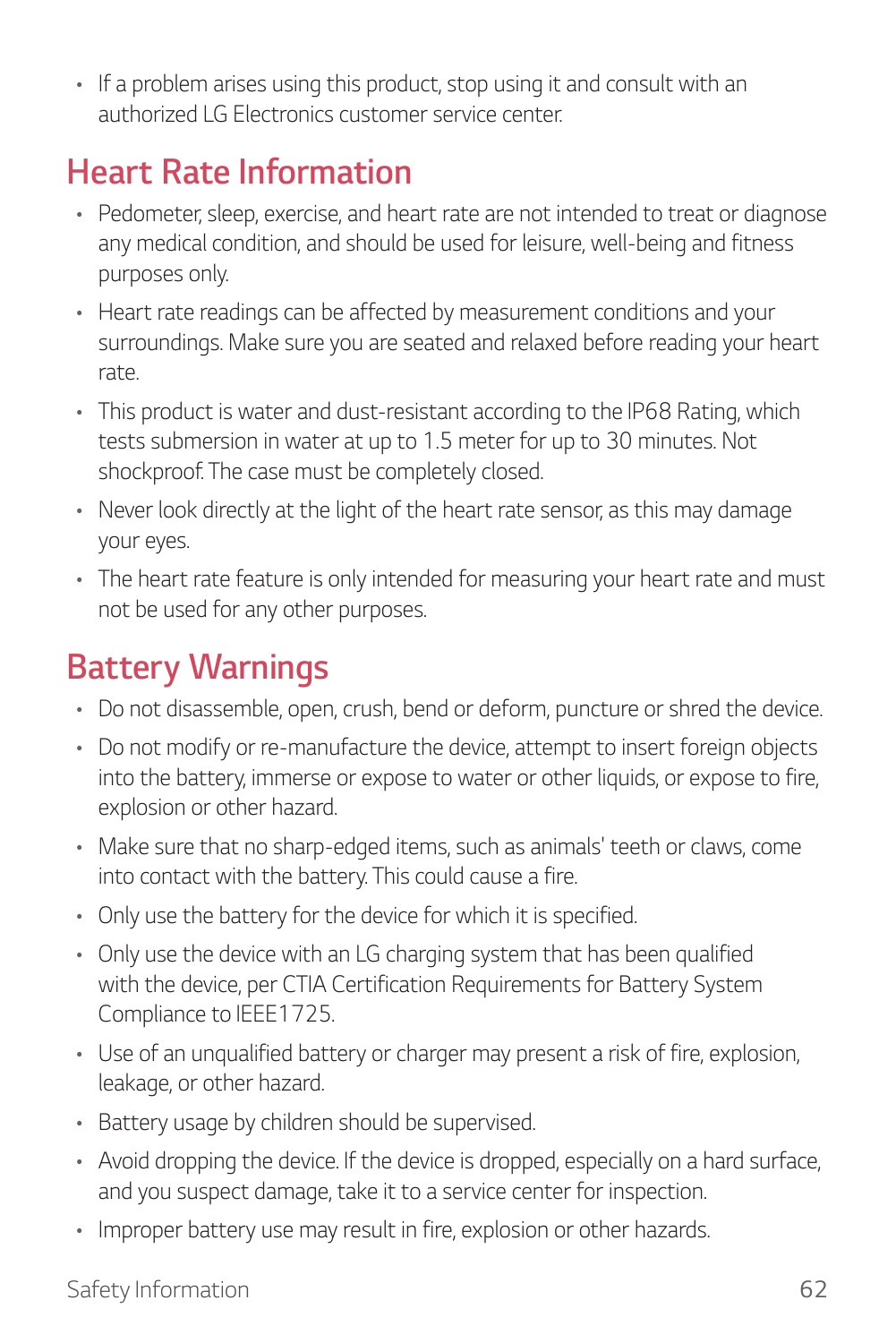- • *Always unplug the charger from the wall socket after the device is fully charged to save unnecessary power consumption.*
- • *There is risk of explosion if the battery is replaced with an incorrect type.*
- • *To dispose of the battery properly, call (800) 822-8837 or visit www.call2recycle.org.*

### *Notice for Battery Replacement*

- • *Your device has an internal battery. For your safety, do not remove the*   $\bigwedge$ battery inside the product. If you need to replace the battery, take it *to the nearest authorized LG Electronics service point or dealer for assistance.*
	- • *The Li-Ion Battery is a hazardous component which can cause injury.*
	- • *Battery replacement by non-qualified professionals can cause damage to your device.*

#### *Notes on Water Resistant Properties*

*This product is water and dust resistant in compliance with the Ingress Protection rating IP68.*

*Your product has undergone testing in a controlled environment and is proven to be water and dust resistant in certain circumstances (meets the requirements of classification IP68 as described by the international standard IEC 60529 - 2013 Degrees of Protection provided by Enclosures [IP Code]; test conditions: 23±3°C/73.4±5 °F, Humidity (45±10)% R.H. approximately 1.5 meter, for 30 minutes). Do not expose the device in conditions that are different from the test conditions. Results may vary in actual use.* 

• *In conditions that are different from LGE's test conditions for IP68 (as*   $\bigwedge$ specified in this manual), the liquid damage indicator located inside the *product changes color. Please note that any damages that occur due to such causes makes you ineligible for any free-of-charge repair services provided under warranty.*

*Avoid exposing the product to environments with excessive dusts or moisture. Do not use the product in the following environments.*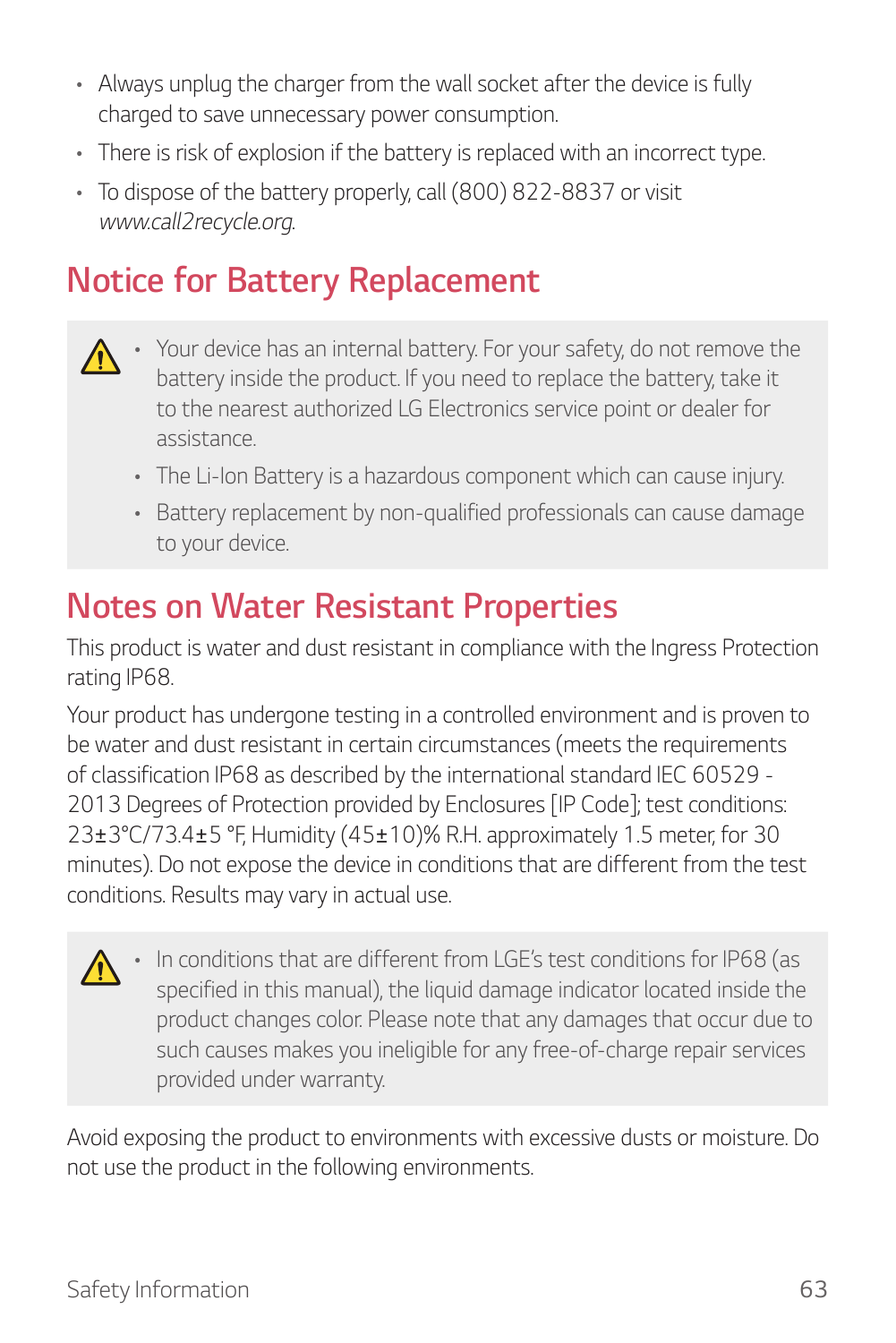

*Do not immerse the product in any liquid chemicals (soap, etc.) other than water.* 



**S** Do not immerse the product in salt water, including seawater.



*Do not immerse the product in a hot spring.* 



 $\left( \sum_{n=1}^{\infty} a_n \right)$  Do not swim while wearing this product.



**SOAP** *Do not immerse your product in water deeper than approximately 1.5 meter.*

Do not immerse your product in water for longer than 30 minutes.



*Do not place the product directly on sand (such as at a beach) or mud.* 

- • *If the product has been immersed in water or if the microphone or speaker*  has gotten wet, in-call sound quality may be affected. Wipe the microphone or *speaker with a dry cloth to ensure it is clean and dry.*
- • *Should your product or your hands become wet, dry them before handling the device.*
- • *Do not use the product in places where it may be sprayed with highpressure water (e.g. near a faucet or shower head) or submerge it in water for extended periods of time, as the product is not designed to withstand high water pressure.*
- • *This product is not resistant to shock. Do not drop the product or subject it to shock. Doing so might damage or deform the main unit, causing water leakage.*
- • *The product's water and dust resistant features may be damaged by dropping or receiving an impact.*
- • *If the product gets wet, use a clean, soft cloth to dry it thoroughly.*
- • *The touch screen and other features may not work properly if the device is used while wet.*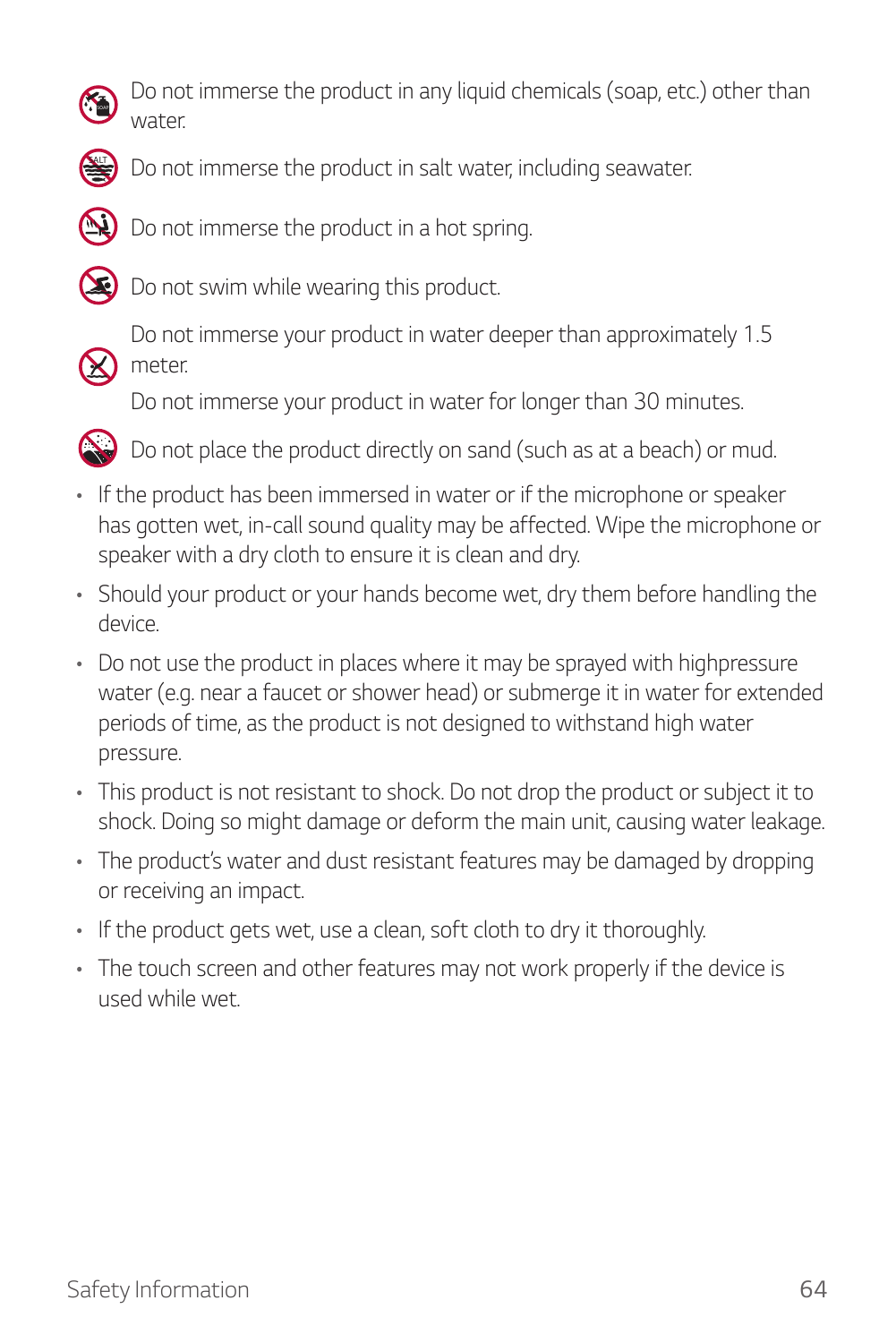#### *Pacemakers and Other Medical Devices*

*Persons with pacemakers should:*

- • *Always keep the product more than six (6) inches from their pacemaker when the product is turned ON.*
- • *Not carry the product in a breast pocket.*
- • *Use the wrist opposite the pacemaker to minimize the potential for RF interference.*
- • *Turn the product OFF immediately if there is any indication that interference is taking place.*

*If you use any other personal medical device, consult your physician or the manufacturer of your medical device to determine if it is adequately shielded from external RF energy.*

#### *Exposure to Radio Frequency(RF) Energy*

*In August 1996, the U.S. Federal Communications Commission (FCC), with its action in Report and Order FCC 96-326, adopted an updated safety standard for human exposure to Radio Frequency (RF) electromagnetic energy emitted by FCC-regulated transmitters. The design of this product complies with the FCC guidelines and these international standards.*

#### *Body-Worn(Wrist) and Next-to-Mouth Operation*

*This device was tested for typical body-worn (wrist) operations with 0 inches (0cm) between the user's body (wrist) and the back of the device.*

*This device was also tested for typical next-to-mouth (face) operations with 0.39 inches (1cm) between the user's mouth (face) and the front of the device.*

*To comply with FCC RF exposure requirements, a minimum separation distance of 0.39 inches (1cm) must be maintained between the user's mouth(face) and the front of the device.*

*Any accessories containing metallic components may not be used.*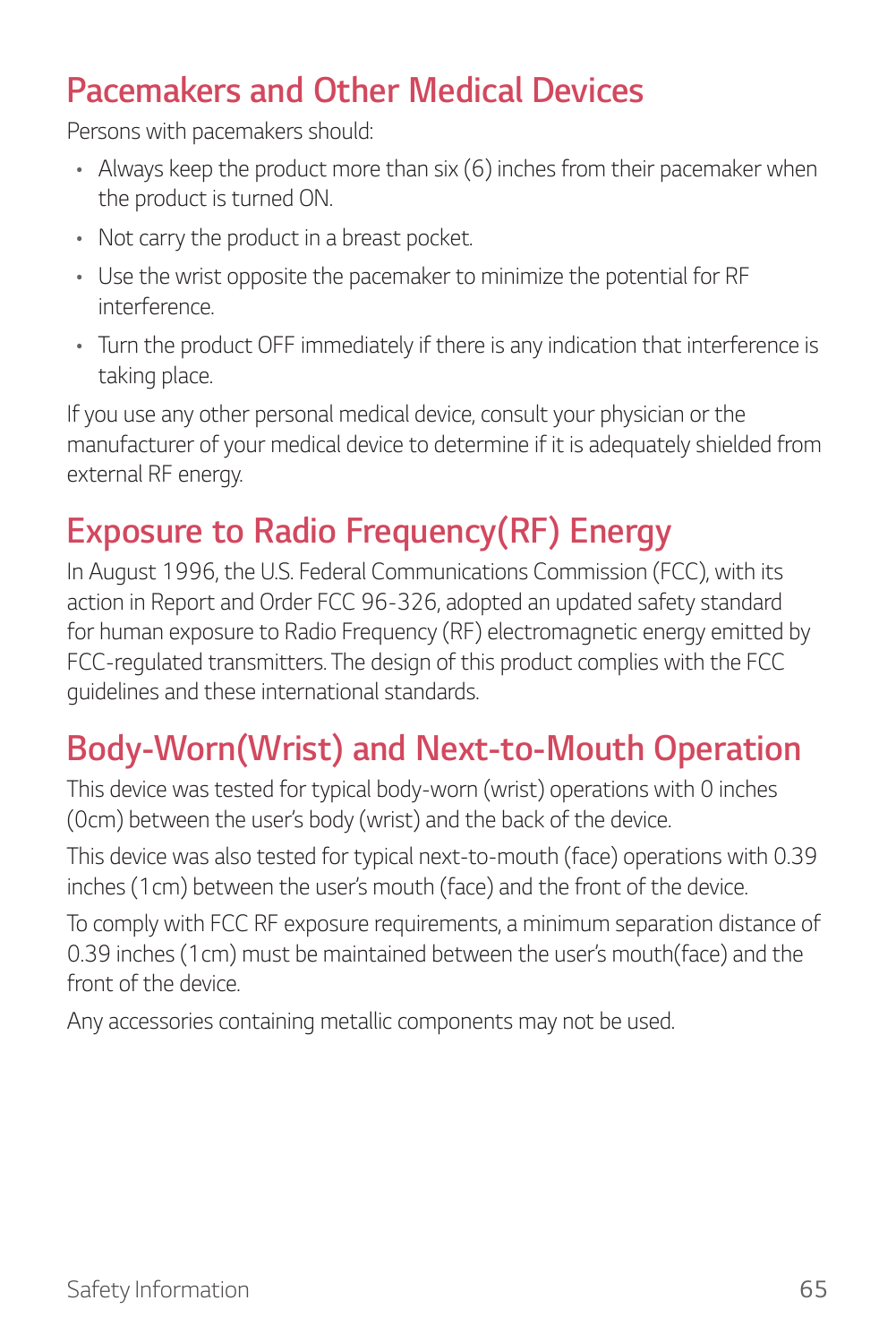### *Specific Absorption Rate (SAR) Values*

*This product transmits and receives radio signals. It is designed and manufactured not to exceed the emission limits for exposure to Radio Frequency (RF) energy set by the Federal Communications Commission of the U.S. Government. These standards include a substantial safety margin designed to assure the safety of all persons, regardless of age and health. The exposure standard for wireless products employs a unit of measurement known as the Specific Absorption Rate,*  or SAR. In the United States and Canada, the SAR limit for wrist watch used by the *public is 1.6 watts/kg (W/kg) averaged over one gram of tissue, or 4.0 watts/kg (W/kg) averaged over ten grams of tissue.*

*SAR tests are conducted using standard operating positions specified by the FCC,*  with the product transmitting at its highest certified power level in all tested *frequency bands.*

*Although SAR is determined at the highest certified power level, the actual SAR level of the product during operation can be well below the maximum value.*

*Because the product is designed to operate at multiple power levels and to use only the power required to reach the network, in general, the closer you are to a wireless base station antenna, the lower the power output. The highest SAR value*  for device is 0.68 W/kg (1 g) when tested for use at next-to-mouth (face) level *and 2.67 W/kg (10 g) for bodyworn (wrist) use.*

*While there may be differences between SAR levels of various devices and at various positions, they all meet the government requirement for safe exposure.*

*The FCC has granted an Equipment Authorization for this product with all reported SAR levels evaluated, in compliance with the FCC RF emission guidelines.* SAR information on this model product is on file with the FCC and can be found

*under the Display Grant section of http://transition.fcc.gov/oet/ea/fccid/ after searching on FCC ID ZNFW280.*

*Additional information on Specific Absorption Rates (SAR) can be found on the Cellular Telecommunications Industry Association (CTIA) website at http://www.ctia.org/.*

*\* Product meets current FCC Radio Frequency Exposure Guidelines FCC ID : ZNFW280*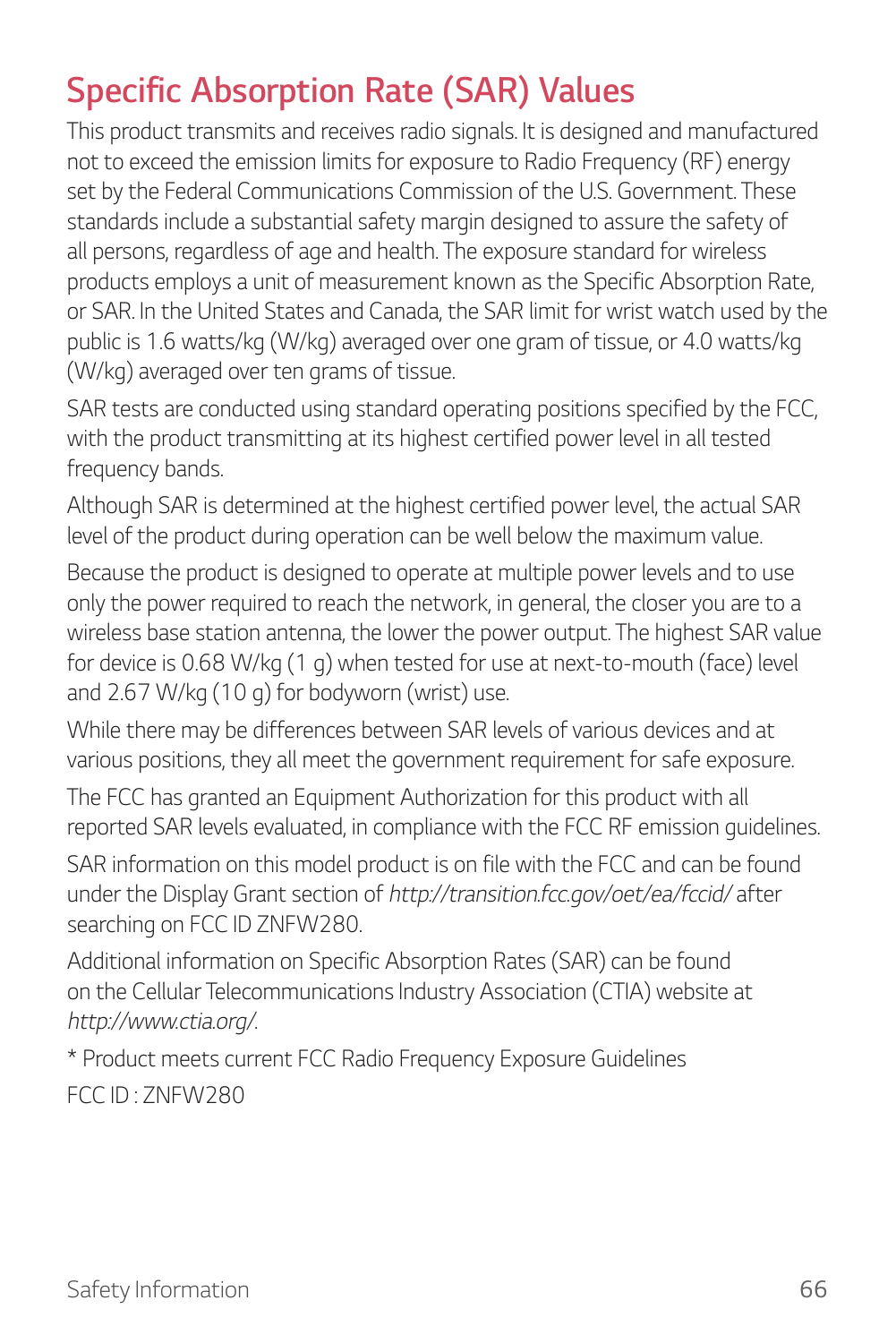#### *Part 15.19 Statement General Requirement*

*This device complies with part 15 of FCC rules. Operation is subject to the following two conditions:*

- *(1) This device may not cause harmful interference, and*
- *(2) This device must accept any interference received, including interference that may cause undesired operation.*

#### *Part 15.21 Statement*

*Changes or modifications that are not expressly approved by the manufacturer for compliance could void the user's authority to operate the equipment.*

## *U.S. Declarations of Conformity (Part 15.105 Statement)*

*This equipment has been tested and found to comply with the limits for a class B digital device, pursuant to Part 15 of the FCC rules. These limits are designed to provide reasonable protection against harmful interference in a residential installation. This equipment generates, uses, and can radiate radio frequency energy and, if not installed and used in accordance with the instructions, may cause harmful interference with radio communications.* 

However, there is no quarantee that interference will not occur in a particular *installation. If this equipment does cause harmful interference or television*  reception, which can be determined by turning the equipment off and on, you can *try to correct the interference by one or more of the following measures:*

- • *Reorient or relocate the receiving antenna.*
- • *Increase the separation between the equipment and receiver.*
- • *Connect the equipment to an outlet on a circuit different from that to which the receiver is connected.*
- • *Consult the dealer or an experienced radio/TV technician for help.*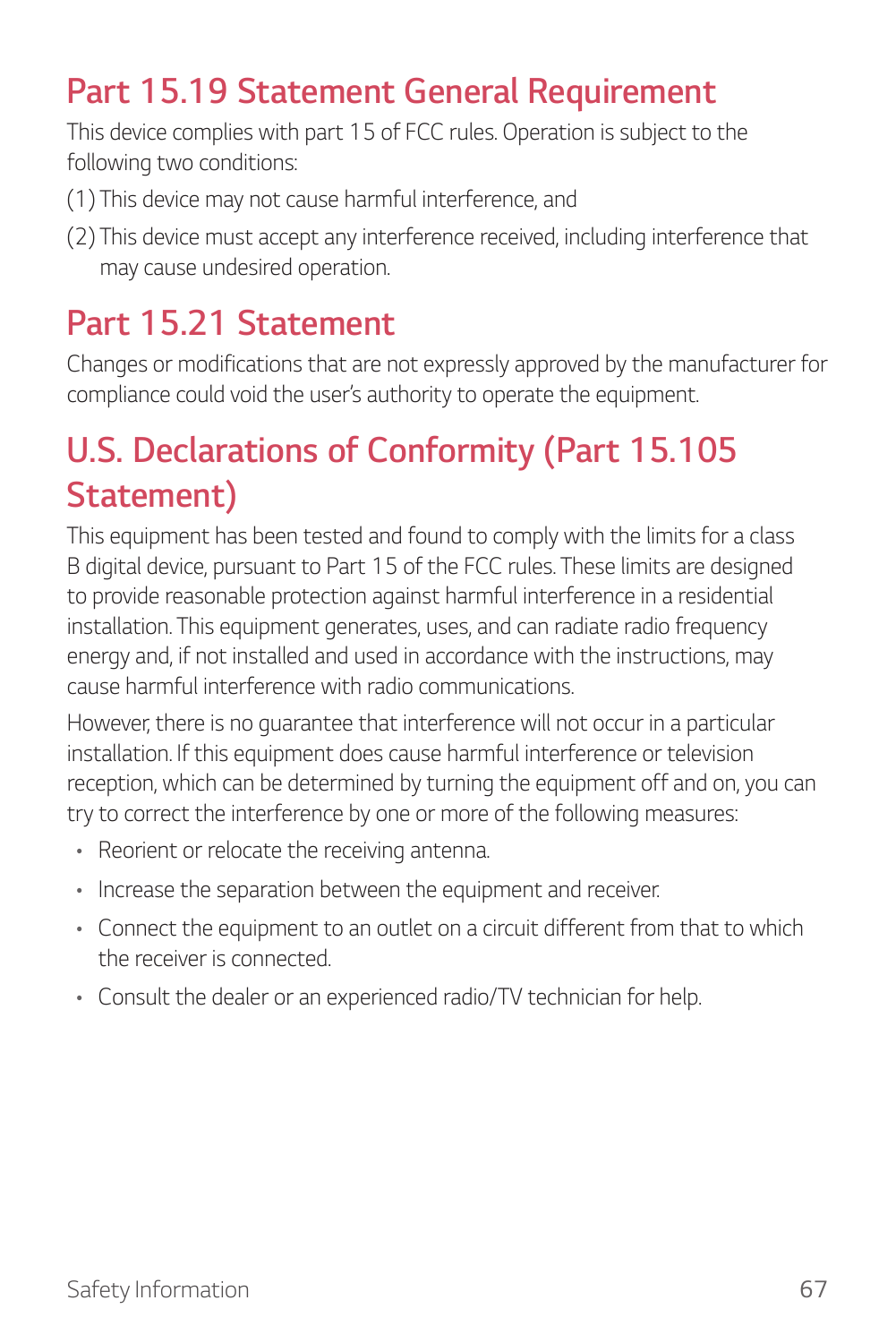#### *Laser safety statement*

#### **CDRH Compliance**

*THIS PRODUCT COMPLIES WITH APPLICABLE REQUIREMENT OF THE DHHS PERFORMANCE STANDARD FOR LASER PRODUCT, 21 CFR SUBCHAPTER J.*

#### **Caution!**

*This product employs a Laser system. To ensure proper use of this product, please*  read this owner's manual carefully and retain for future reference. Should the unit *require maintenance, contact an authorized service center.*

*Use of controls, adjustments, or the performance of procedures other than those specified herein may result in hazardous radiation exposure.*

*To prevent direct exposure to laser beam, do not try to open the enclosure or to make the direct contact with the laser.*

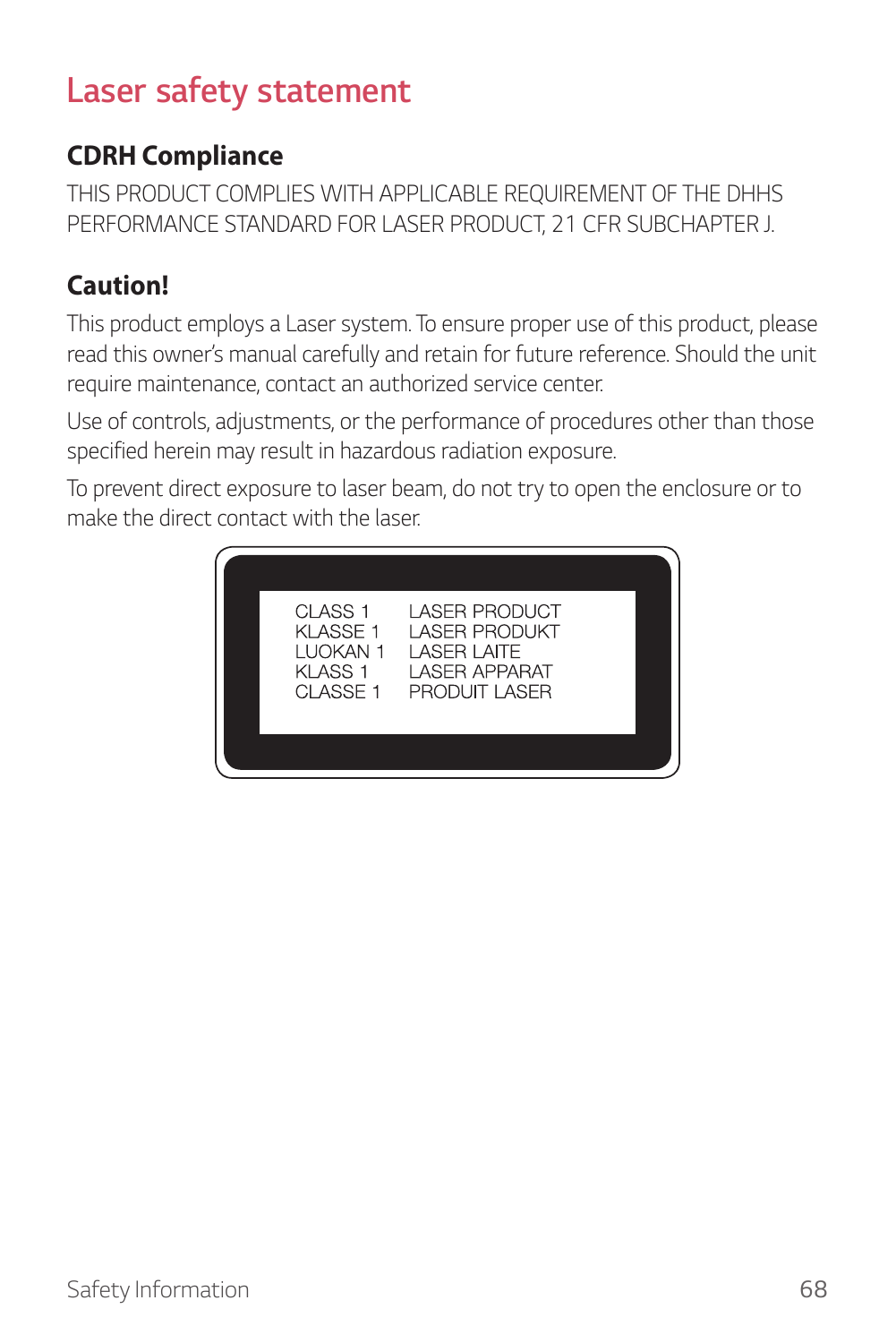#### *Limited Warranty Statement*

*ARBITRATION NOTICE: THIS LIMITED WARRANTY CONTAINS AN ARBITRATION PROVISION THAT REQUIRES YOU AND LG TO RESOLVE DISPUTES BY BINDING*  ARBITRATION INSTEAD OF IN COURT, UNLESS YOU CHOOSE TO OPT OUT. IN *ARBITRATION, CLASS ACTIONS AND JURY TRIALS ARE NOT PERMITTED. PLEASE SEE THE SECTION TITLED "PROCEDURE FOR RESOLVING DISPUTES" BELOW.*

#### *WARRANTY LAWS*

*The following laws govern warranties that arise in retail sales of consumer goods:*

- • *The California Song-Beverly Consumer Warranty Act [CC §§1790 et seq],*
- • *The California Uniform Commercial Code, Division Two [Com C §§2101 et seq], and*
- • *The federal Magnuson-Moss Warranty Federal Trade Commission Improvement Act [15 USC §§2301 et seq; 16 CFR Parts 701– 703]. A typical Magnuson-Moss Act warranty is a written promise that the product is free of defects or a written promise to refund, repair, or replace defective goods. [See 15 USC §2301(6).] Remedies include damages for failing to honor a written warranty or service contract or for violating disclosure provisions. [See 15 USC §2310(d).] Except for some labeling and disclosure requirements, the federal Act does not preempt state law. [See 15 USC §2311.]*

#### *1. WHAT THIS WARRANTY COVERS:*

*LG offers you a limited warranty that the enclosed subscriber unit and its enclosed accessories will be free from defects in material and workmanship, according to the following terms and conditions:*

- *1 The limited warranty for the product extends for TWELVE (12) MONTHS beginning on the date of purchase of the product with valid proof of purchase.*
- *2 The limited warranty extends only to the original purchaser of the product and is not assignable or transferable to any subsequent purchaser/end user.*
- *3 This warranty is good only to the original purchaser of the product during the warranty period as long as it is in the U.S., including Alaska, Hawaii, U.S. Territories.*
- *4 The external housing and cosmetic parts shall be free of defects at the time of shipment and, therefore, shall not be covered under these limited warranty terms.*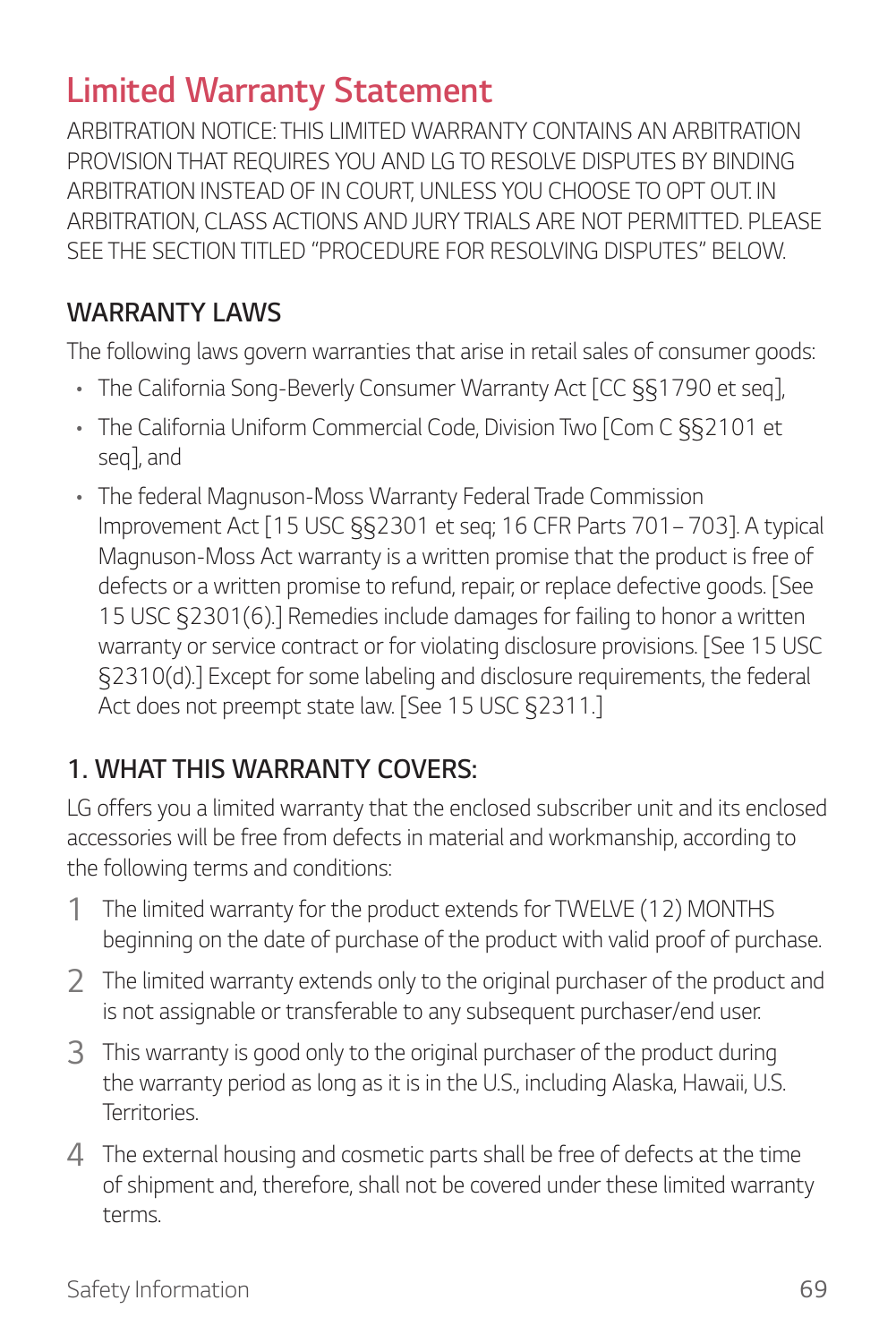- *5 Upon request from LG, the consumer must provide information to reasonably prove the date of purchase.*
- *6 The customer shall bear the cost of shipping the product to the Customer Service Department of LG. LG shall bear the cost of shipping the product back to the consumer after the completion of service under this limited warranty.*

#### *2. WHAT THIS WARRANTY DOES NOT COVER:*

- *1 Defects or damages resulting from use of the product in other than its normal and customary manner.*
- *2 Defects or damages from abnormal use, abnormal conditions, improper storage, exposure of the internal components to moisture or dampness, unauthorized modifications, unauthorized connections, unauthorized repair, misuse, neglect, abuse, accident, alteration, improper installation, or other acts*  which are not the fault of LG, including damage caused by shipping, blown *fuses, spills of food or liquid or physical abuse of the device.*
- *3 Breakage or damage to antennas unless caused directly by defects in material or workmanship.*
- *4 That the Customer Service Department at LG was not notified by consumer of the alleged defect or malfunction of the product during the applicable limited warranty period.*
- *5 Products which have had the serial number removed or made illegible.*
- *6 This limited warranty is in lieu of all other warranties, express or implied either*  in fact or by operations of law, statutory or otherwise, including, but not *limited to any implied warranty of marketability or fitness for a particular use.*
- *7 Damage resulting from the use of any third party accessories with your device.*
- *8 All plastic surfaces and all other externally exposed parts that are scratched or damaged due to normal customer use.*
- *9 Products operated outside published maximum ratings.*
- *10 Products used or obtained in a rental program.*
- *11 Consumables (such as fuses).*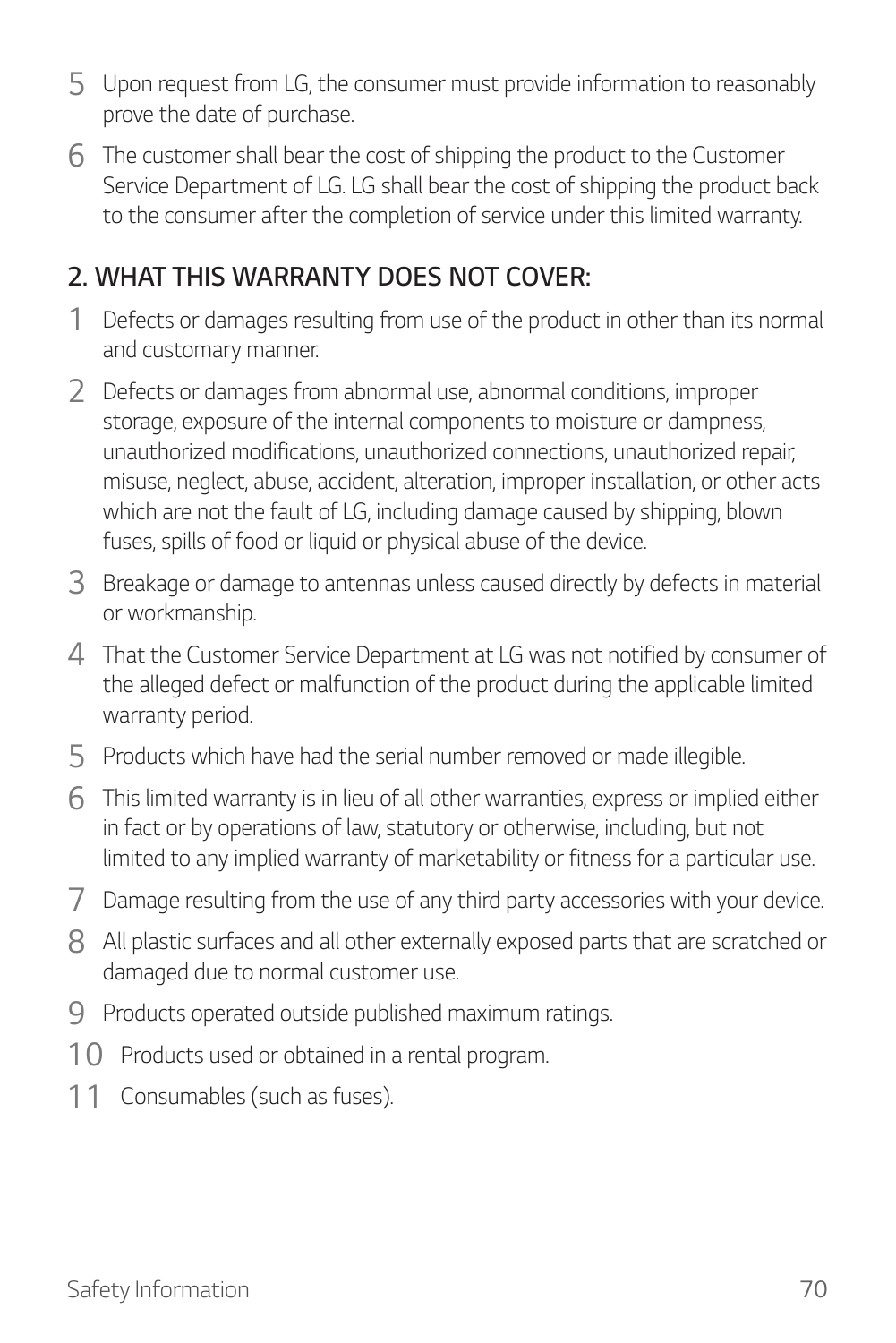## *3. WHAT LG WILL DO:*

LG will, at its sole option, either repair, replace or refund the purchase price of any *unit that does not conform to this limited warranty. LG may choose at its option to use functionally equivalent re-conditioned, refurbished or new units or parts or any units. In addition, LG will not re-install or back-up any data, applications or software that you have added to your phone. It is therefore recommended that you back-up any such data or information prior to sending the unit to LG to avoid the permanent loss of such information.*

### *4. STATE LAW RIGHTS:*

*No other express warranty is applicable to this product. THE DURATION OF ANY IMPLIED WARRANTIES, INCLUDING THE IMPLIED WARRANTY OF MARKETABILITY OR MERCHANTABILITY OR FITNESS FOR A PARTICULAR PURPOSE, IS LIMITED TO THE DURATION OF THE EXPRESS WARRANTY HEREIN. LG SHALL NOT BE LIABLE FOR THE LOSS OF THE USE OF THE PRODUCT, INCONVENIENCE, LOSS OR ANY OTHER DAMAGES, DIRECT OR CONSEQUENTIAL, ARISING OUT OF THE USE OF, OR INABILITY TO USE, THIS PRODUCT OR FOR ANY BREACH OF ANY EXPRESS OR IMPLIED WARRANTY, INCLUDING THE IMPLIED WARRANTY OF MARKETABILITY OR MERCHANTABILITY OR FITNESS FOR A PARTICULAR PURPOSE APPLICABLE TO THIS PRODUCT.*

Some states do not allow the exclusive limitation of incidental or consequential *damages or limitations on how long an implied warranty lasts; so these limitations or exclusions may not apply to you. This warranty gives you specific legal rights and you may also have other rights which vary from state to state.*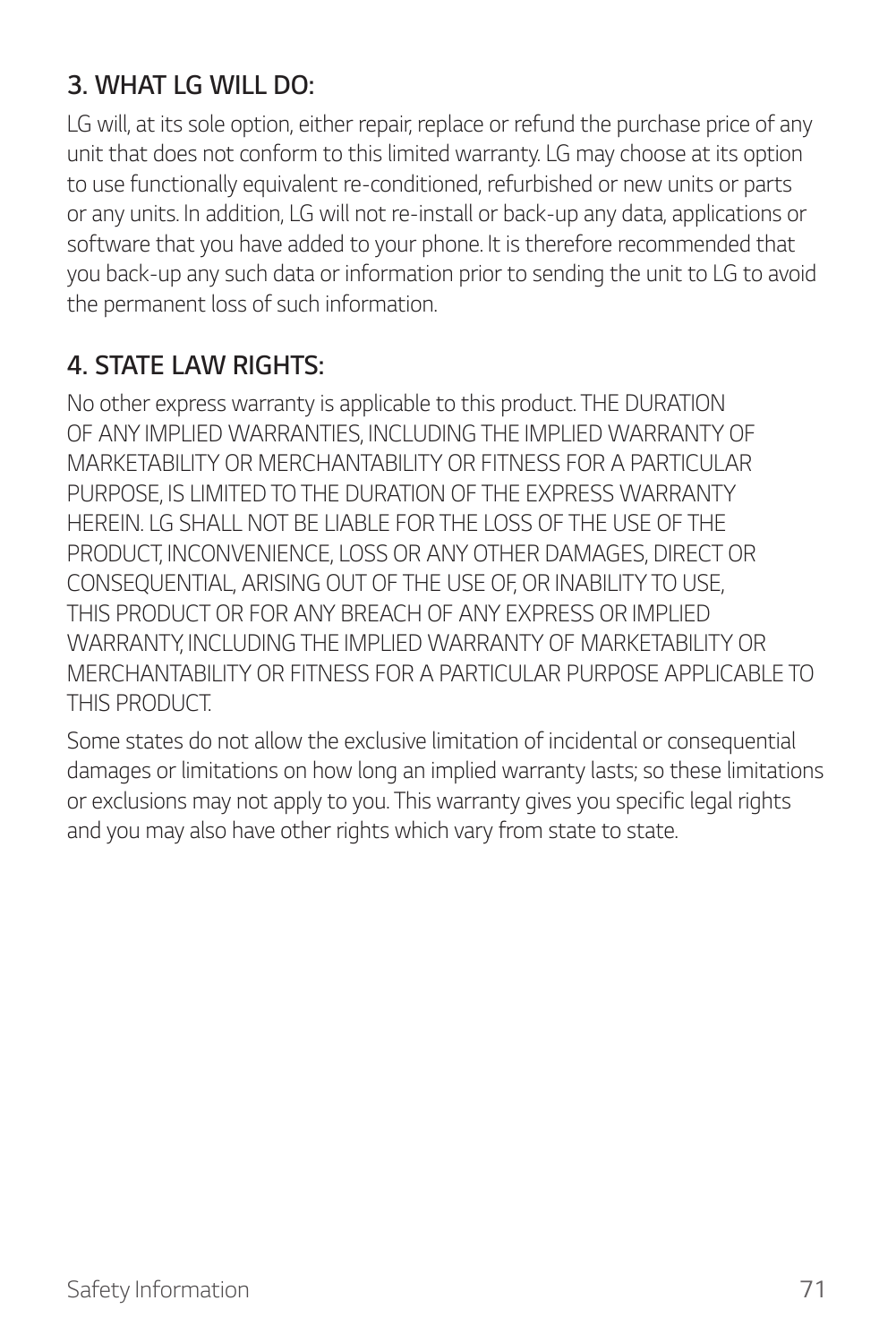# *5. HOW TO GET WARRANTY SERVICE:*

*If you experience any problems with either the Bluetooth headset or the mobile*  handset, in each case as may be covered by this limited warranty, you need only *return the affected device. For example, if a problem exists with the Bluetooth headset, please DO NOT return your mobile handset with the headset. Likewise, if a problem exists with the mobile handset, please DO NOT return the Bluetooth Headset with the handset.* 

*To obtain warranty service, please call or fax to the following telephone numbers from anywhere in the continental United States:* 

*Tel. 1-800-793-8896 or Fax. 1-800-448-4026* 

*Or visit http://www.lg.com/us/support Correspondence may also be mailed to: LG Electronics Service- Mobile Handsets, P.O. Box 240007, Huntsville, AL 35824* 

# *DO NOT RETURN YOUR PRODUCT TO THE ABOVE ADDRESS.*

*Please call or write for the location of the LG authorized service center nearest you and for the procedures for obtaining warranty claims.*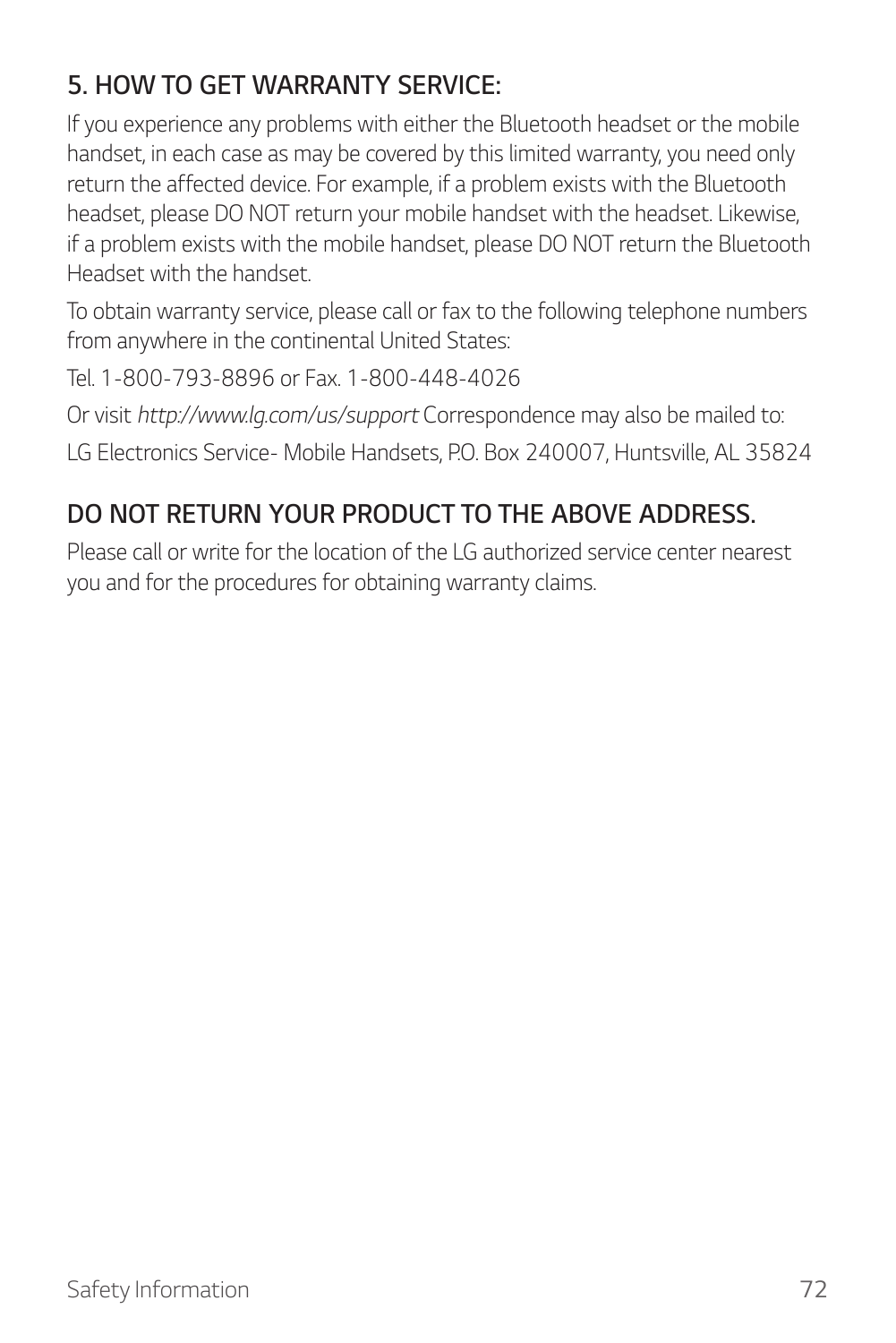### *PROCEDURE FOR RESOLVING DISPUTES:*

*ALL DISPUTES BETWEEN YOU AND LG ARISING OUT OF OR RELATING IN ANY*  WAY TO THIS LIMITED WARRANTY OR THE PRODUCT SHALL BE RESOLVED **EXCLUSIVELY THROUGH BINDING ARBITRATION, AND NOT IN A COURT OF** *GENERAL JURISDICTION. BINDING ARBITRATION MEANS THAT YOU AND LG ARE EACH WAIVING THE RIGHT TO A JURY TRIAL AND TO BRING OR PARTICIPATE IN A CLASS ACTION.*

*Definitions. For the purposes of this section, references to "LG" mean LG Electronics MobileComm U.S.A., Inc., its parents, subsidiaries and affiliates, and*  each of their officers, directors, employees, agents, beneficiaries, predecessors in *interest, successors, assigns and suppliers; references to "dispute" or "claim" shall include any dispute, claim or controversy of any kind whatsoever (whether based in contract, tort, statute, regulation, ordinance, fraud, misrepresentation or any other legal or equitable theory) arising out of or relating in any way to the sale, condition or performance of the product or this Limited Warranty.*

*Agreement to Binding Arbitration and Class Action Waiver. You and LG agree to resolve any claims between us only by binding arbitration on an individual basis, unless you opt out as provided below. Any dispute between you and LG shall not be combined or consolidated with a dispute involving any other person's or entity's product or claim. More specifically, without limitation of the foregoing, any dispute between you and LG shall not under any circumstances proceed as part of a class or representative action. Instead of arbitration, either party may bring an individual action in small claims court, but that small claims court action may not be brought on a class or representative basis.*

*Arbitration Rules and Procedures. To begin arbitration of a claim, either you or LG must make a written demand for arbitration. The arbitration will be administered by the American Arbitration Association (AAA) and will be conducted before a single arbitrator under the AAA's Consumer Arbitration Rules that are in effect at the time the arbitration is initiated (referred to as the "AAA Rules") and under the procedures set forth in this section. The AAA Rules are available online at www.adr.org/consumer. Send a copy of your written demand for arbitration, as well as a copy of this provision, to the AAA in the manner described in the AAA Rules. You must also send a copy of your written demand to LG at LG Electronics, USA, Inc. Attn: Legal Department-Arbitration 1000 Sylvan Avenue Englewood Cliffs, NJ 07632.*

If there is a conflict between the AAA Rules and the rules set forth in this section, *the rules set forth in this section will govern. This arbitration provision is governed*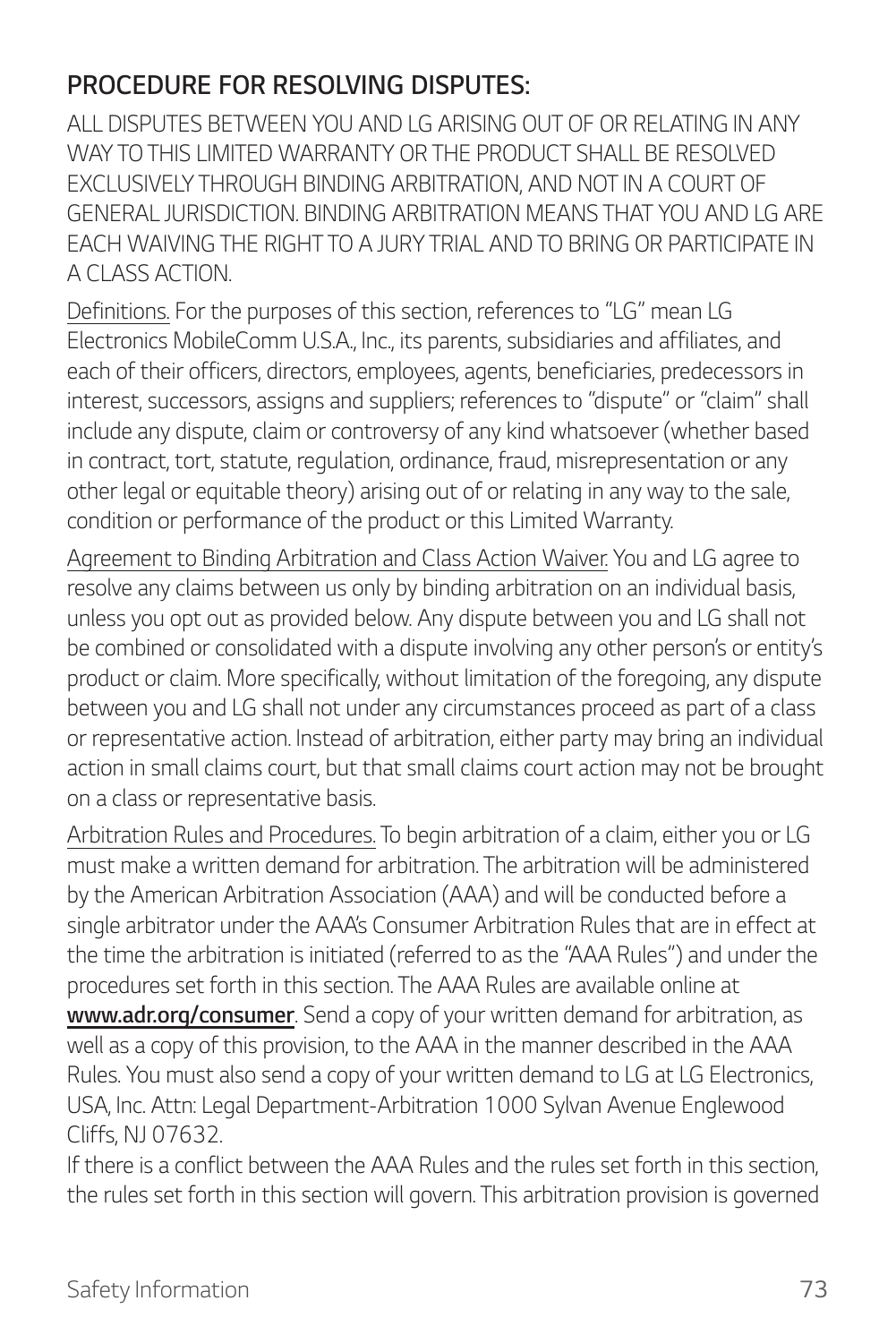*by the Federal Arbitration Act. Judgment may be entered on the arbitrator's award in any court of competent jurisdiction. All issues are for the arbitrator to decide,*  except that issues relating to the scope and enforceability of the arbitration *provision and to the arbitrability of the dispute are for the court to decide. The arbitrator is bound by the terms of this provision.*

*Governing Law: The law of the state of your residence shall govern this Limited Warranty and any disputes between us except to the extent that such law is preempted by or inconsistent with applicable federal law.*

Fees/Costs. You do not need to pay any fee to begin an arbitration. Upon receipt *of your written demand for arbitration, LG will promptly pay all arbitration filing fees to the AAA unless you seek more than \$25,000 in damages, in which case the payment of these fees will be governed by the AAA Rules. Except as otherwise provided for herein, LG will pay all AAA filing, administration and arbitrator fees*  for any arbitration initiated in accordance with the AAA Rules and this arbitration *provision. If you prevail in the arbitration, LG will pay your reasonable attorneys' fees and expenses to the extent required by applicable law. If the arbitrator finds either the substance of your claim or the relief sought in the demand is frivolous or brought for an improper purpose (as measured by the standards set forth in Federal Rule of Civil Procedure 11(b)), then the payment of all arbitration fees will be governed by the AAA Rules. In such a situation, you agree to reimburse*  LG for all monies previously disbursed by it that are otherwise your obligation to *pay under the AAA Rules. Except as otherwise provided for, LG waives any rights it may have to seek attorneys' fees and expenses from you if LG prevails in the arbitration.*

*Hearings and Location. If your claim is for \$25,000 or less, you may choose to have the arbitration conducted solely on the basis of (1) documents submitted to the arbitrator, (2) through a telephonic hearing, or (3) by an in-person hearing as established by the AAA Rules. If your claim exceeds \$25,000, the right to a hearing will be determined by the AAA Rules. Any in-person arbitration hearings will be held at a location within the federal judicial district in which you reside unless we both agree to another location or we agree to a telephonic arbitration.*

*Opt Out. You may opt out of this dispute resolution procedure. If you opt out, neither you nor LG can require the other to participate in an arbitration proceeding. To opt out, you must send notice to LG no later than 30 calendar days from the date of the first consumer purchaser's purchase of the product by either: (i) sending an e-mail to optout@lge.com, with the subject line: "Arbitration Opt Out" or (ii) calling 1-800-980-2973. You must include in the opt out e-mail or provide by telephone: (a) your name and address; (b) the date on which the*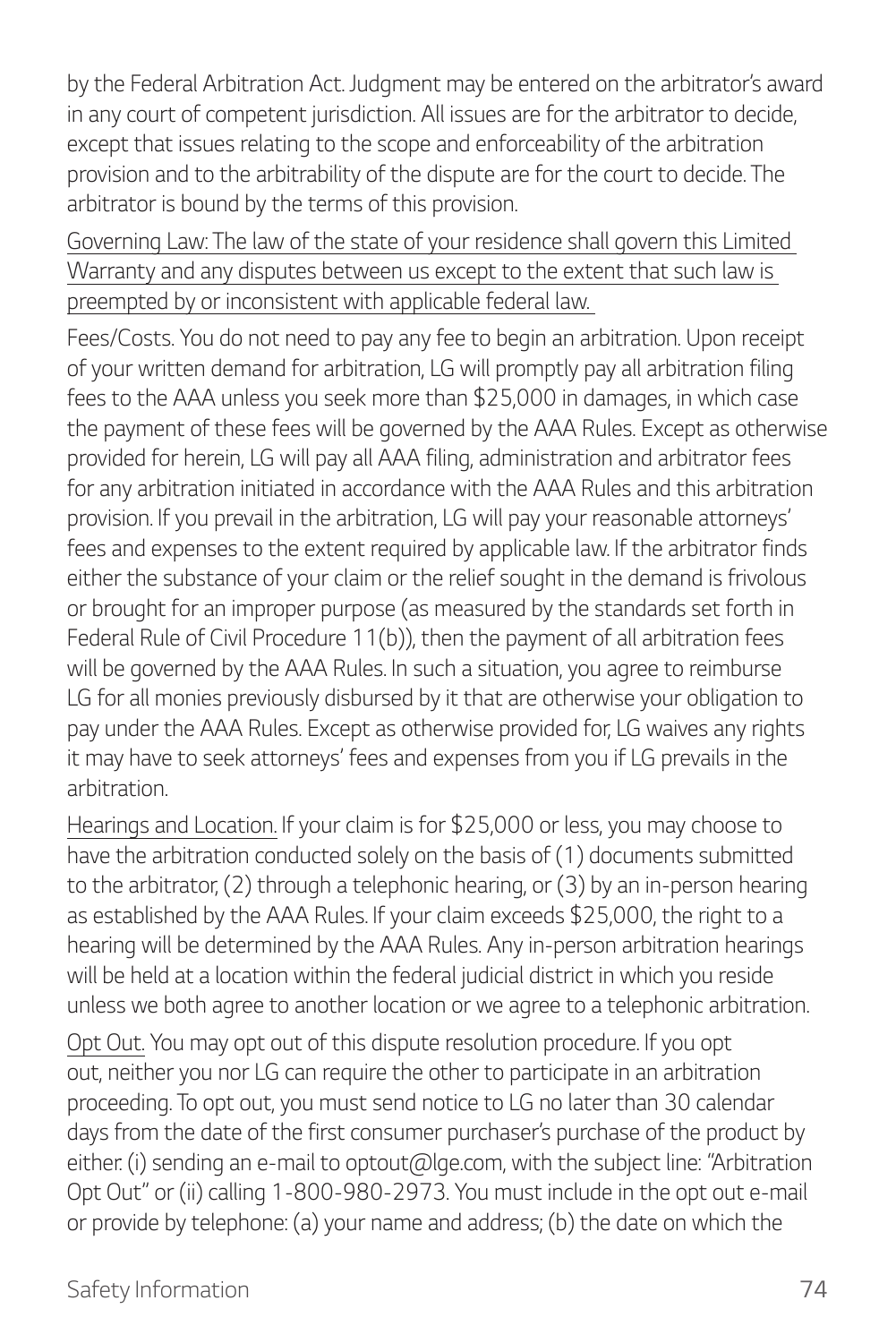*product was purchased; (c) the product model name or model number; and (d) the IMEI or MEID or Serial Number, as applicable (the IMEI or MEID or Serial Number can be found (i) on the product box; (ii) on a label on the back of the product beneath the battery, if the battery is removable; or (iii) from the settings menu via the following path: Settings > System > About). You may only opt out of the*  dispute resolution procedure in the manner described above (that is, by e-mail *or telephone); no other form of notice will be effective to opt out of this dispute*  resolution procedure. Opting out of this dispute resolution procedure will not *affect the coverage of the Limited Warranty in any way, and you will continue to enjoy the full benefits of the Limited Warranty. If you keep this product and do not opt out, then you accept all terms and conditions of the arbitration provision described above.*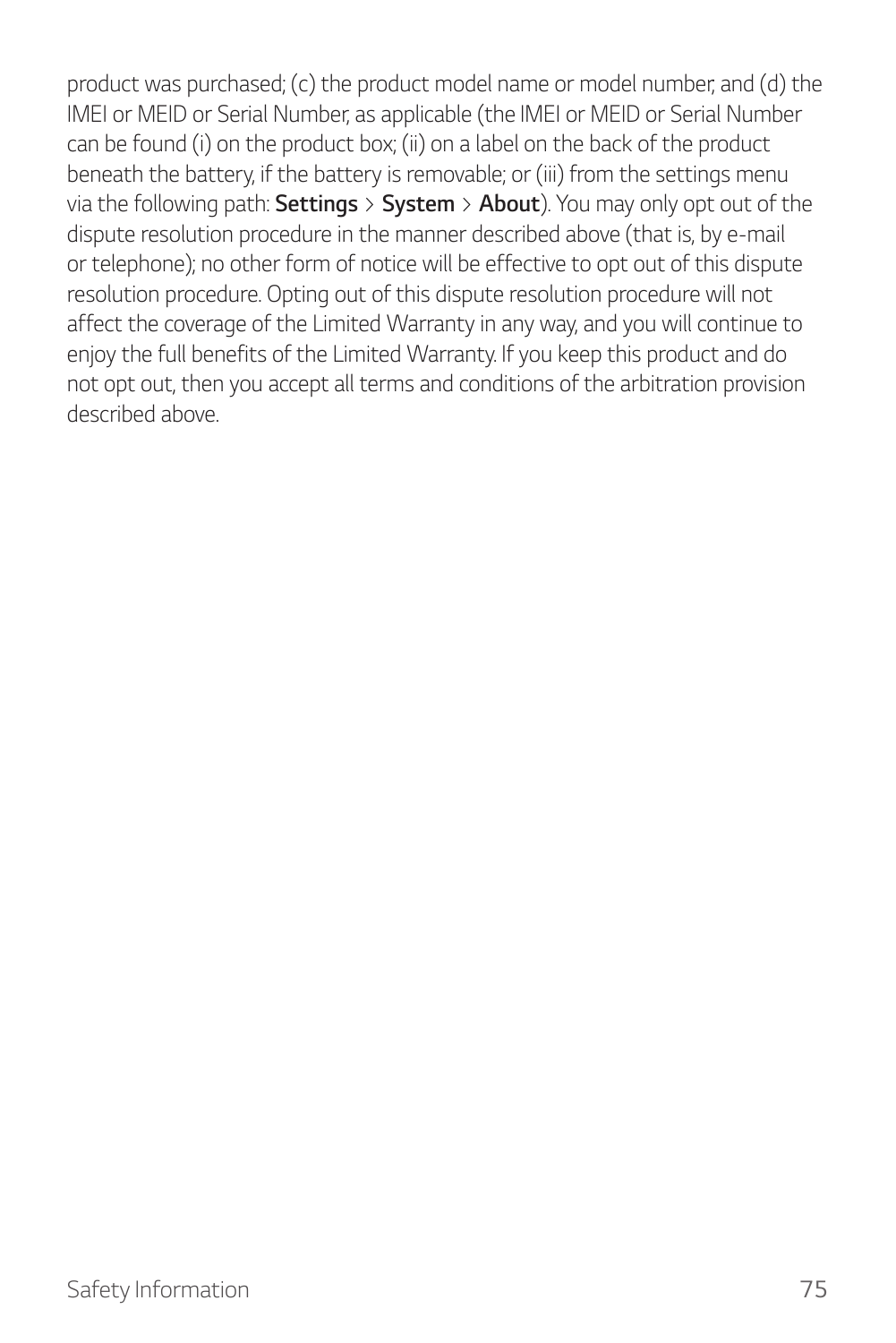# *General Safety & Handling*

*While using your product, be aware of the following safety guidelines.*

#### *Your environment*

- • *Safe operating temperatures. Use and store your product in temperatures between 0°C/32°F and 35°C/95°F. Exposing your product to extremely low or high temperatures may result in damage, malfunction, or even explosion.*
- • *While driving. When driving a car, driving is your first responsibility. Using a smartphone or accessory for a call or other app while driving may cause distraction. Keep your eyes on the road.*
- • *Around explosives. Do not use in areas where sparks from the product might cause a fire or explosion.*
- • *On airplanes. Observe all rules and instructions for use of electronic devices. Most airlines allow the use of electronics only in mid-flight, not during takeoff or landing. There are three main types of airport security devices: X-ray machines (used on items placed on conveyor belts), magnetic detectors (used on people walking through security checks), and magnetic wands (hand-held devices used on people or individual items). You can pass this product through airport X-ray machines. Do not send it through airport magnetic detectors or expose it to magnetic wands.*
- • *Always follow any special regulations in the area you are located. Turn your device off in areas where use is forbidden, or when it may cause interference or danger.*
- • *Changing the wrist straps to metallic might cause Bluetooth®/Wi-Fi connectivity issues.*